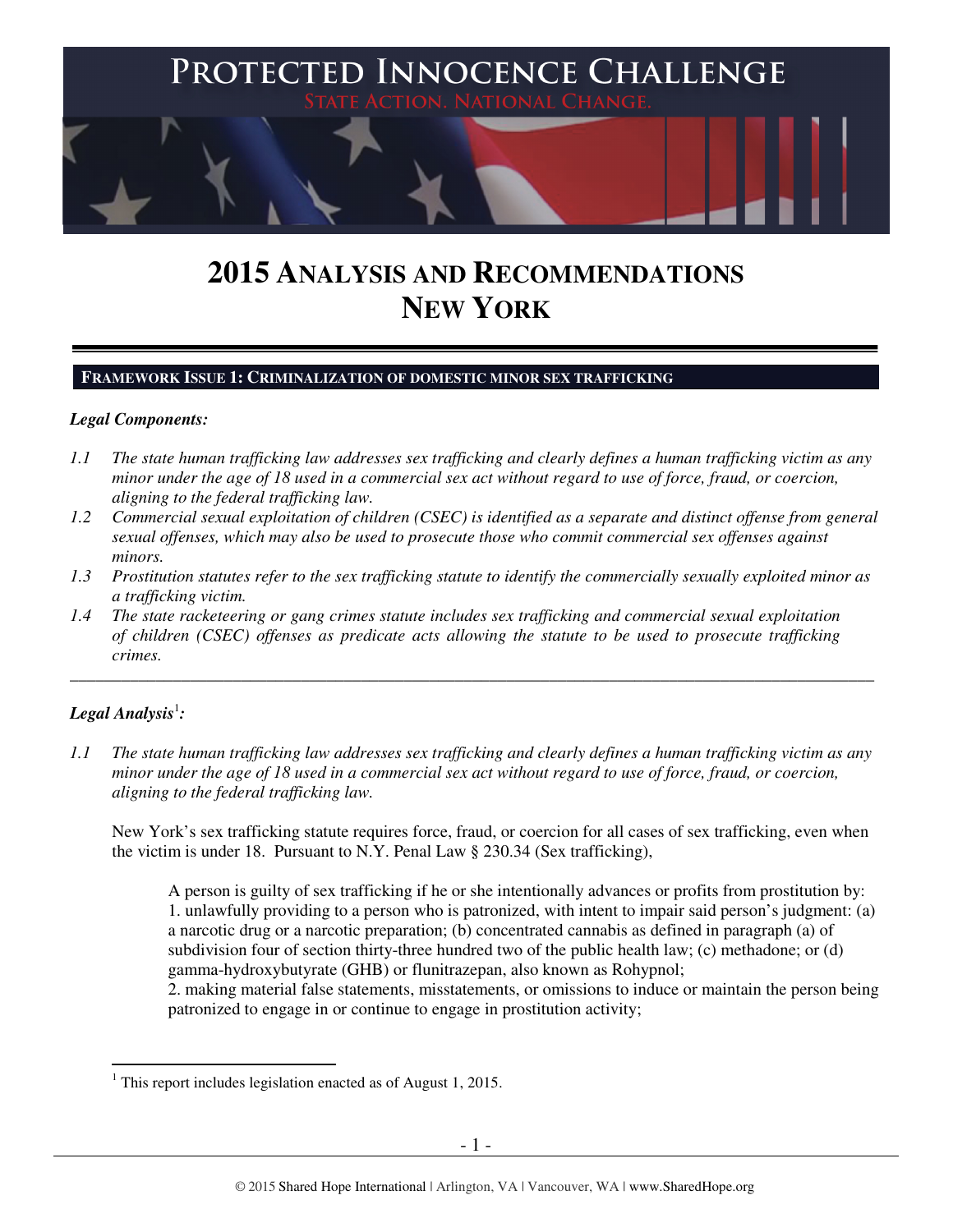3. withholding, destroying, or confiscating any actual or purported passport, immigration document, or any other actual or purported government identification document of another person with intent to impair said person's freedom of movement; . . .

4. requiring that prostitution be performed to retire, repay, or service a real or purported debt; 5. using force or engaging in any scheme, plan or pattern to compel or induce the person being patronized to engage in or continue to engage in prostitution activity by means of instilling a fear in the person being patronized that, if the demand is not complied with, the actor or another will do one or more of the following:

(a) cause physical injury, serious physical injury, or death to a person; or

(b) cause damage to property, other than the property of the actor; or

(c) engage in other conduct constituting a felony or unlawful imprisonment in the second degree in violation of section 135.05 [Sex offenses; lack of consent] of this chapter; or

(d) accuse some person of a crime or cause criminal charges or deportation proceedings to be instituted against some person; . . . or

(e) expose a secret or publicize an asserted fact, whether true or false, tending to subject some person to hatred, contempt or ridicule; or

(f) testify or provide information or withhold testimony or information with respect to another's legal claim or defense; or

(g) use or abuse his or her position as a public servant by performing some act within or related to his or her official duties, or by failing or refusing to perform an official duty, in such manner as to affect some person adversely; or

(h) perform any other act which would not in itself materially benefit the actor but which is calculated to harm the person who is patronized materially with respect to his or her health, safety, or immigration status.

. . . .

A conviction is punishable as a Class B felony by imprisonment of 1–25 years and a possible fine not to exceed the greater of \$5,000 or "double the amount of the defendant's gain<sup>2</sup> from the commission of the crime." N.Y. Penal Law §§ 230.34, 70.00(2)(b), (3)(b), 80.00(1).

- 1.1.1 Recommendation: Amend N.Y. Penal Law § 230.34 (Sex trafficking) to eliminate the requirement to prove a form of force, fraud, or coercion in sex trafficking of minor cases or enact a stand-alone sex trafficking of a child statute that eliminates the requirement to prove force, fraud, or coercion.<sup>3</sup>
- *1.2 Commercial sexual exploitation of children (CSEC) is identified as a separate and distinct offense from general sexual offenses, which may also be used to prosecute those who commit commercial sex offenses against minors.*

The following laws make CSEC a crime in New York:

1. Under N.Y. Penal Law § 230.05 (Patronizing a prostitute in the second degree), "A person is guilty of patronizing a prostitute in the second degree when, being over eighteen years of age, he patronizes a prostitute<sup>4</sup> and the person patronized<sup>5</sup> is less than fourteen years of age." A conviction is punishable

A person patronizes a prostitute when:

 $\overline{a}$ <sup>2</sup> N.Y. Penal Law § 80.00(2) defines "gain" as "the amount of money or the value of property derived from the commission of the crime, less the amount of money or the value of property returned to the victim of the crime or seized by or surrendered to lawful authority prior to the time sentence is imposed."

<sup>&</sup>lt;sup>3</sup> Subsequent recommendations in this report are predicated upon the recommendations contained in Section 1.1 being previously or simultaneously implemented.

<sup>&</sup>lt;sup>4</sup> Under N.Y. Penal Law § 230.02(1) (Patronizing a prostitute; definitions),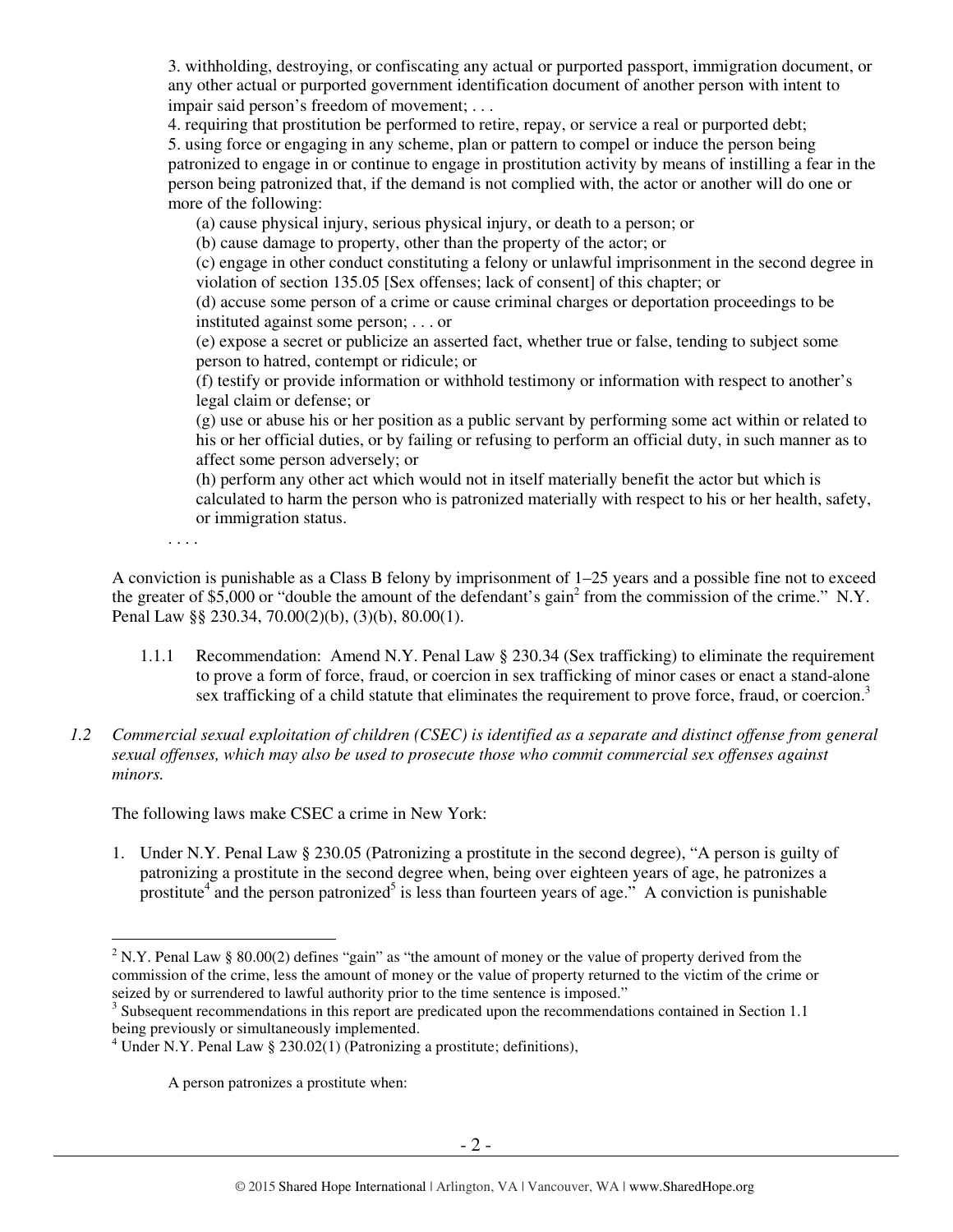as a Class E felony, punishable by imprisonment not to exceed 4 years and a possible fine not to exceed the greater of \$5,000 or "double the amount of the defendant's gain from the commission of the crime." N.Y. Penal Law §§ 230.05, 70.00(2)(e), (3)(b), (4), 80.00(1).

- 2. N.Y. Penal Law § 230.06 (Patronizing a prostitute in the first degree) states, "A person is guilty of patronizing a prostitute in the first degree when he patronizes a prostitute and the person patronized is less than eleven years of age." A conviction is punishable as a Class D felony sex offense by imprisonment of 2–7 years and a possible fine not to exceed the greater of \$5,000 or "double the amount of the defendant's gain from the commission of the crime."<sup>7</sup> N.Y. Penal Law §§ 230.06, 70.80(1)(a),  $(4)(a)(iii)$ ,  $80.00(1)$ .
- 3. N.Y. Penal Law § 230.25(2) (Promoting prostitution in the third degree) states, "A person is guilty of promoting prostitution in the third degree when he knowingly: . . . 2. Advances<sup>9</sup> or profits<sup>10</sup> from prostitution of a person less than nineteen years old." A conviction is punishable as a Class D felony by imprisonment not to exceed 7 years and a possible fine not to exceed the greater of \$5,000 or "double the amount of the defendant's gain from the commission of the crime." N.Y. Penal Law §§ 230.25, 70.00(2)(d), (3)(b), (4), 80.00(1).
- 4. Pursuant to N.Y. Penal Law § 230.30(2) (Promoting prostitution in the second degree), "A person is guilty of promoting prostitution in the second degree if he knowingly: . . . 2. Advances or profits from prostitution of a person less than sixteen years old." A conviction is punishable as a Class C felony by imprisonment of

 $\overline{a}$ 

<sup>6</sup> "Felony sex offense" is defined in N.Y. Penal Law § 70.80(1)(a) as "a conviction of any felony defined in article one hundred thirty of this chapter, including a sexually motivated felony, or patronizing a prostitute in the first degree as defined in section 230.06 of this chapter, incest in the second degree as defined in section 255.26 of this chapter, or incest in the first degree as defined in section 255.27 of this chapter, or a felony attempt or conspiracy to commit any of the above."

<sup>7</sup> Pursuant to N.Y. Penal Law § 70.80(4)(c), "If the court, having regard to the nature and circumstances of the crime and to the history and character of the defendant, is of the opinion that a sentence of imprisonment is necessary but that it would be unduly harsh to impose a determinate sentence upon a person convicted of a class D or class E felony sex offense, the court may impose a definite sentence of imprisonment and fix a term of one year or less."

 $8$  A "predicate felony sex offender" faces certain penalty enhancements under N.Y. Penal Law § 70.80(5). Subsection (5)(a) clarifies that the penalty enhancements "apply to a predicate felony sex offender who stands convicted of a non-violent felony sex offense and who was previously convicted of one or more felonies." *See supra*  note 6 for the definition of "felony sex offense." N.Y. Penal Law §70.80(5). Subsection (8) states, "Whenever a juvenile offender stands convicted of a felony sex offense, he or she must be sentenced pursuant to the provisions of sections 60.10 [Authorized disposition; juvenile offender] and 70.05 [Sentence of imprisonment for juvenile offender] of this chapter." N.Y. Penal Law § 70.80(8).

<sup>9</sup> Someone "advances prostitution," pursuant to N.Y. Penal Law § 230.15(1) (Promoting prostitution; definitions of terms), "when, acting other than as a prostitute or as a patron thereof, he knowingly causes or aids a person to commit or engage in prostitution, procures or solicits patrons for prostitution, provides persons or premises for prostitution purposes, operates or assists in the operation of a house of prostitution or a prostitution enterprise, or engages in any other conduct designed to institute, aid or facilitate an act or enterprise of prostitution."

<sup>10</sup> Someone "profits from prostitution," pursuant to N.Y. Penal Law § 230.15(2), "when, acting other than as a prostitute receiving compensation for personally rendered prostitution services, he accepts or receives money or other property pursuant to an agreement or understanding with any person whereby he participates or is to participate in the proceeds of prostitution activity."

<sup>(</sup>a) Pursuant to a prior understanding, he pays a fee to another person as compensation for such person or a third person having engaged in sexual conduct with him; or

<sup>(</sup>b) He pays or agrees to pay a fee to another person pursuant to an understanding that in return therefor such person or a third person will engage in sexual conduct with him; or

<sup>(</sup>c) He solicits or requests another person to engage in sexual conduct with him in return for a fee.

<sup>&</sup>lt;sup>5</sup> "Person who is patronized" is defined in N.Y. Penal Law  $\S$  230.02(2) as "the person with whom the defendant engaged in sexual conduct or was to have engaged in sexual conduct pursuant to the understanding, or the person who was solicited or requested by the defendant to engage in sexual conduct."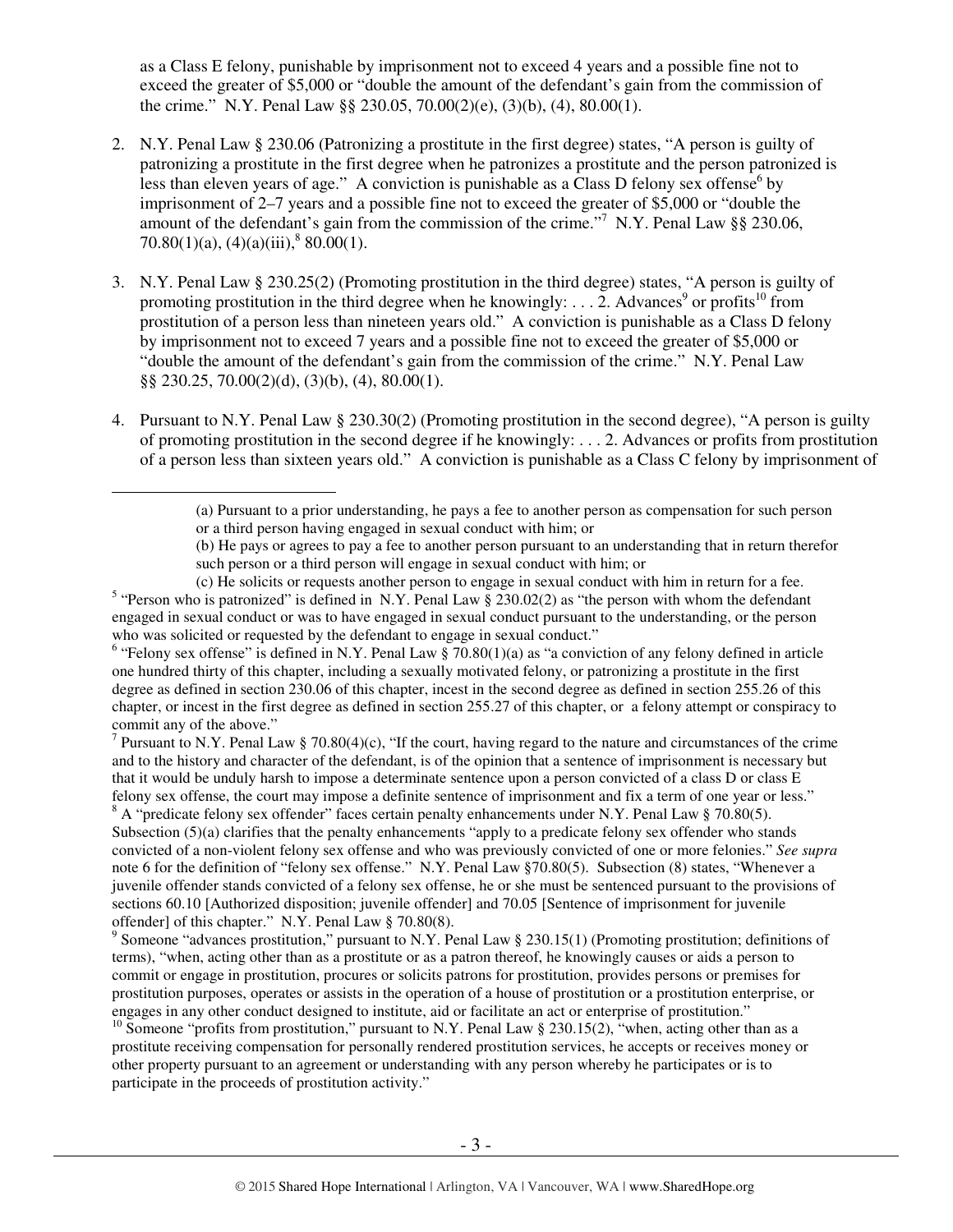1–15 years and a possible fine not to exceed the greater of \$5,000 or "double the amount of the defendant's gain from the commission of the crime." N.Y. Penal Law  $\S$ § 230.30, 70.00(2)(c), (3)(b), 80.00(1). If the offender commits this crime "for the purpose, in whole or substantial part, of his or her own direct sexual gratification," then the offense is sexually motivated, and a conviction is punishable as a Class C felony sex offense by imprisonment of 3.5–15 years and a possible fine not to exceed the greater of \$5,000 or "double the amount of the defendant's gain from the commission of the crime." N.Y. Penal Law §§ 130.91(1),  $70.80(1)(a)$ ,  $(4)(a)(ii)$ ,  $80.00(1)$ .

- 5. Pursuant to N.Y. Penal Law § 230.32 (Promoting prostitution in the first degree), "A person is guilty of promoting prostitution in the first degree when he knowingly advances or profits from prostitution of a person less than eleven years old." A conviction is punishable as a Class B felony by imprisonment of 1–25 years and a possible fine not to exceed the greater of \$5,000 or "double the amount of the defendant's gain from the commission of the crime." N.Y. Penal Law §§ 230.32, 70.00(2)(b), (3)(b), 80.00(1). If the offender commits this crime "for the purpose, in whole or substantial part, of his or her own direct sexual gratification," then the offense is sexually motivated, and a conviction is punishable as a Class B felony sex offense by imprisonment of 5–25 years and a possible fine not to exceed the greater of \$5,000 or "double the amount of the defendant's gain from the commission of the crime." N.Y. Penal Law  $\S$ § 130.91(1), 70.80(1)(a), (4)(a)(i), 80.00(1).
- 6. Pursuant to N.Y. Penal Law § 230.33 (Compelling prostitution), "A person is guilty of compelling prostitution when, being twenty-one years of age or older, he or she knowingly advances prostitution by compelling a person less than sixteen years old, by force or intimidation, to engage in prostitution." A conviction is punishable as a Class B felony by imprisonment of 1–25 years and a possible fine not to exceed the greater of \$5,000 or "double the amount of the defendant's gain from the commission of the crime." N.Y. Penal Law  $\S$  230.33, 70.00(2)(b), (3)(b), 80.00(1). If the offender commits this crime "for the purpose, in whole or substantial part, of his or her own direct sexual gratification," then the offense is sexually motivated, and a conviction is punishable as a Class B felony sex offense by imprisonment of 5–25 years and a possible fine not to exceed the greater of \$5,000 or "double the amount of the defendant's gain from the commission of the crime." N.Y. Penal Law §§ 130.91(1), 70.80(1)(a), (4)(a)(i), 80.00(1).
- 7. Pursuant to N.Y. Penal Law § 263.05 (Use of a child in a sexual performance),

A person is guilty of the use of a child in a sexual performance<sup>11</sup> if knowing the character and content thereof he employs, authorizes or induces a child less than seventeen years of age to engage in a sexual performance or being a parent, legal guardian or custodian of such child, he consents to the participation by such child in a sexual performance.

A conviction is punishable as a Class C felony by imprisonment of 1–15 years and a possible fine not to exceed the greater of \$5,000 or "double the amount of the defendant's gain from the commission of the crime." N.Y. Penal Law  $\S$  263.05, 70.00(2)(c), (3)(b), 80.00(1). If the offender commits this crime "for the purpose, in whole or substantial part, of his or her own direct sexual gratification," then the offense is sexually motivated, and a conviction is punishable as a Class C felony sex offense by imprisonment of 3.5– 15 years and a possible fine not to exceed the greater of \$5,000 or "double the amount of the defendant's gain from the commission of the crime." N.Y. Penal Law §§ 130.91(1), 70.80(1)(a), (4)(a)(ii), 80.00(1).

 $\overline{a}$ <sup>11</sup> "Sexual performance" is defined in N.Y. Penal Law § 263.00(1) (Definitions) as "any performance or part thereof which, for purposes of section 263.16 [Possessing a sexual performance by a child] of this article, includes sexual conduct by a child less than sixteen years of age or, for purposes of section 263.05 or 263.15 [Promoting a sexual performance by a child] of this article, includes sexual conduct by a child less than seventeen years of age." "Sexual conduct" is defined in N.Y. Penal Law § 263.00(3) as "actual or simulated sexual intercourse, oral sexual conduct, anal sexual conduct, sexual bestiality, masturbation, sado-masochistic abuse, or lewd exhibition of the genitals." Finally, "performance" is defined in N.Y. Penal Law § 263.00(4) as "any play, motion picture, photograph or dance. Performance also means any other visual representation exhibited before an audience."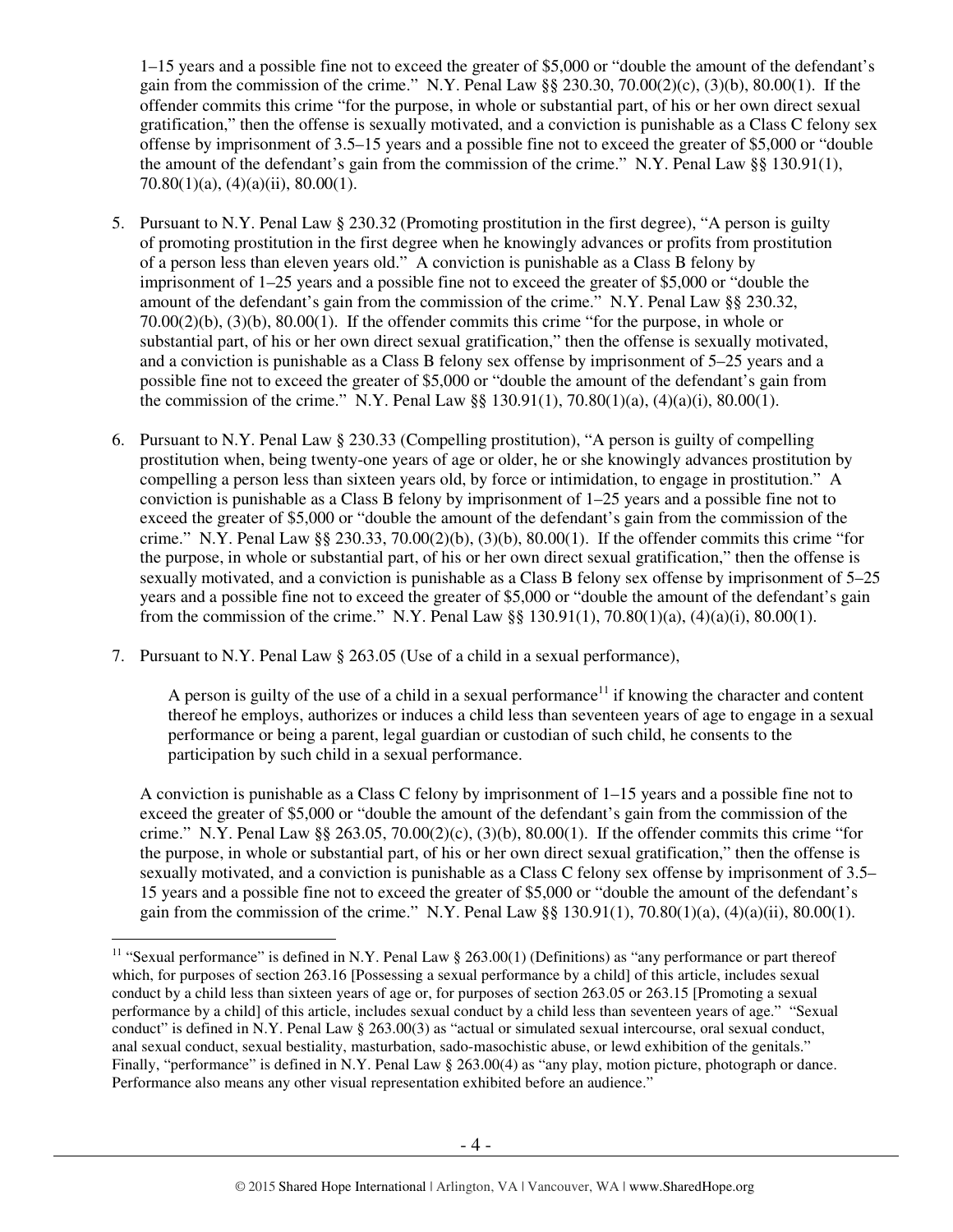8. Pursuant to N.Y. Penal Law § 120.70 (Luring a child), "A person is guilty of luring a child when he or she lures a child<sup>12</sup> into a motor vehicle, aircraft, watercraft, isolated area, building, or part thereof, for the purpose of committing against such child" any violation of, among other things, N.Y. Penal Law § 230.30 (Promoting prostitution in the second degree), § 230.33 (Compelling prostitution), § 230.34 (Sex trafficking), § 263.05 (Use of a child in a sexual performance), § 263.10 (Promoting an obscene sexual performance by a child), § 263.15 (Promoting a sexual performance by a child), or any of the sexual offense laws that are felonies listed in Article 130. A conviction, when the underlying offense would have been a Class A or B felony, is punishable as a Class C or D felony by either imprisonment of 1–15 years or imprisonment not to exceed 7 years and a possible fine not to exceed the greater of \$5,000 or "double the amount of the defendant's gain from the commission of the crime." N.Y. Penal Law §§ 120.70(2),  $70.00(2)(c)$ , (d), (3)(b), (4), 80.00(1). Otherwise, a conviction is punishable as a Class E felony by imprisonment not to exceed 4 years and a possible fine not to exceed the greater of \$5,000 or "double the amount of the defendant's gain from the commission of the crime." N.Y. Penal Law §§ 120.70(2),  $70.00(2)(e)$ ,  $(3)(b)$ ,  $(4)$ ,  $80.00(1)$ .

The following sexual offenses could also apply to cases of commercial sexual exploitation:

- 1. Pursuant to N.Y. Penal Law § 130.25(2) (Rape in the third degree), "A person is guilty of rape in the third degree when: . . . 2. Being twenty-one years old or more, he or she engages in sexual intercourse with another person less than seventeen years old." A conviction is punishable as a Class E felony sex offense<sup>13</sup> by imprisonment of 1.5–4 years and a possible fine not to exceed the greater of \$5,000 or "double the amount of the defendant's gain from the commission of the crime." N.Y. Penal Law §§ 130.25, 70.80(1)(a), (4)(iv), 80.00(1).
- 2. Under N.Y. Penal Law § 130.30(1) (Rape in the second degree), "A person is guilty of rape in the second degree when: . . . being eighteen years old or more, he or she engages in sexual intercourse with another person less than fifteen years old," but it is an affirmative defense if the offender was less than four years older than the victim. A conviction is punishable as a Class D felony sex offense<sup>14</sup> by imprisonment of 2–7 years and a possible fine not to exceed the greater of \$5,000 or "double the amount of the defendant's gain from the commission of the crime." N.Y. Penal Law §§ 130.30, 70.80(1)(a), (4)(a)(iii), 80.00(1).
- 3. Pursuant to N.Y. Penal Law § 130.35(3), (4) (Rape in the first degree), "A person is guilty of rape in the first degree when he or she engages in sexual intercourse with another person: . . . 3. Who is less than eleven years old; or 4. Who is less than thirteen years old and the actor is eighteen years old or more." A conviction is punishable as a Class B felony sex offense by imprisonment of 5–25 years and a possible fine not to exceed the greater of \$5,000 or "double the amount of the defendant's gain from the commission of the crime." N.Y. Penal Law §§ 130.35, 70.80(1)(a), (4)(a)(i), 80.00(1).
- 4. Pursuant to N.Y. Penal Law § 130.40(2) (Criminal sexual act in the third degree), "A person is guilty of criminal sexual act in the third degree when: . . . 2. Being twenty-one years old or more, he or she engages in oral sexual conduct or anal sexual conduct with a person less than seventeen years old." A conviction is punishable as a Class E felony sex offense<sup>15</sup> by imprisonment of 1.5–4 years and a possible fine not to exceed the greater of \$5,000 or "double the amount of the defendant's gain from the commission of the crime." N.Y. Penal Law  $\S$  130.40, 70.80(1)(a), (4)(a)(iv), 80.00(1).

<sup>&</sup>lt;sup>12</sup> "Child" is defined in N.Y. Penal Law  $\S$  120.70(1) as "a person less than seventeen years of age."

<sup>13</sup> *See supra* note 6*.*

<sup>14</sup> *See supra* note 6.

<sup>15</sup> *See supra* note 6.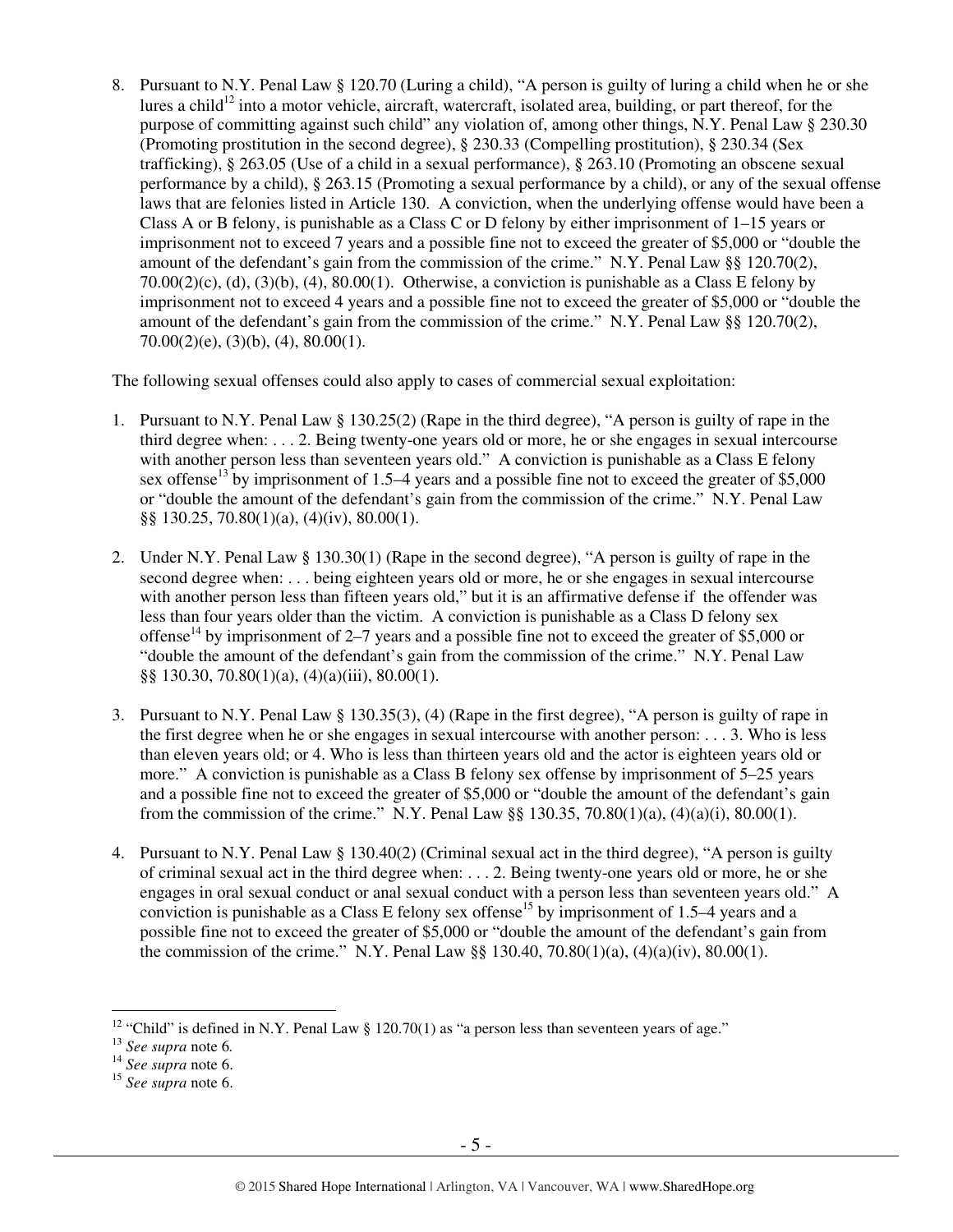- 5. Pursuant to N.Y. Penal Law § 130.45(1) (Criminal sexual act in the second degree), "A person is guilty of criminal sexual act in the second degree when: 1. being eighteen years old or more, he or she engages in oral sexual conduct or anal sexual conduct with another person less than fifteen years old," but it is an affirmative defense if the offender was less than four years older than the victim. A conviction is punishable as a Class D felony sex offense<sup>16</sup> by imprisonment of 2–7 years and a possible fine not to exceed the greater of \$5,000 or "double the amount of the defendant's gain from the commission of the crime." N.Y. Penal Law §§ 130.45, 70.80(1)(a), (4)(a)(iii), 80.00(1).
- 6. Pursuant to N.Y. Penal Law § 130.50 (Criminal sexual act in the first degree),

A person is guilty of criminal sexual act in the first degree when he or she engages in oral sexual conduct or anal sexual conduct with another person:

- . . . 3. Who is less than eleven years old; or
- 4. Who is less than thirteen years old and the actor is eighteen years old or more.

A conviction is punishable as a Class B felony sex offense by imprisonment of 5–25 years and a possible fine not to exceed the greater of \$5,000 or "double the amount of the defendant's gain from the commission of the crime." N.Y. Penal Law  $\S$  130.50, 70.80(1)(a), (4)(a)(i), 80.00(1).

*1.3 Prostitution statutes refer to the sex trafficking statute to identify the commercially sexually exploited minor as a trafficking victim.* 

While New York's prostitution laws, N.Y. Penal Law § 230.00 (Prostitution) and § 240.37 (Loitering for the purpose of prostitution) do not refer to New York's human trafficking law when the person engaged in prostitution is a minor, N.Y. Fam. Ct. Act § 311.4(3) (Substitution of petition or finding) refers to the federal trafficking law in establishing "a presumption that the respondent meets the criteria as a victim of a severe form of trafficking as defined in section 7105 of title 22 of the United States Code (Trafficking Victims Protection Act of 2000)."

- *1.4 The state racketeering or gang crimes statute includes sex trafficking and commercial sexual exploitation of children (CSEC) offenses as predicate acts allowing the statute to be used to prosecute trafficking crimes.* 
	- N.Y. Penal Law § 460.20 (Enterprise corruption), states in part,

1. A person is guilty of enterprise<sup>17</sup> corruption when, having knowledge of the existence of a criminal enterprise and the nature of its activities, and being employed by or associated with such enterprise, he:

(a) intentionally conducts or participates in the affairs of an enterprise by participating in a pattern of criminal activity; or

(b) intentionally acquires or maintains any interest in or control of an enterprise by participating in a pattern of criminal activity; or

(c) participates in a pattern of criminal activity and knowingly invests any proceeds derived from that conduct, or any proceeds derived from the investment or use of those proceeds, in an enterprise.

2. For purposes of this section, a person participates in a pattern of criminal activity when, with intent to participate in or advance the affairs of the criminal enterprise, he engages in conduct constituting, or, is

<sup>16</sup> *See supra* note 6.

<sup>&</sup>lt;sup>17</sup> "Enterprise" is defined in N.Y. Penal Law § 460.10(2) as "either an enterprise as defined in subdivision one of section 175.00 of this chapter or criminal enterprise as defined in subdivision three of this section." "Criminal enterprise" is defined in N.Y. Penal Law § 460.10(3) as "a group of persons sharing a common purpose of engaging in criminal conduct, associated in an ascertainable structure distinct from a pattern of criminal activity, and with a continuity of existence, structure and criminal purpose beyond the scope of individual criminal incidents."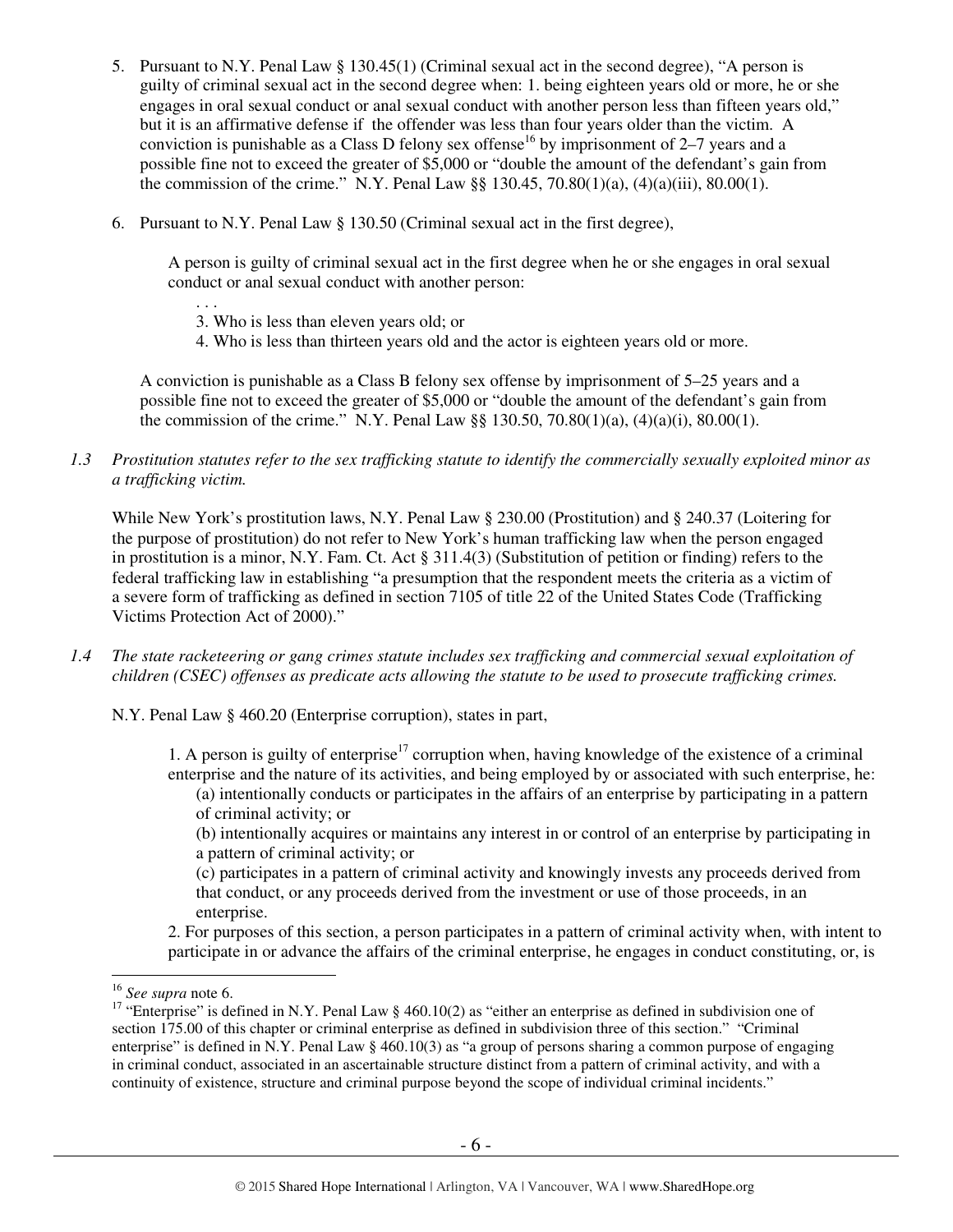criminally liable for pursuant to section 20.00 of this chapter, at least three of the criminal acts included in the pattern, provided that:

(a) Two of his acts are felonies other than conspiracy;

(b) Two of his acts, one of which is a felony, occurred within five years of the commencement of the criminal action; and

(c) Each of his acts occurred within three years of a prior act.

"Criminal act" is defined in N.Y. Penal Law § 460.10(1) as "conduct constituting . . . or conspiracy or attempt to commit" violations of, among other things, N.Y. Penal Law § 230.25 (Promoting prostitution in the third degree), § 230.30 (Promoting prostitution in the second degree), § 230.32 (Promoting prostitution in the first degree), § 230.34 (Sex trafficking), § 263.10 (Promoting an obscene sexual performance by a child), or § 263.15 (Promoting a sexual performance by a child).

"Pattern of criminal activity" is defined in N.Y. Penal Law § 460.10(4) as

conduct engaged in by persons charged in an enterprise corruption count constituting three or more criminal acts that:

(a) were committed within ten years of the commencement of the criminal action; (b) are neither isolated incidents, nor so closely related and connected in point of time or circumstance of commission as to constitute a criminal offense or criminal transaction, as those terms are defined in section 40.10 of the criminal procedure law; and (c) are either: (i) related to one another through a common scheme or plan or (ii) were committed,

solicited, requested, importuned or intentionally aided by persons acting with the mental culpability required for the commission thereof and associated with or in the criminal enterprise.

A conviction under N.Y. Penal Law § 460.20 is punishable as a Class B felony by imprisonment of 1–25 years and a possible fine not to exceed the greater of \$5,000 or "double the amount of the defendant's gain from the commission of the crime." N.Y. Penal Law §§ 460.20, 70.00(2)(b), (3)(b), 80.00(1).

Those convicted of racketeering may be subject to additional financial penalties including enhanced fines and asset forfeiture. Pursuant to N.Y. Penal Law §460.30 (Enterprise corruption; forfeiture), "[a]ny person convicted of a violation of section 460.20 of this article through which he derived pecuniary value, or by which he caused personal injury or property damage or other loss, may be sentenced to pay a fine not in excess of three times the gross value he gained or three times the gross loss he caused, whichever is greater. Moneys so collected shall be paid as restitution to victims of the crime for medical expenses actually incurred, loss of earnings or property loss or damage caused thereby. Any excess after restitution shall be paid to the state treasury."

Pursuant to N.Y. Penal Law § 460.30(1) (Enterprise corruption; forfeiture),

Any person convicted of enterprise corruption may be required pursuant to this section to criminally forfeit to the state:

(a) any interest in, security of, claim against or property or contractual right of any kind affording a source of influence over any enterprise whose affairs he has controlled or in which he has participated in violation of subdivision one of section 460.20 [Enterprise corruption] of this article and for which he was convicted and the use of which interest, security, claim or right by him contributed directly and materially to the crime for which he was convicted unless such forfeiture is disproportionate to the defendant's gain from his association or employment with the enterprise, in which event the jury may recommend forfeiture of a portion thereof;

(b) any interest, including proceeds, he has acquired or maintained in an enterprise in violation of subdivision one of section 460.20 of this article and for which he was convicted unless such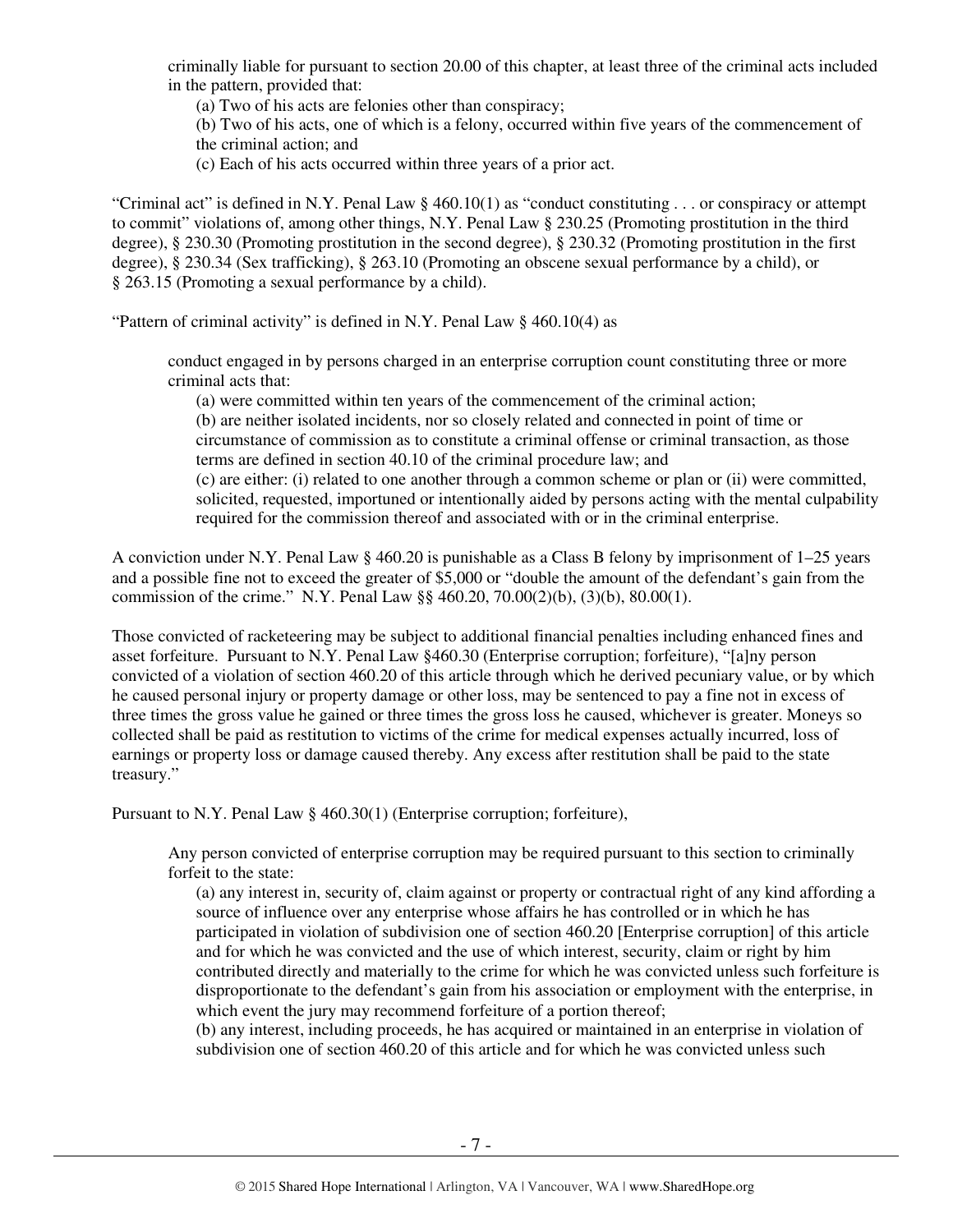forfeiture is disproportionate to the conduct he engaged in and on which the forfeiture is based, in which event the jury may recommend forfeiture of a portion thereof; or (c) any interest, including proceeds he has derived from an investment of proceeds in an enterprise in violation of subdivision one of section 460.20 of this article and for which he was convicted unless such forfeiture is disproportionate to the conduct he engaged in and on which the forfeiture is based, in which event the jury may recommend forfeiture of a portion thereof.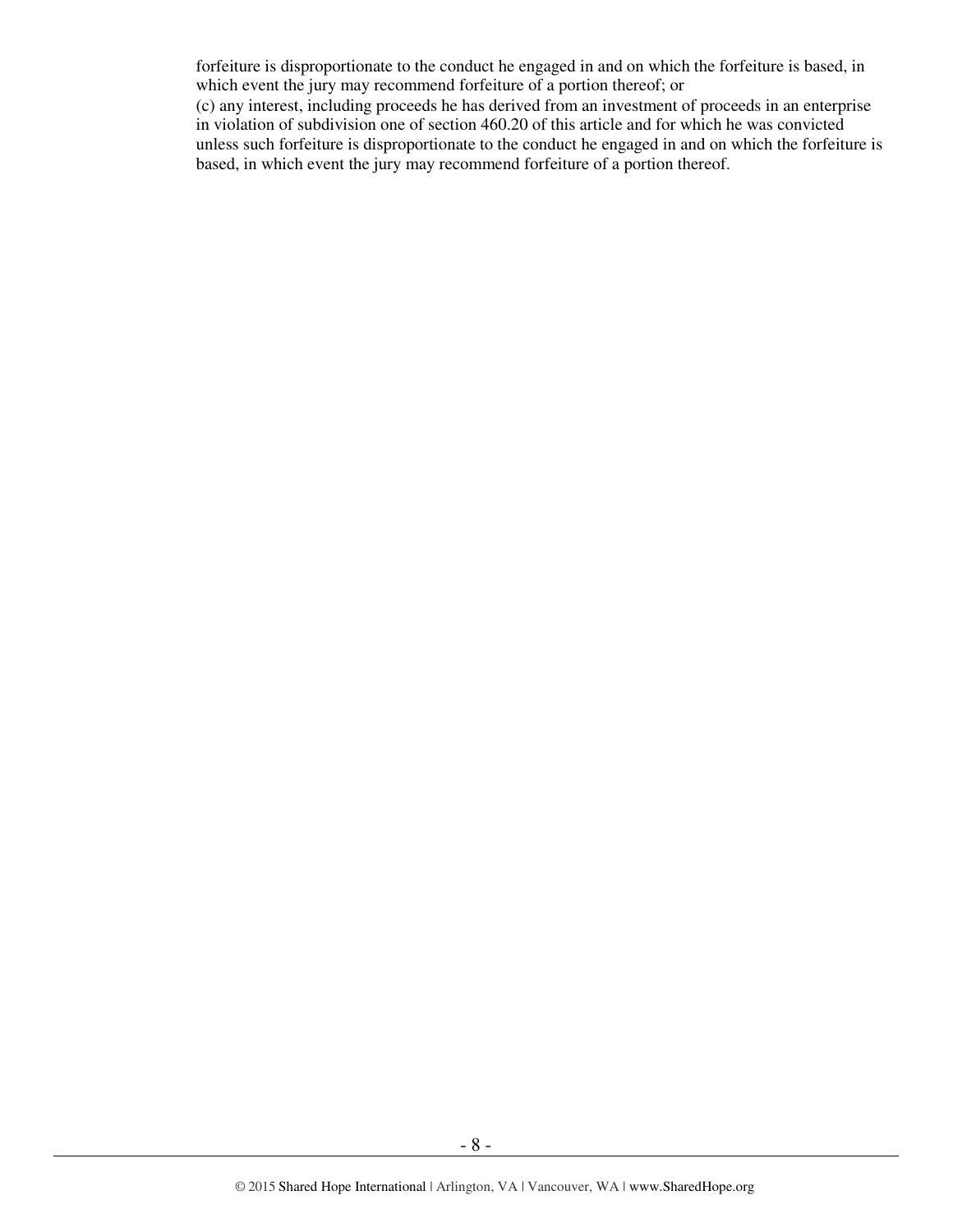#### **FRAMEWORK ISSUE 2: CRIMINAL PROVISIONS FOR DEMAND**

#### *Legal Components:*

- *2.1 The state sex trafficking law can be applied to the buyers of commercial sex acts with a victim of domestic minor sex trafficking.*
- *2.2 Buyers of commercial sex acts with a minor can be prosecuted under commercial sexual exploitation of children (CSEC) laws.*
- *2.3 Solicitation laws differentiate buying sex acts with an adult and buying sex acts with a minor under 18.*
- *2.4 Penalties for buyers of commercial sex acts with minors are as high as federal penalties.*
- *2.5 Using the Internet or electronic communications to lure, entice, or purchase, or attempt to lure, entice, or purchase commercial sex acts with a minor is a separate crime or results in an enhanced penalty for buyers.*
- *2.6 No age mistake defense is permitted for a buyer of commercial sex acts with any minor under 18.*
- *2.7 Base penalties for buying sex acts with a minor under 18 are sufficiently high and not reduced for older minors.*
- *2.8 Financial penalties for buyers of commercial sex acts with minors are sufficiently high to make it difficult for buyers to hide the crime.*
- *2.9 Buying and possessing child pornography carries penalties as high as similar federal offenses.*
- *2.10 Convicted buyers of commercial sex acts with minors and child pornography are required to register as sex offenders.*

\_\_\_\_\_\_\_\_\_\_\_\_\_\_\_\_\_\_\_\_\_\_\_\_\_\_\_\_\_\_\_\_\_\_\_\_\_\_\_\_\_\_\_\_\_\_\_\_\_\_\_\_\_\_\_\_\_\_\_\_\_\_\_\_\_\_\_\_\_\_\_\_\_\_\_\_\_\_\_\_\_\_\_\_\_\_\_\_\_\_\_\_\_\_

#### *Legal Analysis:*

 $\overline{a}$ 

*2.1 The state sex trafficking law can be applied to the buyers of commercial sex acts with a victim of domestic minor sex trafficking.* 

N.Y. Penal Law § 230.34 (Sex trafficking) does not apply to buyers. N.Y. Penal Law § 230.34 only applies to one who "intentionally advances or profits from prostitution."

- 2.1.1 Recommendation: Amend N.Y. Penal Law § 230.34 (Sex trafficking) to make the statute clearly applicable to the actions of buyers of commercial sex acts with minors.<sup>18</sup>
- *2.2 Buyers of commercial sex acts with a minor can be prosecuted under commercial sexual exploitation of children (CSEC) laws.*

New York's solicitation statutes distinguish between buying sex with an adult and buying sex with minors under 14. N.Y. Penal Law § 230.05 (Patronizing a prostitute in the second degree) states in part, "A person is guilty of patronizing a prostitute in the second degree when, being over eighteen years of age, he patronizes a prostitute and the person patronized is less than fourteen years of age." Similarly, N.Y. Penal Law § 230.06 (Patronizing a prostitute in the first degree) states in part, "A person is guilty of patronizing a prostitute in the first degree when he patronizes a prostitute and the person patronized is less than eleven years of age."

<sup>&</sup>lt;sup>18</sup> See generally SHARED HOPE INTERNATIONAL, "Eliminating the Third Party Control Barrier to Identifying Juvenile Sex Trafficking Victims," JuST Response Policy Paper (2015), http://sharedhope.org/wpcontent/uploads/2015/08/Policy-Paper\_Eliminating-Third-Party-Control\_Final1.pdf (discussing need to include buyer conduct in core sex trafficking offense regardless of whether victim is under control of a third party and explaining negative impact on victims and victim-identification when buyers are excluded as sex trafficking offenders).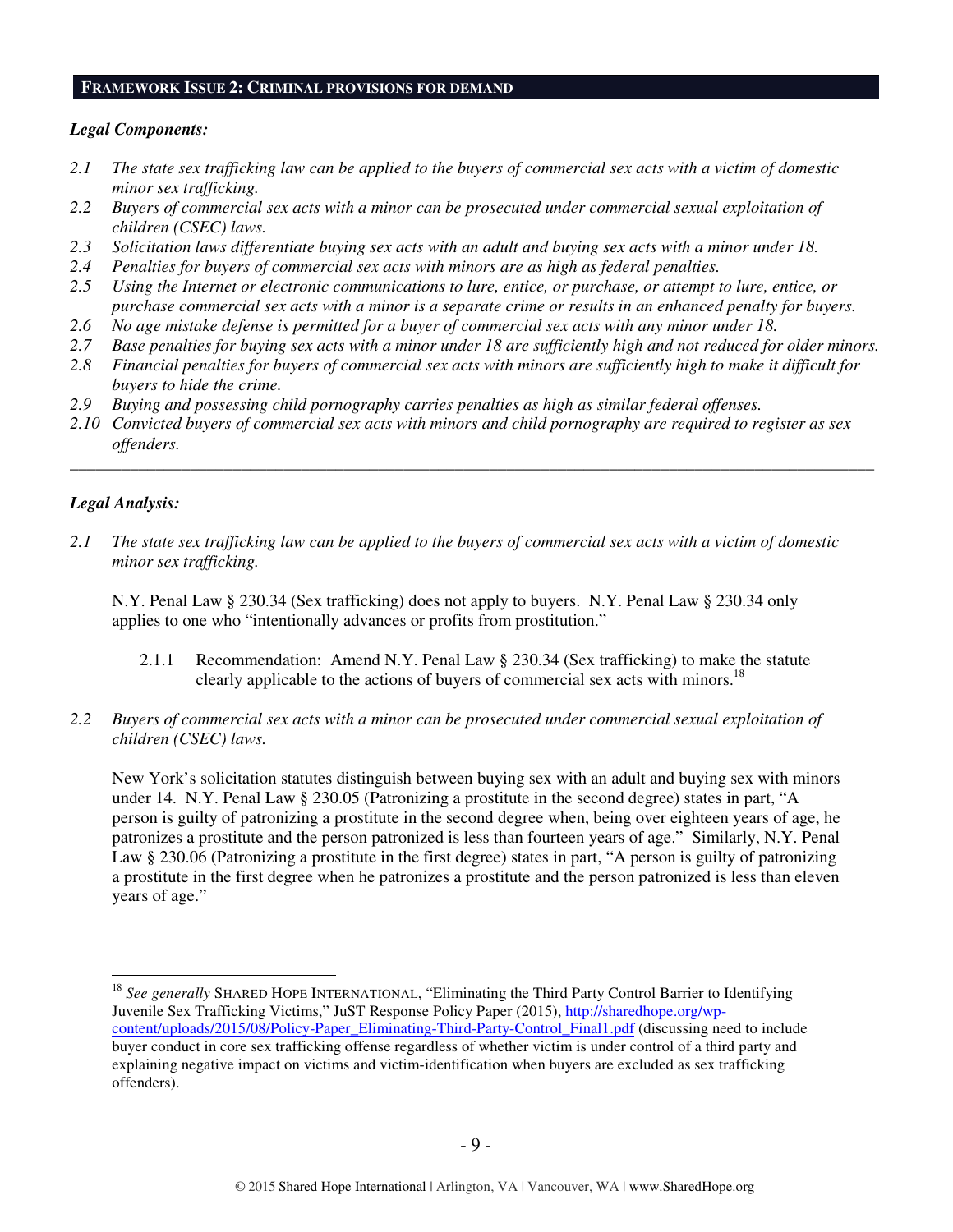However, N.Y. Penal Law § 230.05 and § 230.06 do not apply to minors aged 14–18. Therefore, buyers of sex with these minors could only be prosecuted under N.Y. Penal Law § 230.04 (Patronizing a prostitute in the third degree), which states in part, "A person is guilty of patronizing a prostitute in the third degree when he or she patronizes a prostitute."

# *2.3 Solicitation laws differentiate buying sex acts with an adult and buying sex acts with a minor under 18.*

New York's solicitation laws differentiate between buying sex with an adult and buying sex with a minor under the age of 14. A conviction for patronizing a prostitute is generally punishable as a Class A misdemeanor by imprisonment up to 1 year and a possible fine not to exceed \$1,000. N.Y. Penal Law §§ 230.04, 70.15(1), 80.05(1). If the offender is older than 18 years of age and the victim is a minor under the age of 14, however, patronizing a prostitute is punishable as a Class E felony by imprisonment up to 4 years, and if the victim is under the age of 11, it is punishable as a Class D felony sex offense by imprisonment for 2–7 years, both with a possible fine not to exceed the greater of \$5,000 or "double the amount of the defendant's gain from the commission of the crime."<sup>19</sup> N.Y. Penal Law §§ 230.05, 230.06, 70.80(1)(a), (4)(a)(iii), 70.00(2)(e), (3)(b), (4), 80.00(1). New York's solicitation laws do not, however, differentiate between buying sex with minors aged 14 or older and adults.

2.3.1 Recommendation: Amend N.Y. Penal Law § 230.05 (Patronizing a prostitute in the second degree) to raise the age from under 14 to under 18, making the crime of buying sex with any minor victim distinct from the crime of buying sex with an adult.

# *2.4 Penalties for buyers of commercial sex acts with minors are as high as federal penalties.*

A conviction under N.Y. Penal Law § 230.06 (Patronizing a prostitute in the first degree), which applies when the victim is under 11, is punishable as a Class D felony sex offense by imprisonment of 2–7 years and a possible fine not to exceed the greater of \$5,000 or "double the amount of the defendant's gain from the commission of the crime."<sup>20</sup> N.Y. Penal Law §§ 230.06, 70.80(1)(a), (4)(a)(iii), 80.00(1). A conviction under N.Y. Penal Law § 230.05 (Patronizing a prostitute in the second degree), which applies when the offender is over 18 and the victim is under 14, is punishable as a Class E felony punishable by imprisonment up to 4 years and a possible fine not to exceed the greater of \$5,000 or "double the amount of the defendant's gain from the commission of the crime." N.Y. Penal Law §§ 230.05, 70.00(2)(e), (3)(b), (4), 80.00(1). A convicted offender of patronizing a prostitute in the first or second degree is also subject to a possible fine not to exceed the greater of \$5,000 or "double the amount of the defendant's gain for commission of the felony from the commission of the crime." N.Y. Penal Law §§ 230.05, 230.06, 80.00(1).

A conviction under N.Y. Penal Law § 230.04 (Patronizing a prostitute in the third degree), which applies when the victim is 14 or older, is punishable as a Class A misdemeanor by up to 1 year imprisonment and a possible fine not to exceed \$1,000. N.Y. Penal Law §§ 230.04, 70.15(1), 80.05(1).

Several sexual offense laws could also be used to prosecute certain buyers of commercial sex acts with minors, but they do not specifically criminalize the commercial sexual exploitation of a child, nor do they refer to N.Y. Penal Law  $\S$  230.34 (Sex trafficking).<sup>21</sup>

In comparison, if the victim is under the age of 14, a conviction under the Trafficking Victims Protection Act  $(TVPA)^{22}$  for child sex trafficking is punishable by 15 years to life imprisonment and a fine not to

 $\overline{a}$ <sup>19</sup> *See supra* note 6.

<sup>20</sup> *See supra* note 6.

<sup>&</sup>lt;sup>21</sup> See supra Section 1.2 for a full description of the sexual offense laws that may be used to prosecute certain buyers.

<sup>&</sup>lt;sup>22</sup> Trafficking Victims Protection Act (TVPA) of 2000, Pub. L. No. 106-386, 114 Stat. 1464, 1466 (codified in scattered sections of 18 and 22 U.S.C.).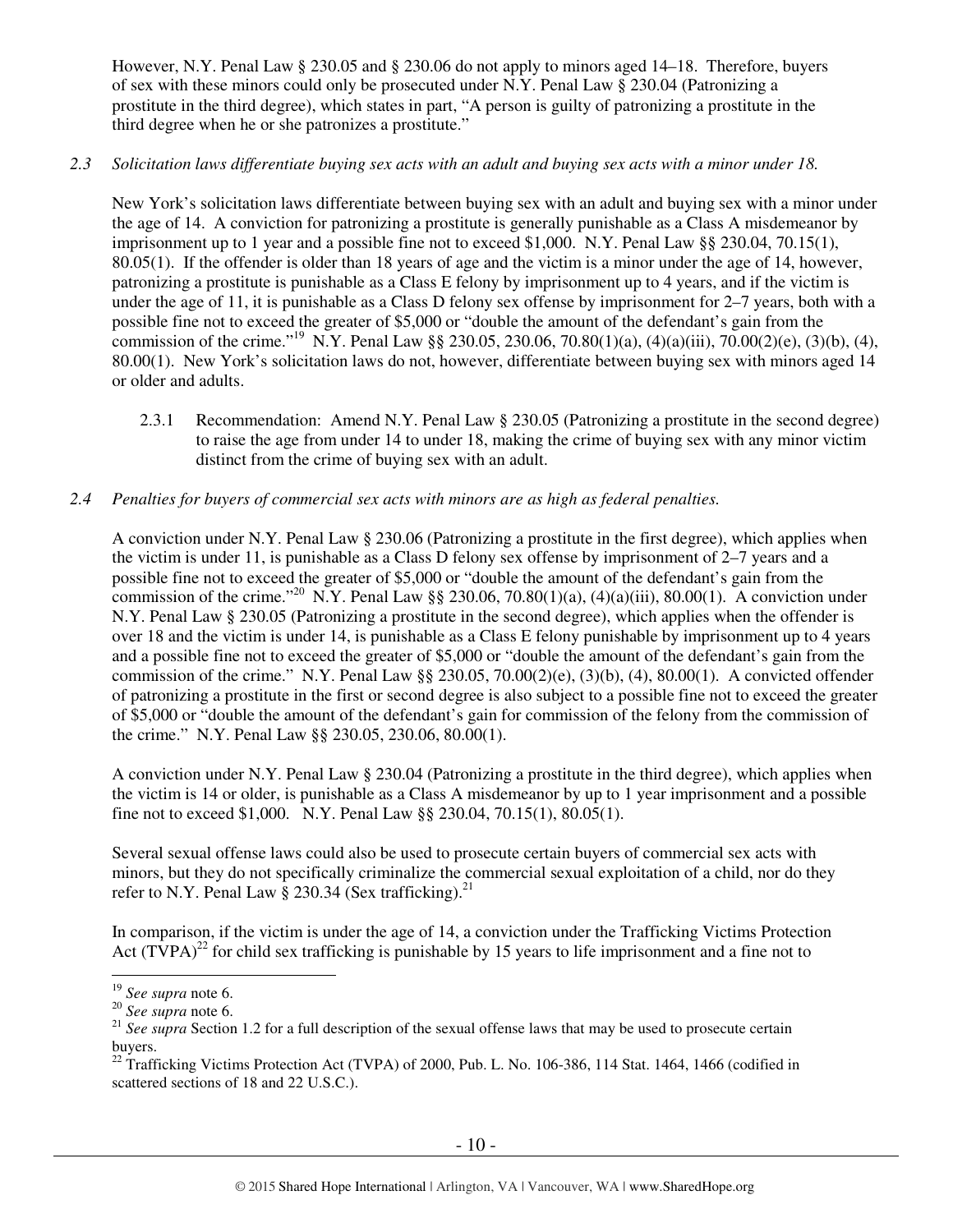exceed \$250,000. 18 U.S.C.  $\S$  1591(b)(1), 3559(a)(1), 3571(b)(3). If the victim is between the ages of 14–17, a conviction is punishable by 10 years to life imprisonment and a fine not to exceed \$250,000. 18 U.S.C. §§ 1591(b)(2),  $3559(a)(1)$ ,  $3571(b)(3)$ . A conviction is punishable by mandatory life imprisonment however, if the buyer has a prior conviction for a federal sex offense<sup>23</sup> against a minor. 18 U.S.C. § 3559(e)(1). To the extent buyers can be prosecuted under other federal CSEC laws,<sup>24</sup> a conviction is punishable by penalties ranging from a fine not to exceed \$250,000 to life imprisonment and a fine not to exceed  $$250,000.<sup>25</sup>$ 

- 2.4.1 Recommendation: Amend the definition of felony sex offense in N.Y. Penal Law § 70.80 (Sentences of imprisonment for conviction of a felony sex offense) to include all CSEC crimes to reflect the seriousness of these offenses.
- *2.5 Using the Internet or electronic communications to lure, entice, or purchase, or attempt to lure, entice, or purchase commercial sex acts with a minor is a separate crime or results in an enhanced penalty for buyers.*

New York does not have a separate crime or enhanced penalties for using the Internet or electronic communications to lure, entice, recruit, or purchase commercial sex. However, buyers using the Internet to purchase commercial sex acts with minors may be prosecuted under N.Y. Penal Law § 235.22 (Disseminating indecent material to minors in the first degree), which is violated when a person

1. knowing the character and content of the communication which, in whole or in part, depicts or describes, either in words or images actual or simulated nudity, sexual conduct or sado-masochistic abuse, and which is harmful to minors, . . . intentionally uses any computer communication system allowing the input, output, examination or transfer, of computer data or computer programs from one computer to another, to initiate or engage in such communication with a person who is a minor; and 2. by means of such communication . . . importunes, invites or induces a minor to engage in sexual intercourse, oral sexual conduct or anal sexual conduct, or sexual contact with him, or to engage in a sexual performance, obscene sexual performance, or sexual conduct for his benefit.

For purposes of N.Y. Penal Law § 235.22, "minor" means "any person less than seventeen years old." N.Y. Penal Law § 235.20 (Disseminating indecent material to minors; definitions of terms). A conviction is punishable as a Class D felony by imprisonment not to exceed 7 years and a possible fine not to exceed the greater of \$5,000 or "double the amount of the defendant's gain from the commission of the crime." N.Y. Penal

 $\overline{a}$ <sup>23</sup> Pursuant to 18 U.S.C. § 3559 $(e)(2)$ , "federal sex offense" is defined as

an offense under section 1591 [18 USCS § 1591] (relating to sex trafficking of children), 2241 [18 USCS § 2241] (relating to aggravated sexual abuse), 2242 [18 USCS § 2242] (relating to sexual abuse), 2244(a)(1) [18 USCS § 2244(a)(1)] (relating to abusive sexual contact), 2245 [18 USCS § 2245] (relating to sexual abuse resulting in death), 2251 [18 USCS § 2251] (relating to sexual exploitation of children), 2251A [18 USCS § 2251A] (relating to selling or buying of children), 2422(b) [18 USCS § 2422(b)] (relating to coercion and enticement of a minor into prostitution), or 2423(a) [18 USCS § 2423(a)] (relating to transportation of minors).

<sup>&</sup>lt;sup>24</sup> 18 U.S.C. §§ 2251A(b) (Selling or buying of children), 2251(a) (Sexual exploitation of children), 2423(a) (Transportation of a minor with intent for minor to engage in criminal sexual activity), 2422(a) (Coercion and enticement), 2252(a)(2), (a)(4) (Certain activities relating to material involving the sexual exploitation of minors). <sup>25</sup> 18 U.S.C. §§ 2251A(b) (conviction punishable by imprisonment for 30 years to life and a fine), 2251(e) (conviction punishable by imprisonment for 15–30 years and a fine), 2423(a) (conviction punishable by imprisonment for 10 years to life and a fine), 2422(a) (conviction punishable by a fine, imprisonment up to 20 years, or both),  $2252(a)(2)$ , (4) (stating that a conviction under subsection (a)(2) is punishable by imprisonment for 5–20 years and a fine, while a conviction under subsection (a)(4) is punishable by imprisonment up to 10 years, a fine, or both); *see also* 18 U.S.C. §§ 3559(a)(1) (classifying all of the above listed offenses as felonies), 3571(b)(3) (providing a fine up to \$250,000 for any felony conviction).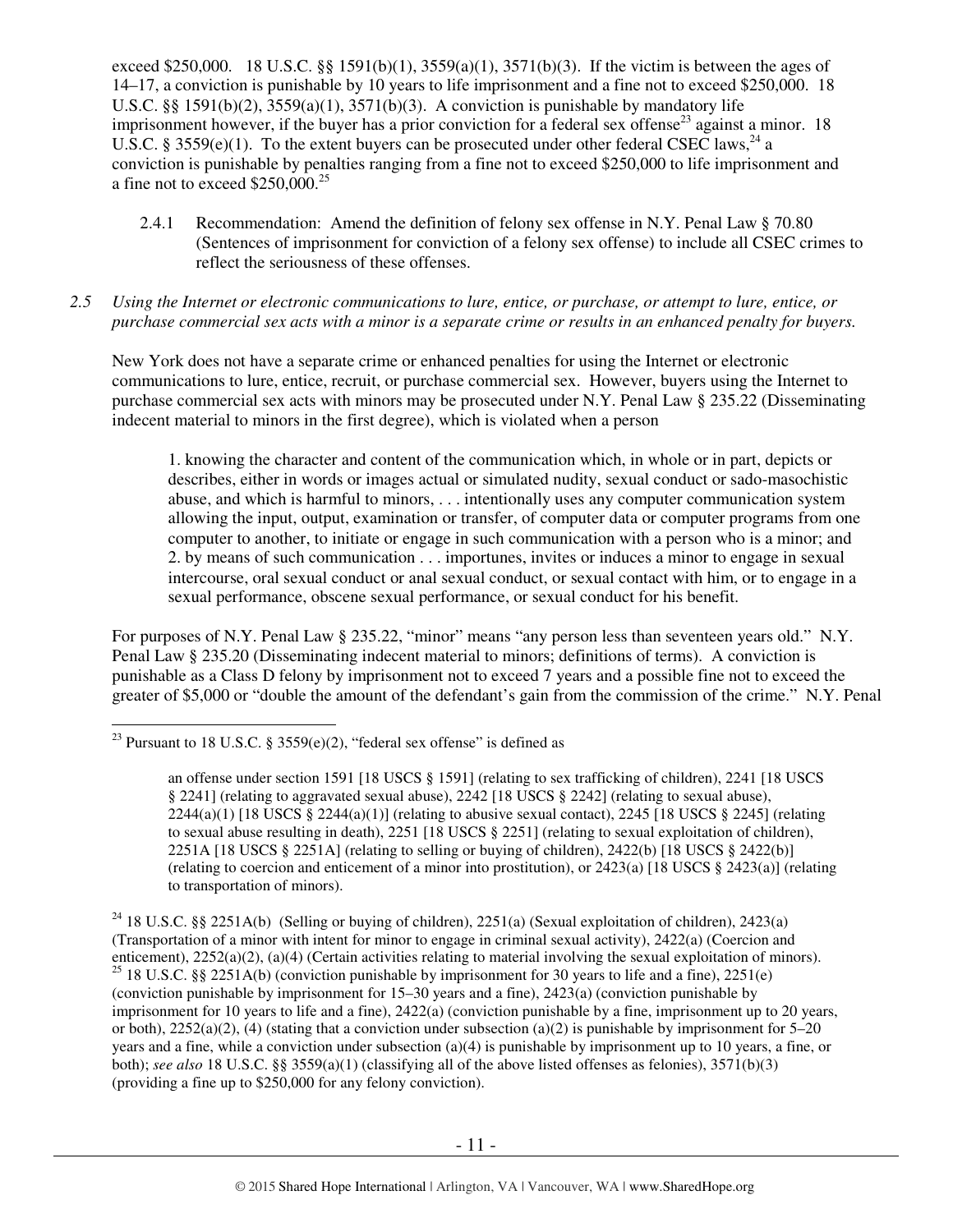Law §§ 235.22,  $70.00(2)(d)$ ,  $(3)(b)$ ,  $(4)$ ,  $80.00(1)$ . If the offender commits this crime "for the purpose, in whole or substantial part, of his or her own direct sexual gratification," then the offense is sexually motivated, and a conviction is punishable as a Class D felony sex offense by imprisonment of 2–7 years and a possible fine not to exceed the greater of \$5,000 or "double the amount of the defendant's gain from the commission of the crime." N.Y. Penal Law §§ 130.91(1), 70.80(1)(a), (4)(a)(iii), 80.00(1).

*2.6 No age mistake defense is permitted for a buyer of commercial sex acts with any minor under 18.* 

New York permits a mistake of age defense for two of its prostitution statutes. Pursuant to N.Y. Penal Law § 230.07 (Patronizing a prostitute; defense), "In any prosecution for patronizing a prostitute in the first or second degrees, it is a defense that the defendant did not have reasonable grounds to believe that the person was less than the age specified."

- 2.6.1 Recommendation: Eliminate the age mistake defense allowed in N.Y. Penal Law § 230.07 (Patronizing a prostitute; defense) and expressly prohibit such a defense in all cases involving minors in § 230.05 (Patronizing a prostitute in the second degree) and § 230.06 (Patronizing a prostitute in the first degree.
- *2.7 Base penalties for buying sex acts with a minor under 18 are sufficiently high and not reduced for older minors.*

Penalties for convictions under New York's solicitation laws, including N.Y. Penal Law § 230.04 (Patronizing a prostitute in the third degree), § 230.05 (Patronizing a prostitute in the second degree), and § 230.06 (Patronizing a prostitute in the first degree), vary based on the age of the victim.

A conviction under N.Y. Penal Law § 230.06, which applies when the victim is under 11, is punishable as a Class D felony sex offense by imprisonment of 2–7 years and a possible fine not to exceed the greater of \$5,000 or "double the amount of the defendant's gain from the commission of the crime amount .<sup>26</sup> N.Y. Penal Law §§ 230.06, 70.80(1)(a), (4)(a)(iii), 80.00(1).

A conviction under N.Y. Penal Law § 230.05, which applies when the offender is over 18 and the minor is under 14, is punishable as a Class E felony by imprisonment up to 4 years and a possible fine not to exceed the greater of \$5,000 or "double the amount of the defendant's gain from the commission of the crime amount." N.Y. Penal Law §§ 230.05, 70.00(2)(e), (3)(b), (4), 80.00(1).

However, the laws do not differentiate between buying sex with 14–17 year-old minors and adults, and under N.Y. Penal Law § 230.04, a conviction when the victim is 14 or older is punishable as a Class A misdemeanor by up to 1 year imprisonment and a possible fine not to exceed \$1,000. N.Y. Penal Law §§ 230.04, 70.15(1),  $80.05(1)$ .

- 2.7.1 Recommendation: Amend N.Y. Penal Law §§ 230.05 and 230.06 to raise the age of a minor victim to under 18 to ensure protection under the statute for all minors.
- 2.7.2 Recommendation: Amend N.Y. Penal Law §§ 230.04 through 230.06 to eliminate the staggered penalties for minors and provide a sufficiently high base penalty for all minors under the age of 18 or amend N.Y. Penal Law §§ 230.04 to provide heightened penalties when the offense involves a minor victim.

 $\overline{a}$ <sup>26</sup> *See supra* note 6.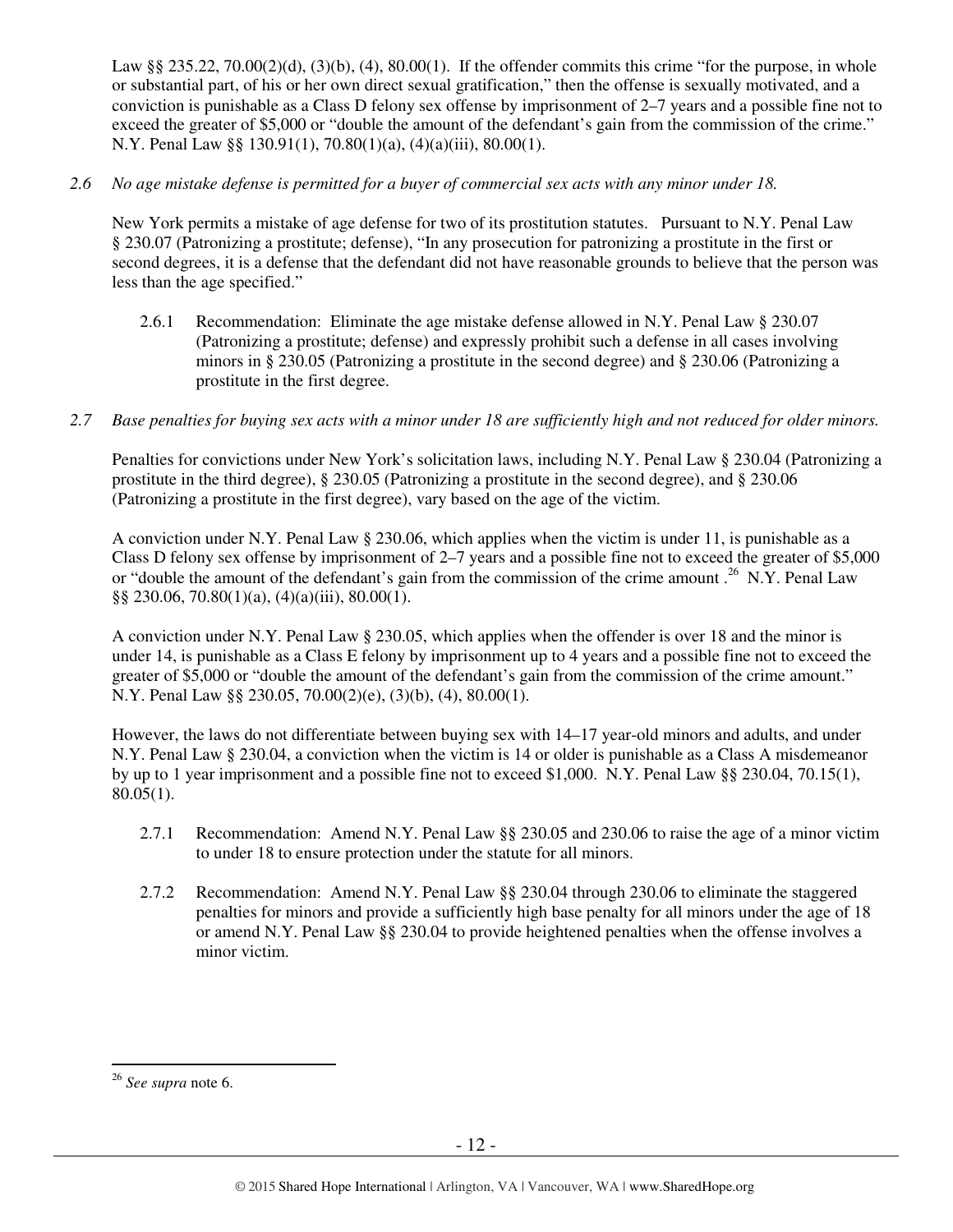*2.8 Financial penalties for buyers of commercial sex acts with minors are sufficiently high to make it difficult for buyers to hide the crime.* 

Buyers of commercial sex with minors are subject to various fines, restitution, and asset forfeiture. When the victim is under 14, a conviction under either N.Y. Penal Law § 230.06 (Patronizing a prostitute in the first degree) or § 230.05 (Patronizing a prostitute in the second degree) is punishable as a felony by a possible fine not to exceed the greater of \$5,000 or "double the amount of the defendant's gain for commission of the felony from the commission of the crime," which seems unlikely to apply in cases of buyers. N.Y. Penal Law §§ 230.05, 230.06, 80.00(1). A conviction under N.Y. Penal Law § 230.04 (Patronizing a prostitute in the third degree), which applies when the minor is 14 or older, is punishable as a Class A misdemeanor by a possible fine not to exceed \$1,000. N.Y. Penal Law §§ 230.04, 80.05(1).

Where a buyer is convicted of the above counts, the court must consider and may order restitution. Pursuant to N.Y. Penal Law § 60.27(1) (Restitution and reparation),

In addition to any of the dispositions authorized by this article, the court shall consider restitution or reparation to the victim of the crime and may require restitution or reparation as part of the sentence imposed upon a person convicted of an offense, $^{27}$  and after providing the district attorney with an opportunity to be heard in accordance with the provisions of this subdivision, require the defendant to make restitution of the fruits of his or her offense or reparation for the actual out-of-pocket loss caused thereby . . . .

Buyers are also subject to civil, discretionary asset forfeiture. N.Y.C.P.L. §1311(1) (Forfeiture actions) states, in relevant part,

A civil action may be commenced by the appropriate claiming authority against a criminal defendant to recover the property which constitutes the proceeds of a crime, the substituted proceeds of a crime, an instrumentality of a crime or the real property instrumentality of a crime or to recover a money judgment in an amount equivalent in value to the property which constitutes the proceeds of a crime, the substituted proceeds of a crime, an instrumentality of a crime, or the real property instrumentality of a crime.

Pursuant to N.Y.C.P.L. § 1311(1)(a), in proceedings following a conviction, a "court may not grant forfeiture until such conviction has occurred." A "post-conviction forfeiture crime" means "any felony defined in the penal law or any other chapter of the consolidated laws of the state." N.Y.C.P.L. § 1310(5).

N.Y. C.P.L. §§ 1320, 1321 and 1323 provide civil levy procedures for personal and real property. Disposal of forfeited property is governed by N.Y. C.P.L.§ 1349, which states that "[a]ny judgment or order of forfeiture issued pursuant to this article shall include provisions for the disposal of the property found to have been forfeited." However, if other provisions of law expressly govern the disposition of the property, that law shall be controlling. N.Y.C.P.L. § 1349(2).

2.8.1 Recommendation: Amend N.Y. Penal Law § 230.06 (Patronizing a prostitute in the first degree) and § 230.05 (Patronizing a prostitute in the second degree) to apply to all minors under 18 years of age.

<sup>&</sup>lt;sup>27</sup> "Offense" is defined in N.Y. Penal Law §  $60.27(4)(a)$  as "the offense for which a defendant was convicted, as well as any other offense that is part of the same criminal transaction or that is contained in any other accusatory instrument disposed of by any plea of guilty by the defendant to an offense."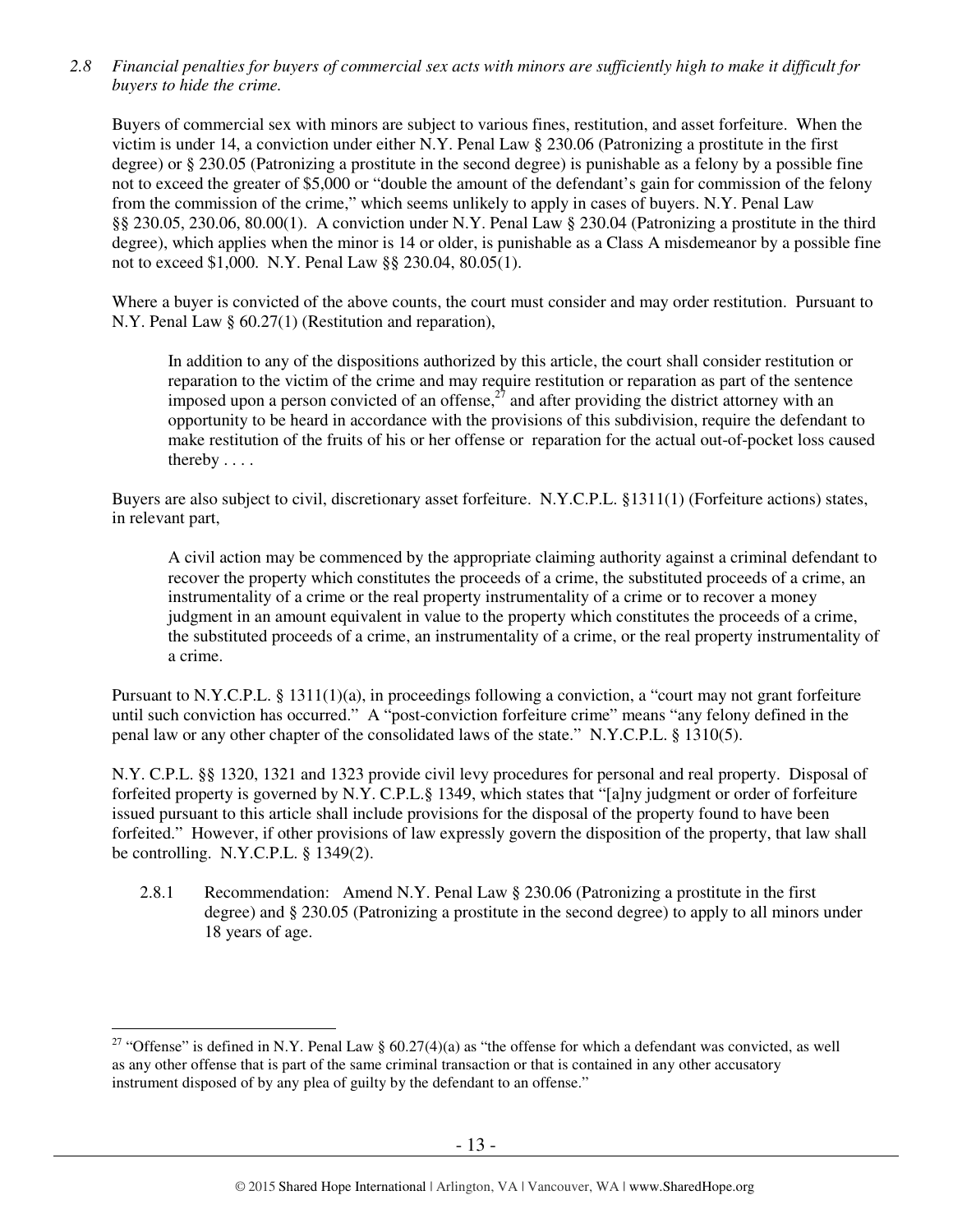# *2.9 Buying and possessing child pornography carries penalties as high as similar federal offenses.*

Under N.Y. Penal Law § 263.11 (Possessing an obscene sexual performance by a child), "A person is guilty of possessing an obscene sexual performance<sup>28</sup> by a child when, knowing the character and content thereof, he knowingly has in his possession or control, or knowingly accesses with intent to view, any obscene performance which includes sexual conduct by a child less than sixteen years of age."

Pursuant to N.Y. Penal Law § 263.16 (Possessing a sexual performance by a child), "A person is guilty of possessing a sexual performance<sup>29</sup> by a child when, knowing the character and content thereof, he knowingly has in his possession or control, or knowingly accesses with intent to view, any performance which includes sexual conduct by a child less than sixteen years of age."

A conviction under either N.Y. Penal Law § 263.11 or § 263.16 is punishable as a Class E felony by imprisonment not to exceed 4 years and a possible fine not to exceed the greater of \$5,000 or "double the amount of the defendant's gain from the commission of the crime." NY Penal Law §§ 263.11, 263.16,  $70.00(2)(e)$ ,  $(3)(b)$ ,  $(4)$ ,  $80.00(1)$ .

In comparison, a federal conviction for possession of child pornography $30$  is generally punishable by imprisonment for 5–20 years and a fine not to exceed \$250,000.<sup>31</sup> Subsequent convictions, however, are punishable by imprisonment up to 40 years and a fine not to exceed \$250,000.<sup>32</sup>

## 2.9.1 Recommendation: Enact a law that criminalizes the purchasing of child pornography.

## *2.10 Convicted buyers of commercial sex acts with minors and child pornography are required to register as sex offenders.*

Pursuant to N.Y. Correct. Law § 168-f(1) (Duty to register and to verify), "Any sex offender shall, (a) at least ten calendar days prior to discharge, parole, release . . . or, (b) at the time sentence is imposed for any sex offender released on probation or discharged . . . , register with the division on a form prepared by the division." N.Y. Correct. Law § 168-a(1) (Definitions) defines "sex offender" as "any person who is convicted of any of the offenses set forth in subdivision two or three of this section," which includes sex offenses and sexually violent offenses.

<sup>&</sup>lt;sup>28</sup> "Obscene sexual performance" is defined in N.Y. Penal Law § 263.00(2) as "any performance which . . . includes sexual conduct by a child less than sixteen years of age."

<sup>&</sup>lt;sup>29</sup> See supra note 11 for the definition of "sexual performance."

 $30\,18$  U.S.C. §§ 2252(a)(2), (a)(4) (Certain activities relating to material involving the sexual exploitation of minors),  $2252A(a)(2)$ –(3) (Certain activities relating to material constituting or containing child pornography), 1466A(a), (b) (Obscene visual representations of the sexual abuse of children).

 $31$  18 U.S.C. §§ 2252(b) (stating that a conviction under subsection (a)(2) is punishable by imprisonment for 5–20 years and a fine, while a conviction under subsection (a)(4) is punishable by imprisonment up to 10 years, a fine, or both), 2252A(b)(1) (a conviction is punishable by imprisonment for 5–20 years and a fine), 1466A(a), (b) (stating that a conviction under subsection (a) is "subject to the penalties provided in section  $2252A(b)(1)$ ," imprisonment for 5–20 years and a fine, while a conviction under subsection (b) is "subject to the penalties provided in section 2252A(b)(2)," imprisonment up to 10 years, a fine, or both); *see also* 18 U.S.C. §§ 3559(a)(1) (classifying all of the above listed offenses as felonies), 3571(b)(3) (providing a fine up to \$250,000 for any felony conviction).

 $32$  18 U.S.C. §§ 2252(b) (stating if a person has a prior conviction under subsection (a)(2), or a list of other statutes, a conviction is punishable by a fine and imprisonment for 15–40 years, but if a person has a prior conviction under subsection (a)(4), or a list of other statutes, a conviction is punishable by a fine and imprisonment for  $10-20$  years),  $2252A(b)(1)$  (stating if a person has a prior conviction under subsection (a)(2), (a)(3), or a list of other statutes, a conviction is punishable by a fine and imprisonment for  $15-40$  years),  $1466A(a)$ , (b) (stating that the penalty scheme for section 2252A(b) applies); *see also* 18 U.S.C. §§ 3559(a)(1) (classifying all of the above listed offenses as felonies), 3571(b)(3) (providing a fine up to \$250,000 for any felony conviction).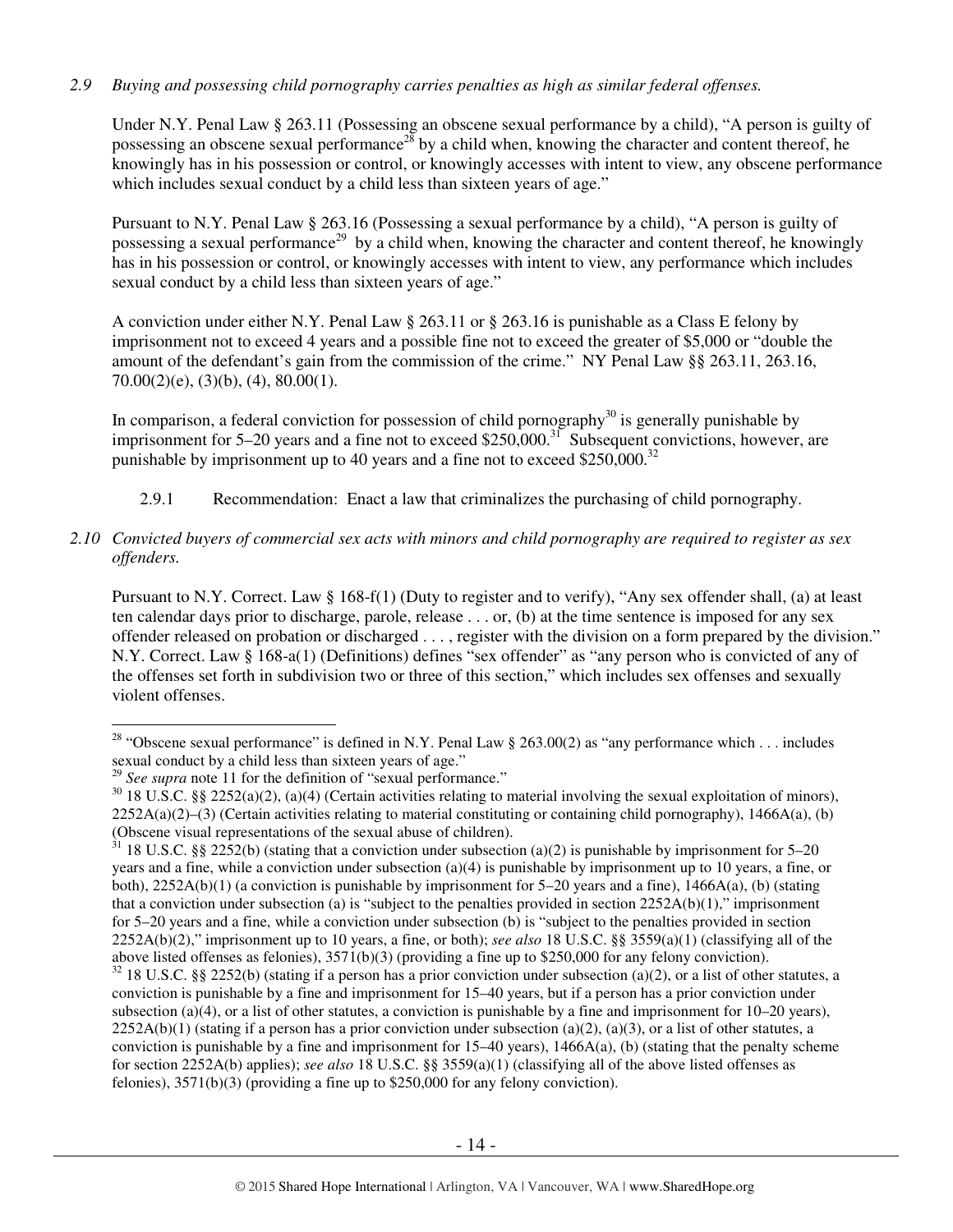Pursuant to N.Y. Correct. Law § 168-a(2), sex offenses relevant to buyers include convictions under N.Y. Penal Law § 120.70 (Luring a child), § 130.25 (Rape in the third degree), § 130.30 (Rape in the second degree), § 130.40 (Criminal sexual act in the third degree), § 130.45 (Criminal sexual act in the second degree) § 263.11 (Possessing an obscene sexual performance by a child), § 263.16 (Possessing a sexual performance by a child), § 230.04 (Patronizing a prostitute in the third degree, where the minor is under 17), § 230.05 (Patronizing a prostitute in the third degree), § 230.06 (Patronizing a prostitute in the first degree), § 235.22 (Disseminating indecent material to minors in the first degree), and § 130.55 (Sexual abuse in the third degree, where the minor is under 18). Pursuant to N.Y. Correct. Law § 168-a(2)(d)(iii), a sex offense also includes a conviction under any of the provisions of 18 U.S.C. 2251 [Sexual exploitation of children], 18 U.S.C. 2251A [Selling or buying of children], 18 U.S.C. 2252 [Certain activities relating to material involving the sexual exploitation of minors], 18 U.S.C. 2252A [Certain activities relating to material constituting or containing child pornography], 18 U.S.C. 2260 [Production of sexually explicit depictions of a minor for importation into the United States], 18 U.S.C. 2422(b) [Sexual abuse], 18 U.S.C. 2423 [Sexual abuse of a minor or ward], or 18 U.S.C. 2425 [Offenses resulting in death], provided that the elements of such crime of conviction are substantially the same as those which are a part of such offense as of the date on which this subparagraph takes effect.

2.10.1 Recommendation: Amend N.Y. Correct. Law § 168-a(2) (Definitions) to include a conviction under N.Y. Penal Law  $\S 230.04$  (Patronizing a prostitute in the third degree), where the person patronized is under 18, as a "sexual offense" for which registration is required.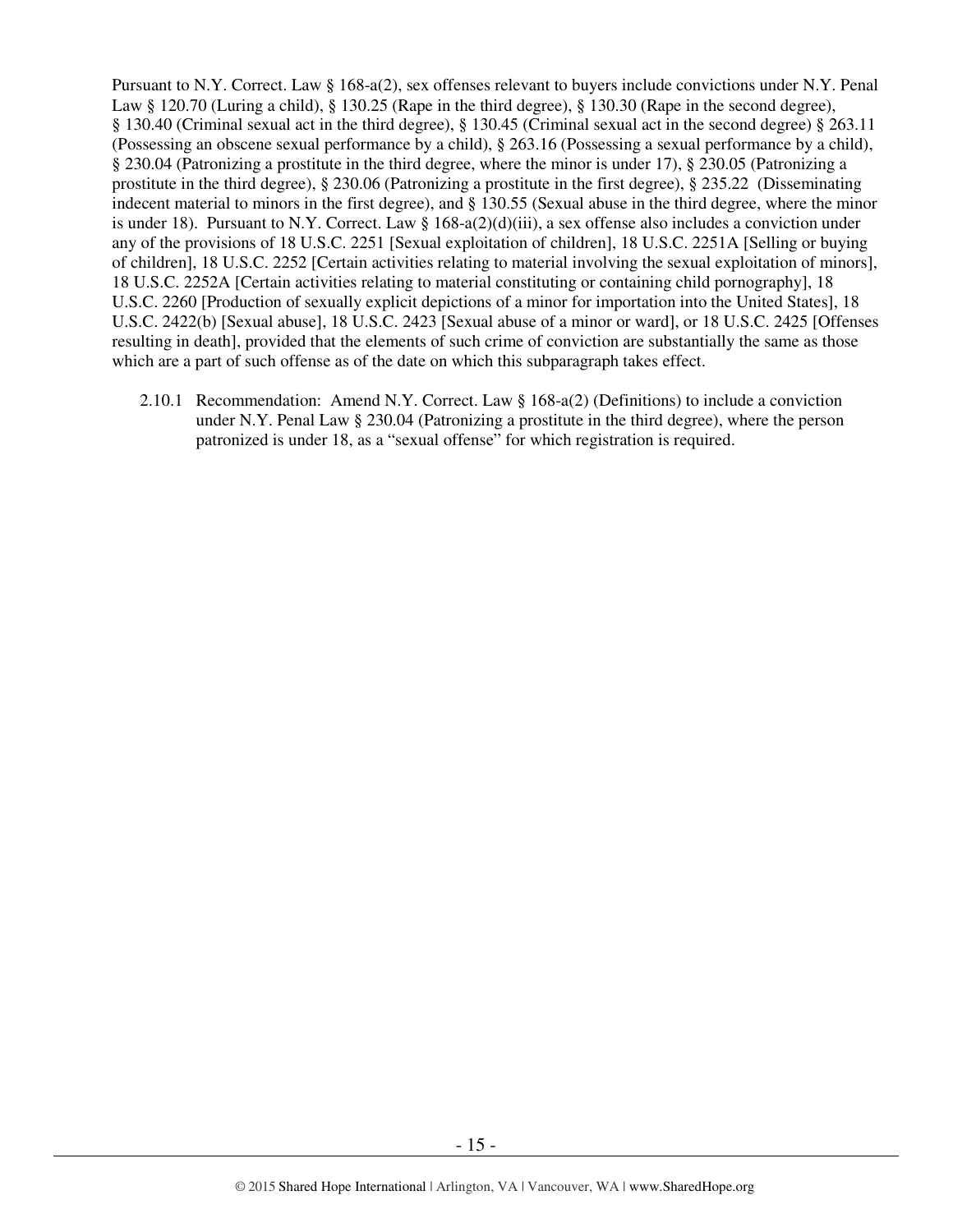#### **FRAMEWORK ISSUE 3: CRIMINAL PROVISIONS FOR TRAFFICKERS**

## *Legal Components:*

- *3.1 Penalties for trafficking a child for sexual exploitation are as high as federal penalties.*
- *3.2 Creating and distributing child pornography carries penalties as high as similar federal offenses.*
- *3.3 Using the Internet or electronic communications to lure, entice, recruit or sell commercial sex acts with a minor is a separate crime or results in an enhanced penalty for traffickers.*
- *3.4 Financial penalties for traffickers, including asset forfeiture, are sufficiently high.*
- *3.5 Convicted traffickers are required to register as sex offenders.*
- *3.6 Laws relating to termination of parental rights for certain offenses include sex trafficking or commercial sexual exploitation of children (CSEC) offenses in order to remove the children of traffickers from their control and potential exploitation.*

*\_\_\_\_\_\_\_\_\_\_\_\_\_\_\_\_\_\_\_\_\_\_\_\_\_\_\_\_\_\_\_\_\_\_\_\_\_\_\_\_\_\_\_\_\_\_\_\_\_\_\_\_\_\_\_\_\_\_\_\_\_\_\_\_\_\_\_\_\_\_\_\_\_\_\_\_\_\_\_\_\_\_\_\_\_\_\_\_\_\_\_\_\_\_* 

# *Legal Analysis:*

*3.1 Penalties for trafficking a child for sexual exploitation are as high as federal penalties.* 

Convictions under N.Y. Penal Law § 230.34 (Sex trafficking), § 230.33 (Compelling prostitution), and § 230.32 (Promoting prostitution in the first degree) are all punishable as Class B felonies by imprisonment of 1–25 years and a possible fine not to exceed the greater of \$5,000 or "double the amount of the defendant's gain from the commission of the crime." N.Y. Penal Law §§ 230.34, 230.33, 230.32, 70.00(2)(b), (3)(b), 80.00(1). If the offender committed the offense "for the purpose, in whole or substantial part, of his or her own direct sexual gratification," a conviction under either N.Y. Penal Law § 230.33 or § 230.32 is punishable as a Class B felony sex offense by imprisonment of 5–25 years and a possible fine not to exceed the greater of \$5,000 or "double the amount of the defendant's gain from the commission of the crime." N.Y. Penal Law  $\S$  130.91(1), 70.80(1)(a), (4)(a)(i), 80.00(1).

A conviction under either N.Y. Penal Law § 230.30(2) (Promoting prostitution in the second degree) or § 263.05 (Use of a child in a sexual performance) is punishable as a Class C felony by imprisonment of 1–15 years and a possible fine not to exceed the greater of \$5,000 or "double the amount of the defendant's gain from the commission of the crime." N.Y. Penal Law §§ 230.30, 263.05, 70.00(2)(c), (3)(b), 80.00(1). If the offender commits either of these offenses "for the purpose, in whole or substantial part, of his or her own direct sexual gratification," then the offense is sexually motivated, and a conviction is punishable as a Class C felony sex offense by imprisonment of 3.5–15 years and a possible fine not to exceed the greater of \$5,000 or "double the amount of the defendant's gain from the commission of the crime." N.Y. Penal Law §§ 130.91(1), 70.80(1)(a),  $(4)(a)(ii)$ .

A conviction under N.Y. Penal Law § 230.25(2) (Promoting prostitution in the third degree) is punishable as a Class D felony by imprisonment not to exceed 7 years and a possible fine not to exceed the greater of \$5,000 or "double the amount of the defendant's gain from the commission of the crime." N.Y. Penal Law §§ 230.25,  $70.00(2)(d)$ ,  $(3)(b)$ ,  $(4)$ ,  $80.00(1)$ .

In comparison, if the victim is under the age of 14, a conviction under the Trafficking Victims Protection Act  $(TVPA)<sup>33</sup>$  for child sex trafficking is punishable by 15 years to life imprisonment and a fine not to exceed \$250,000. 18 U.S.C. §§ 1591(b)(1), 3559(a)(1), 3571(b)(3). If the victim is between the ages of 14–17, a conviction is punishable by 10 years to life imprisonment and a fine not to exceed \$250,000. 18 U.S.C.

<sup>33</sup> *See supra* note 22.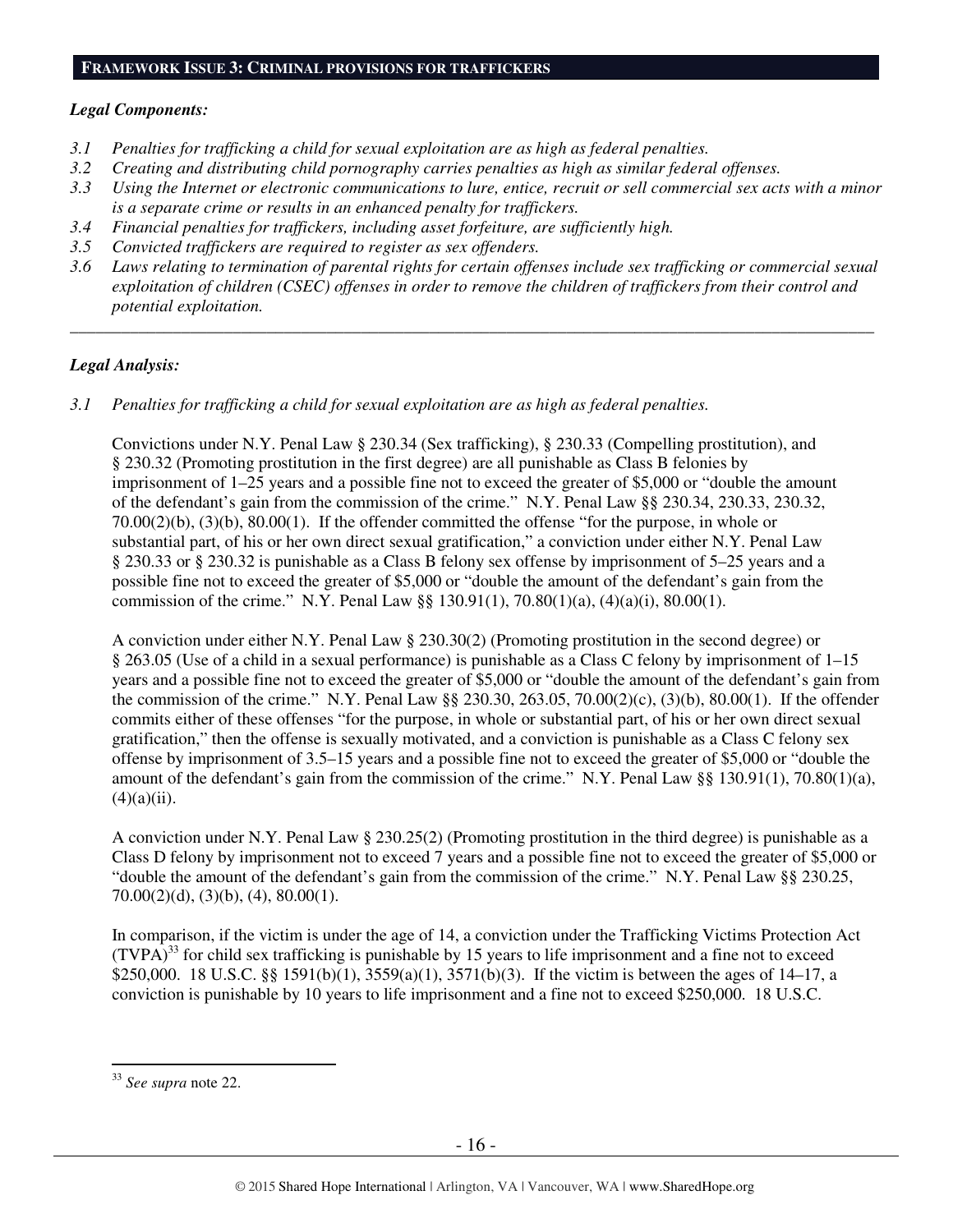§§ 1591(b)(2), 3559(a)(1), 3571(b)(3). A conviction is punishable by mandatory life imprisonment, however, if the trafficker has a prior conviction for a federal sex offense<sup>34</sup> against a minor.

# *3.2 Creating and distributing child pornography carries penalties as high as similar federal offenses.*

New York has multiple statutes dealing with creating and distributing child pornography. Pursuant to N.Y. Penal Law § 263.05 (Use of a child in a sexual performance),

A person is guilty of the use of a child in a sexual performance<sup>35</sup> if knowing the character and content thereof he employs, authorizes or induces a child less than seventeen years of age to engage in a sexual performance or being a parent, legal guardian or custodian of such child, he consents to the participation by such child in a sexual performance.

A conviction is punishable as a Class C felony by imprisonment of 1–15 years and a possible fine not to exceed the greater of \$5,000 or "double the amount of the defendant's gain from the commission of the crime." N.Y. Penal Law §§ 263.05, 70.00(2)(c), (3)(b), 80.00(1). If the offender commits this crime "for the purpose, in whole or substantial part, of his or her own direct sexual gratification," the offense is sexually motivated, and a conviction is punishable as a Class C felony sex offense by imprisonment of 3.5–15 years and a possible fine not to exceed the greater of \$5,000 or "double the amount of the defendant's gain from the commission of the crime." N.Y. Penal Law §§ 130.91(1), 70.80(1)(a), (4)(a)(ii), 80.00(1).

Similarly, promoting child pornography is a crime under N.Y. Penal Law § 263.10 (Promoting an obscene sexual performance by a child) and § 263.15 (Promoting a sexual performance by a child). Pursuant to N.Y. Penal Law § 263.10, "A person is guilty of promoting<sup>36</sup> an obscene sexual performance<sup>37</sup> by a child when, knowing the character and content thereof, he produces, directs or promotes any obscene performance which includes sexual conduct<sup>38</sup> by a child less than seventeen years of age."

Under N.Y. Penal Law § 263.15, "A person is guilty of promoting a sexual performance by a child when. knowing the character and content thereof, he produces, directs or promotes any performance which includes sexual conduct by a child less than seventeen years of age."

A conviction under either statute is punishable as a Class D felony by imprisonment not to exceed 7 years and a possible fine not to exceed the greater of \$5,000 or "double the amount of the defendant's gain from the commission of the crime." N.Y. Penal Law §§ 263.10, 263.15, 70.00(2)(d), (3)(b), (4), 80.00(1) If the trafficker uses a controlled substance, penalties are heightened. Pursuant to N.Y. Penal Law § 263.30 (Facilitating a sexual performance by a child with a controlled substance or alcohol), a person is subject to heightened penalties if he knowingly administers a controlled substance<sup>39</sup> to a minor under 17 with the minor's consent for the purpose of committing conduct defined in N.Y. Penal Law § 263.05, § 263.10, or § 263.15 if the person actually commits the conduct or attempts to do so. A conviction is punishable as a Class B felony by imprisonment of 1–25 years and a possible fine not to exceed the greater of \$5,000 or "double the amount of the defendant's gain from the commission of the crime." N.Y. Penal Law §§ 263.30, 70.00(2)(b), (3)(b), 80.00(1).

. . . .

 $\overline{a}$ <sup>34</sup> See supra note 23 for the definition of "federal sex offense."

<sup>&</sup>lt;sup>35</sup> See supra note 11 for the definition of "sexual performance."

<sup>&</sup>lt;sup>36</sup> N.Y. Penal Law § 263.00(5) states, "'Promote' means to procure, manufacture, issue, sell, give, provide, lend, mail, deliver, transfer, transmute, publish, distribute, circulate, disseminate, present, exhibit or advertise, or to offer or agree to do the same."

<sup>37</sup> *See supra* note 28.

<sup>38</sup> *See supra* note 11.

<sup>&</sup>lt;sup>39</sup> "Controlled substance" is defined in N.Y. Penal Law § 263.30 as "any substance or preparation, compound, mixture, salt, or isomer of any substance defined in section thirty-three hundred six of the public health law."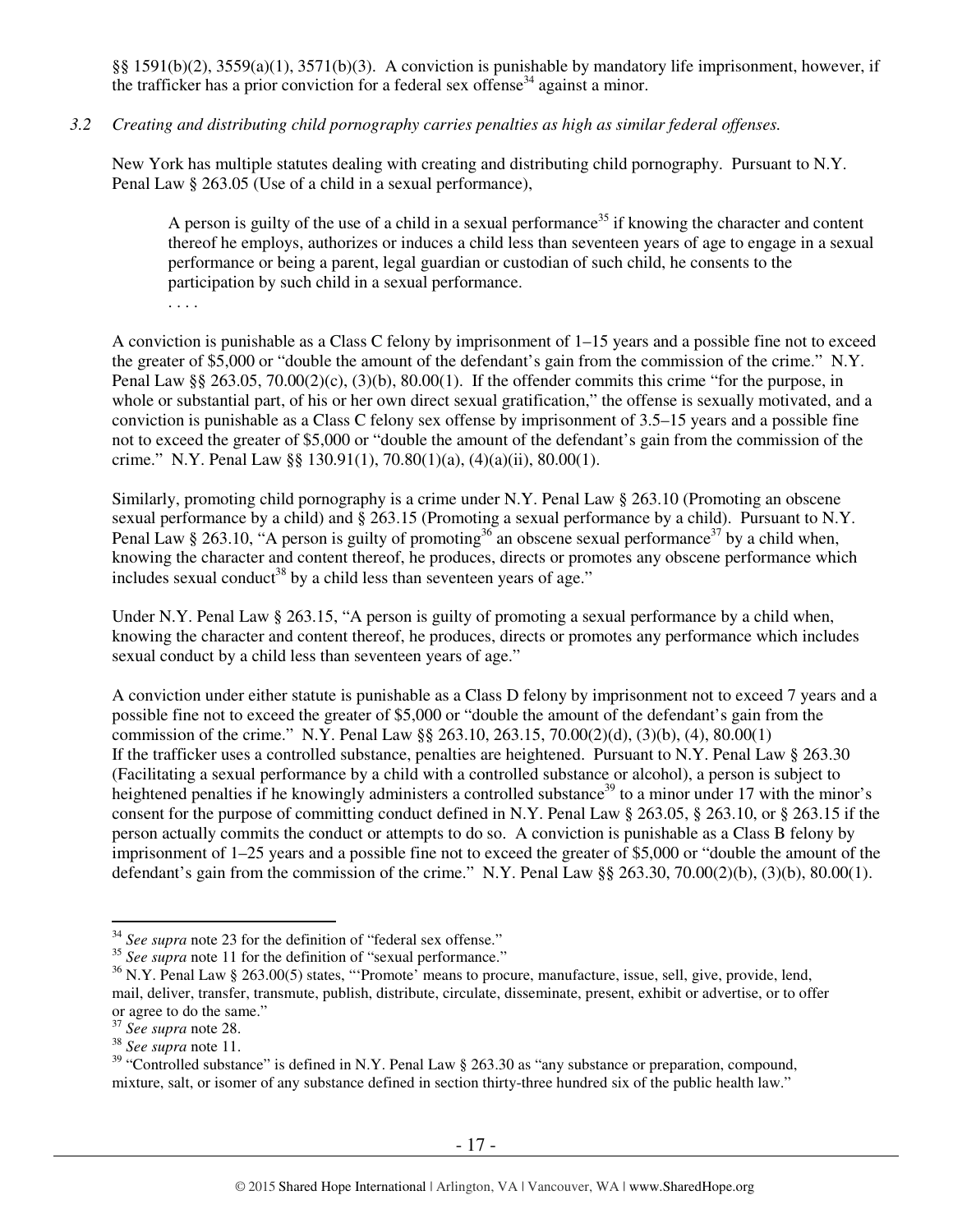In comparison, if the victim is under the age of 14, a conviction under the TVPA for child sex trafficking is punishable by 15 years to life imprisonment and a fine not to exceed \$250,000. 18 U.S.C. §§ 1591(b)(1),  $3559(a)(1)$ ,  $3571(b)(3)$ . If the victim is between the ages of  $14-17$ , a conviction is punishable by 10 years to life imprisonment and a fine not to exceed \$250,000. 18 U.S.C. §§ 1591(b)(2), 3559(a)(1), 3571(b)(3). A conviction is punishable by mandatory life imprisonment, however, if the trafficker has a prior conviction for a federal sex offense<sup>40</sup> against a minor. Additionally, a federal conviction for distribution of child pornography<sup>41</sup> is generally punishable by imprisonment for  $5-20$  years and a fine not to exceed \$250,000.<sup>42</sup> Subsequent convictions, however, are punishable by imprisonment up to 40 years and a fine not to exceed \$250,000.<sup>43</sup>

*3.3 Using the Internet or electronic communications to lure, entice, recruit or sell commercial sex acts with a minor is a separate crime or results in an enhanced penalty for traffickers.* 

New York does not have a separate crime or enhanced penalties for using the Internet or electronic communications to lure, entice, recruit, or sell commercial sex. Traffickers may, however, be prosecuted under N.Y. Penal Law § 235.22 (Disseminating indecent material to minors in the first degree), which is violated when a person

1. knowing the character and content of the communication which, in whole or in part, depicts or describes, either in words or images actual or simulated nudity, sexual conduct or sado-masochistic abuse, and which is harmful to minors, . . . intentionally uses any computer communication system allowing the input, output, examination or transfer, of computer data or computer programs from one computer to another, to initiate or engage in such communication with a person who is a minor; and 2. by means of such communication . . . importunes, invites or induces a minor to engage in sexual intercourse, oral sexual conduct or anal sexual conduct, or sexual contact with him, or to engage in a sexual performance, obscene sexual performance, or sexual conduct for his benefit.

A conviction is punishable as a Class D felony by imprisonment not to exceed 7 years and a possible fine not to exceed the greater of \$5,000 or "double the amount of the defendant's gain from the commission of the crime." N.Y. Penal Law §§ 235.22, 70.00(2)(d), (3)(b), (4), 80.00(1). If the offender commits this crime "for the purpose, in whole or substantial part, of his or her own direct sexual gratification," then the offense is sexually motivated, and a conviction is punishable as a Class D felony sex offense by imprisonment of 2–7 years and a possible fine not to exceed the greater of \$5,000 or "double the amount of the defendant's gain from the commission of the crime." N.Y. Penal Law §§ 130.91(1), 70.80(1)(a), (4)(a)(iii), 80.00(1).

<sup>40</sup> *See supra* note 23 for the definition of "federal sex offense."

<sup>&</sup>lt;sup>41</sup> 18 U.S.C. §§ 2252(a)(1), (a)(2), (a)(3) (Certain activities relating to material involving the sexual exploitation of minors), 2252A(a)(2), (a)(3) (Certain activities relating to material constituting or containing child pornography), 1466A(a) (Obscene visual representations of the sexual abuse of children).

<sup>&</sup>lt;sup>42</sup> 18 U.S.C. §§ 2252(b) (stating that a conviction under subsection (a)(1), (a)(2), or (a)(3) is punishable by imprisonment for 5–20 years and a fine), 2252A(b)(1) (a conviction is punishable by imprisonment for 5–20 years and a fine), 1466A(a), (b) (stating that a conviction under subsection (a) is "subject to the penalties provided in section 2252A(b)(1)," imprisonment for 5–20 years and a fine, while a conviction under subsection (b) is "subject to the penalties provided in section 2252A(b)(2)," imprisonment up to 10 years, a fine, or both); *see also* 18 U.S.C. §§ 3559(a)(1) (classifying all of the above listed offenses as felonies), 3571(b)(3) (providing a fine up to \$250,000 for any felony conviction).

<sup>&</sup>lt;sup>43</sup> 18 U.S.C. §§ 2252(b) (stating if a person has a prior conviction under subsection (a)(1), (a)(2), or (a)(3) or a list of other statutes, a conviction is punishable by a fine and imprisonment for  $15-40$  years),  $2252A(b)(1)$  (stating if a person has a prior conviction under subsection (a)(2), (a)(3), or a list of other statutes, a conviction is punishable by a fine and imprisonment for 15–40 years),  $1466A(a)$ , (b) (stating that the penalty scheme for section 2252A(b) applies); *see also* 18 U.S.C. §§ 3559(a)(1) (classifying all of the above listed offenses as felonies), 3571(b)(3) (providing a fine up to \$250,000 for any felony conviction).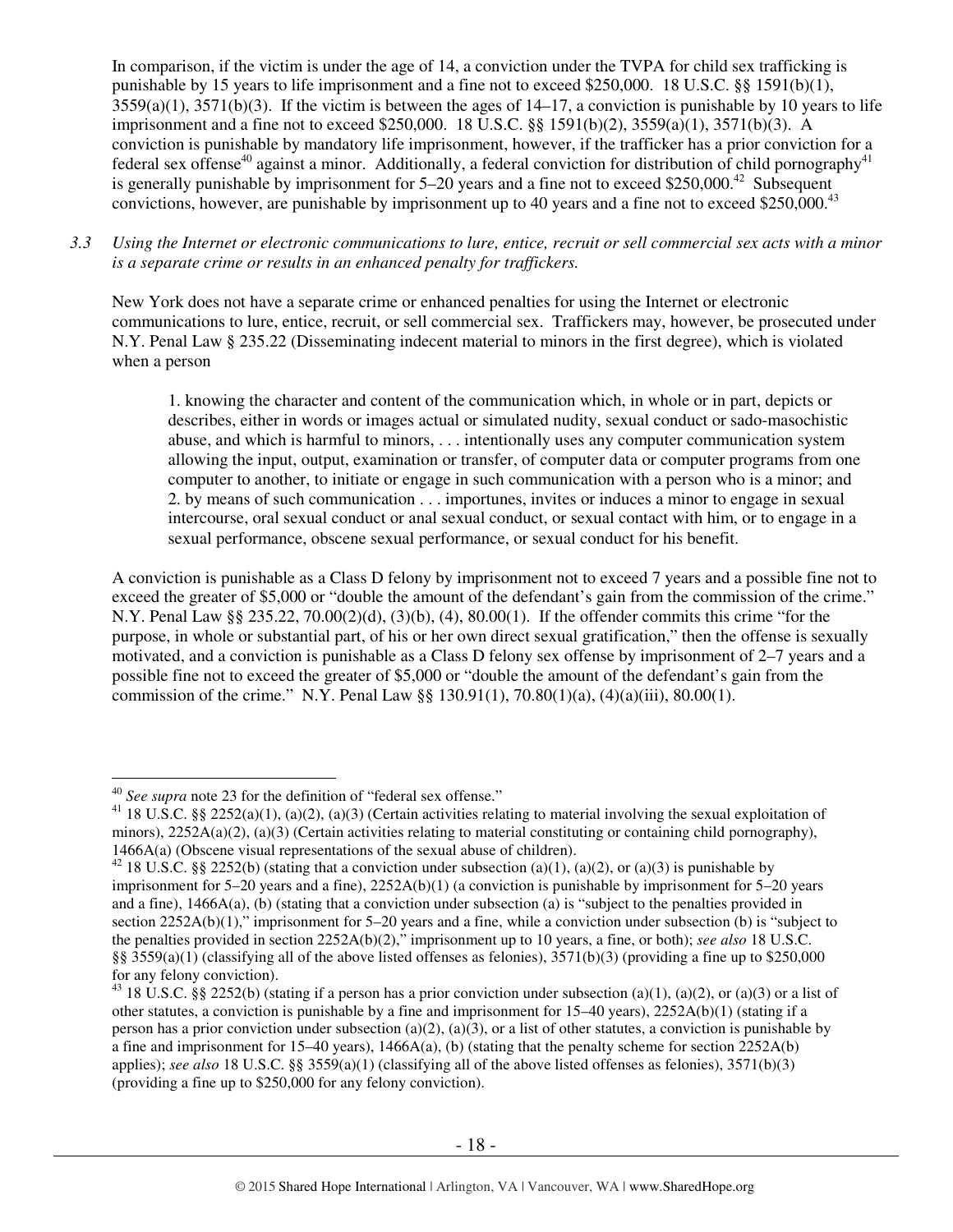# *3.4 Financial penalties for traffickers, including asset forfeiture, are sufficiently high.*

All applicable felonies are subject to possible fines in an amount not to exceed the greater of \$5,000 or "double the amount of the defendant's gain from the commission of the crime." N.Y. Penal Law § 80.00(1).

Traffickers may also be subject to asset forfeiture. Such proceedings are discretionary and civil in nature. Pursuant to N.Y. C.P.L.R. Law § 1311(1) (Forfeiture actions),

A civil action may be commenced by the appropriate claiming authority against a criminal defendant to recover the property<sup>44</sup> which constitutes the proceeds of a crime,<sup>45</sup> the substituted proceeds of a crime,<sup>46</sup> an instrumentality of a crime<sup>47</sup> or the real property instrumentality of a crime or to recover a money judgment in an amount equivalent in value to the property which constitutes the proceeds of a crime, the substituted proceeds of a crime, an instrumentality of a crime, or the real property instrumentality of a crime.<sup>48</sup> A civil action may be commenced against a non-criminal defendant to recover the property which constitutes the proceeds of a crime, the substituted proceeds of a crime, an instrumentality of a crime, or the real property instrumentality of a crime provided, however, that a judgment of forfeiture predicated upon clause (A) of subparagraph (iv) of paragraph (b) of subdivision three hereof shall be limited to the amount of the proceeds of the crime. Any action under this article must be commenced within five years of the commission of the crime and shall be civil, remedial, and in personam in nature and shall not be deemed to be a penalty or criminal forfeiture for any purpose. . . .

N.Y.C.P.L. §§1320, 1321 and 1323 provide civil levy procedures for personal and real property. Disposal of forfeited property is governed by N.Y. C.P.L.§ 1349, which states that "[a]ny judgment or order of forfeiture issued pursuant to this article shall include provisions for the disposal of the property found to have been forfeited." However, if other provisions of law expressly govern the disposition of the property, that law shall be controlling. N.Y.C.P.L. § 1349(2).

Additionally, traffickers who produce pornography are subject to mandatory criminal forfeiture of the equipment used. Under N.Y. Penal Law § 410.00(1) (Seizure and forfeiture of equipment used in photographing, filming, producing, manufacturing, projecting or distributing pornographic still or motion pictures),

Any peace officer, acting pursuant to his special duties, or police officer of this state may seize any equipment used in the photographing, filming, printing, producing, manufacturing or projecting of pornographic still or motion pictures and may seize any vehicle or other means of transportation, other than a vehicle or other means of transportation used by any person as a common carrier in the transaction of business as such common carrier, used in the distribution of such obscene prints and articles and such equipment or vehicle or other means of transportation shall be subject to forfeiture . . . .

<sup>&</sup>lt;sup>44</sup> "Property" is defined in N.Y. C.P.L.R. § 1310(1) (Definitions) as "real property, personal property, money, negotiable instruments, securities, or anything of value or any interest in a thing of value."

<sup>&</sup>lt;sup>45</sup> "Proceeds of a crime" is defined in N.Y. C.P.L.R. Law § 1310(2) as "any property obtained through the commission of a felony crime defined in subdivisions five and six hereof, and includes any appreciation in value of such property."

<sup>&</sup>lt;sup>46</sup> "Substituted proceeds of a crime" is defined in N.Y. C.P.L.R. Law § 1310(3) as "any property obtained by the sale or exchange of proceeds of a crime, and any gain realized by such sale or exchange."

<sup>&</sup>lt;sup>47</sup> "Instrumentality of a crime" is defined in N.Y. C.P.L.R. Law § 1310(4) as "any property, other than real property and any buildings, fixtures, appurtenances, and improvements thereon, whose use contributes directly and materially to the commission of a crime defined in subdivisions five and six hereof."

<sup>&</sup>lt;sup>48</sup> "Real property instrumentality of a crime" is defined in N.Y. C.P.L.R. Law § 1310(4-a) as "an interest in real property the use of which contributes directly and materially to the commission of a specified felony offense."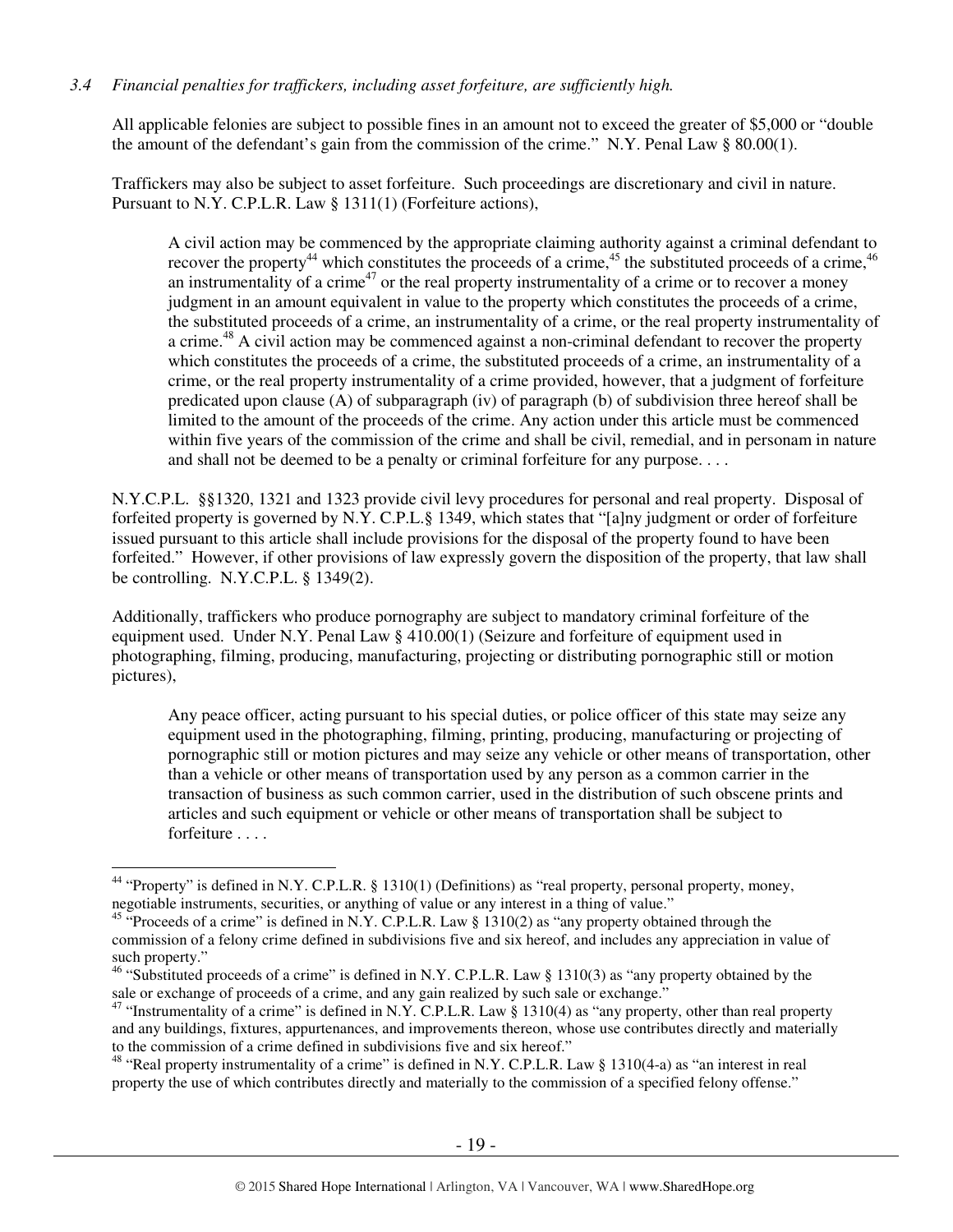Restitution must be considered by the court and may be available, pursuant to N.Y. Penal Law  $\S 60.27(1)$ (Restitution and reparation), which states,

In addition to any of the dispositions authorized by this article, the court shall consider restitution or reparation to the victim of the crime and may require restitution or reparation as part of the sentence imposed upon a person convicted of an offense,  $49$  and after providing the district attorney with an opportunity to be heard in accordance with the provisions of this subdivision, require the defendant to make restitution of the fruits of his or her offense or reparation for the actual out-of-pocket loss caused thereby . . . .

## *3.5 Convicted traffickers are required to register as sex offenders.*

Pursuant to N.Y. Correct. Law § 168-f(1) (Duty to register and to verify), "Any sex offender shall, (a) at least ten calendar days prior to discharge, parole, release . . . or, (b) at the time sentence is imposed for any sex offender released on probation or discharged . . . , register with the division on a form prepared by the division." N.Y. Correct. Law § 168-a(1) (Definitions) defines "sex offender" as "any person who is convicted of any of the offenses set forth in subdivision two or three of this section," which includes sex offenses and sexually violent offenses.

Pursuant to N.Y. Correct. Law § 168-a(2), sex offenses relevant to traffickers include convictions under N.Y. Penal Law § 120.70 (Luring a child), § 230.34 (Sex trafficking), § 263.05–.16 (Crimes involving a sexual performance by a child), § 230.30(2) (Promoting prostitution in the second degree), § 230.32 (Promoting prostitution in the first degree), § 230.33 (Compelling prostitution), or § 235.22 (Disseminating indecent material to minors in the first degree). Pursuant to N.Y. Correct. Law §  $168-a(2)(d)(iii)$ , a sex offense also includes a conviction under

any of the provisions of 18 U.S.C. 2251 [Sexual exploitation of children], 18 U.S.C. 2251A [Selling or buying of children], 18 U.S.C. 2252 [Certain activities relating to material involving the sexual exploitation of minors], 18 U.S.C. 2252A [Certain activities relating to material constituting or containing child pornography], 18 U.S.C. 2260 [Production of sexually explicit depictions of a minor for importation into the United States], 18 U.S.C. 2422(b) [Sexual abuse], 18 U.S.C. 2423 [Sexual abuse of a minor or ward], or 18 U.S.C. 2425 [Offenses resulting in death], provided that the elements of such crime of conviction are substantially the same as those which are a part of such offense as of the date on which this subparagraph takes effect.

*3.6 Laws relating to termination of parental rights for certain offenses include sex trafficking or commercial sexual exploitation of children (CSEC) offenses in order to remove the children of traffickers from their control and potential exploitation.* 

New York will terminate parental rights only for certain crimes and convictions. CSEC crimes are not expressly listed as grounds for termination of parental rights. However, pursuant to NY Soc. Serv. Law § 384  $b(4)(e)$ ,

4. An order committing the guardianship and custody of a child pursuant to this section shall be granted only upon one or more of the following grounds:

<sup>. . .</sup> 

<sup>&</sup>lt;sup>49</sup> "Offense" is defined in N.Y. Penal Law §  $60.27(4)(a)$  as "the offense for which a defendant was convicted, as well as any other offense that is part of the same criminal transaction or that is contained in any other accusatory instrument disposed of by any plea of guilty by the defendant to an offense."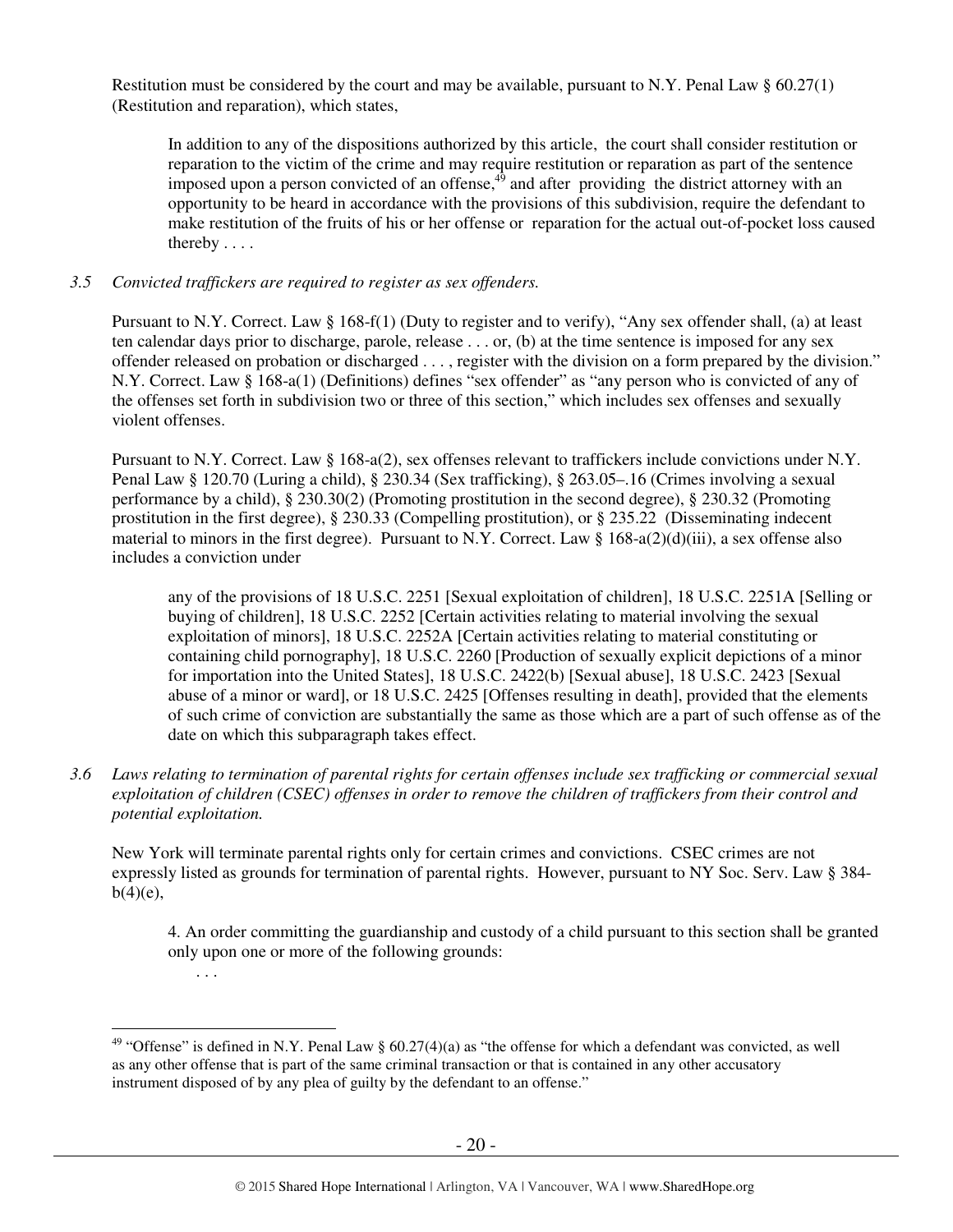(e) The parent or parents, whose consent to the adoption of the child would otherwise be required in accordance with section one hundred eleven of the domestic relations law, severely or repeatedly abused such child. Where a court has determined that reasonable efforts to reunite the child with his or her parent are not required, pursuant to the family court act or this chapter, a petition to terminate parental rights on the ground of severe abuse as set forth in subparagraph (iii) of paragraph (a) of subdivision eight of this section may be filed immediately upon such determination.

#### Under NY Soc. Serv. Law § 384-b(8)(a),

(a) For the purposes of this section a child is "severely abused" by his or her parent if

. . . (ii) the child has been found to be an abused child, as defined in paragraph (iii) of subdivision (e) of section ten hundred twelve of the family court act, as a result of such parent's acts; provided, however, the respondent must have committed or knowingly allowed to be committed a felony sex offense as defined in sections 130.25, 130.30, 130.35, 130.40, 130.45, 130.50, 130.65, 130.67, 130.70, 130.75 and 130.80 of the penal law and, for the purposes of this section the corroboration requirements contained in the penal law shall not apply to proceedings under this section; or (iii) (A) the parent of such child has been convicted of murder in the first degree as defined in

section 125.27, murder in the second degree as defined in section 125.25, manslaughter in the first degree as defined in section 125.20, or manslaughter in the second degree as defined in section 125.15, and the victim of any such crime was another child of the parent or another child for whose care such parent is or has been legally responsible as defined in subdivision (g) of section one thousand twelve of the family court act, or another parent of the child, unless the convicted parent was a victim of physical, sexual or psychological abuse by the decedent parent and such abuse was a factor in causing the homicide; or has been convicted of an attempt to commit any of the foregoing crimes, and the victim or intended victim was the child or another child of the parent or another child for whose care such parent is or has been legally responsible as defined in subdivision (g) of section one thousand twelve of the family court act, or another parent of the child, unless the convicted parent was a victim of physical, sexual or psychological abuse by the decedent parent and such abuse was a factor in causing the attempted homicide;

(B) the parent of such child has been convicted of criminal solicitation as defined in article one hundred, conspiracy as defined in article one hundred five or criminal facilitation as defined in article one hundred fifteen of the penal law for conspiring, soliciting or facilitating any of the foregoing crimes, and the victim or intended victim was the child or another child of the parent or another child for whose care such parent is or has been legally responsible;

(C) the parent of such child has been convicted of assault in the second degree as defined in section 120.05, assault in the first degree as defined in section 120.10 or aggravated assault upon a person less than eleven years old as defined in section 120.12 of the penal law, and the victim of any such crime was the child or another child of the parent or another child for whose care such parent is or has been legally responsible; or has been convicted of an attempt to commit any of the foregoing crimes, and the victim or intended victim was the child or another child of the parent or another child for whose care such parent is or has been legally responsible; or

(D) the parent of such child has been convicted under the law in any other jurisdiction of an offense which includes all of the essential elements of any crime specified in clause (A), (B) or (C) of this subparagraph; and

(iv) the agency has made diligent efforts to encourage and strengthen the parental relationship, including efforts to rehabilitate the respondent, when such efforts will not be detrimental to the best interests of the child, and such efforts have been unsuccessful and are unlikely to be successful in the foreseeable future. Where a court has previously determined in accordance with this chapter or the family court act that reasonable efforts to make it possible for the child to return safely to his or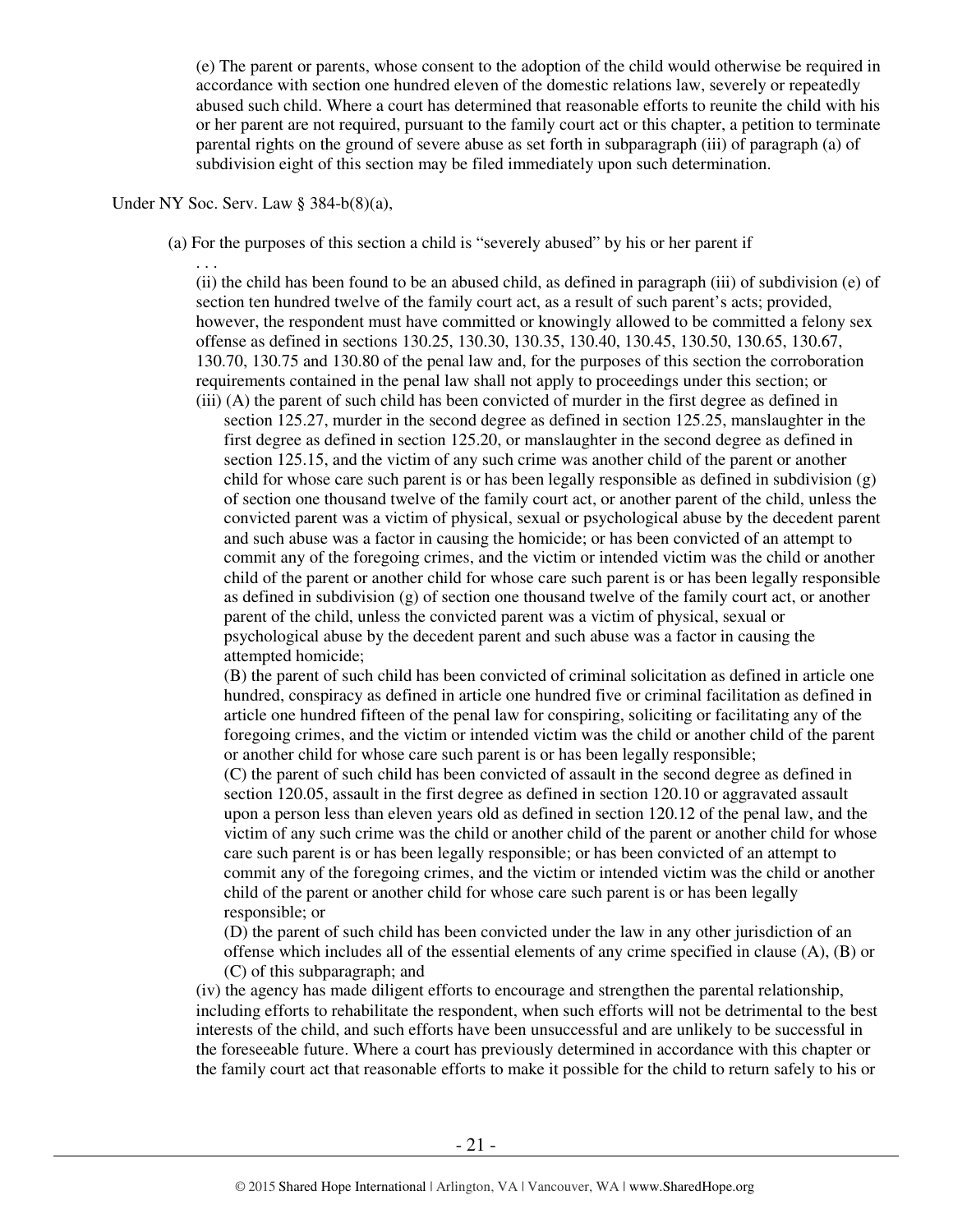her home are not required, the agency shall not be required to demonstrate diligent efforts as set forth in this section.

Pursuant to N.Y. Fam. Ct. Act § 1012(e)(iii),

"Abused child" means a child less than eighteen years of age whose parent or other person legally responsible for his care

. . .

(iii) commits, or allows to be committed an offense against such child defined in article one hundred thirty of the penal law; allows, permits or encourages such child to engage in any act described in sections 230.25 [Promoting prostitution in the third degree], 230.30 [Promoting prostitution in the second degree] and 230.32 [Promoting prostitution in the first degree] of the penal law; . . . or allows such child to engage in acts or conduct described in article two hundred sixty-three [Sexual performance by a child] of the penal law provided, however, that (a) the corroboration requirements contained in the penal law and (b) the age requirement for the application of article two hundred sixty-three of such law shall not apply to proceedings under this article.

3.6.1 Recommendation: Amend N.Y. Soc. Serv. Law § 384-b(8) to include convictions under N.Y. Penal Law § 230.34 (Sex trafficking) when the victim is a minor as grounds for termination of parental rights.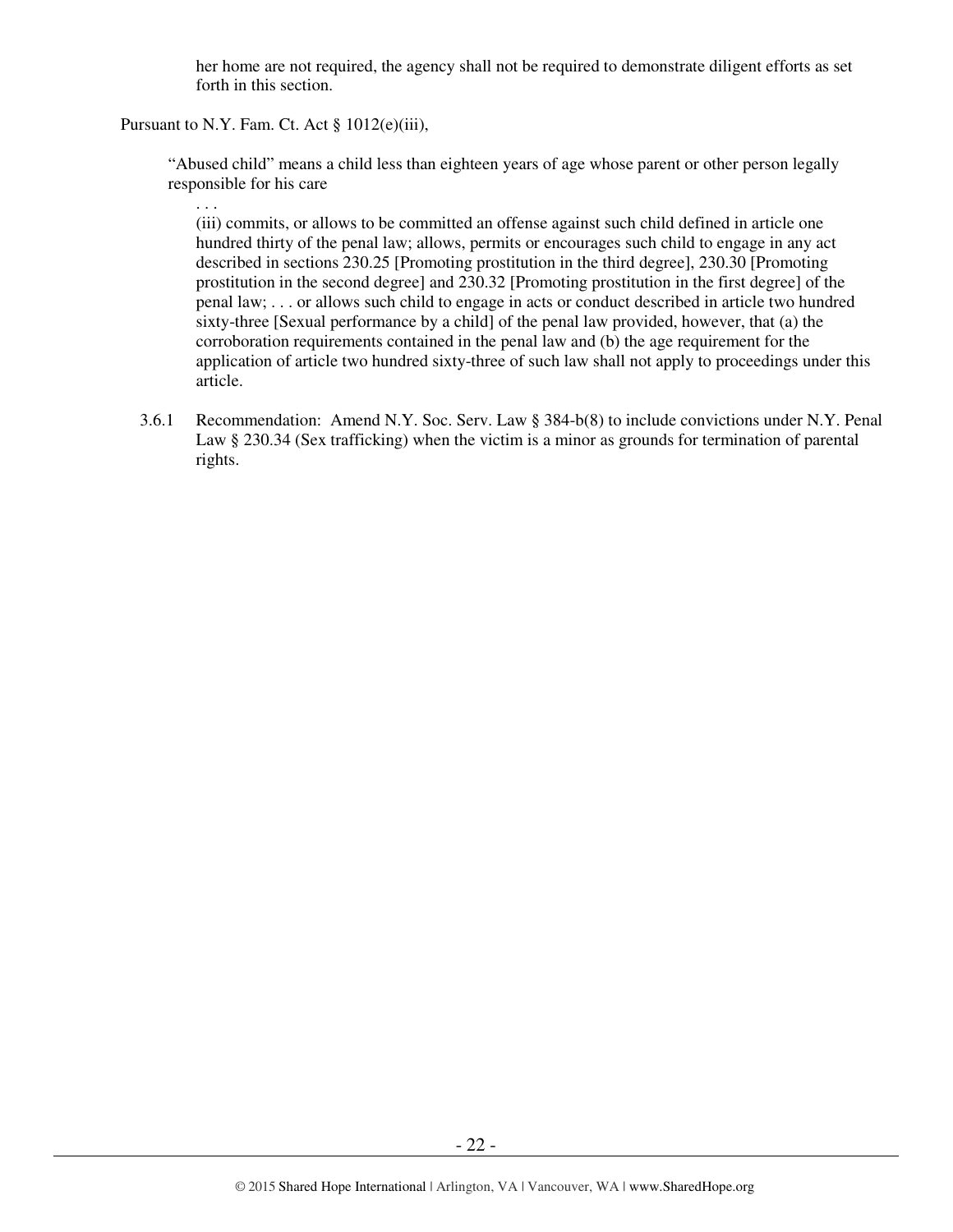#### **FRAMEWORK ISSUE 4: CRIMINAL PROVISIONS FOR FACILITATORS**

#### *Legal Components:*

- *4.1 The acts of assisting, enabling, or financially benefitting from child sex trafficking are included as criminal offenses in the state sex trafficking statute.*
- *4.2 Financial penalties, including asset forfeiture laws, are in place for those who benefit financially from or aid and assist in committing domestic minor sex trafficking.*

*\_\_\_\_\_\_\_\_\_\_\_\_\_\_\_\_\_\_\_\_\_\_\_\_\_\_\_\_\_\_\_\_\_\_\_\_\_\_\_\_\_\_\_\_\_\_\_\_\_\_\_\_\_\_\_\_\_\_\_\_\_\_\_\_\_\_\_\_\_\_\_\_\_\_\_\_\_\_\_\_\_\_\_\_\_\_\_\_\_\_\_\_\_\_* 

- *4.3 Promoting and selling child sex tourism is illegal.*
- *4.4 Promoting and selling child pornography is illegal.*

## *Legal Analysis:*

*4.1 The acts of assisting, enabling, or financially benefitting from child sex trafficking are included as criminal offenses in the state sex trafficking statute.* 

It is unlikely that N.Y. Penal Law § 230.34 (Sex trafficking) could apply to a facilitator and only applies when one "intentionally advances<sup>50</sup> or profits<sup>51</sup> from prostitution by" various means of force, fraud, or coercion.<sup>52</sup> A conviction is punishable as a Class B felony by imprisonment of 1–25 years and a possible fine not to exceed the greater of \$5,000 or "double the amount of the defendant's gain from the commission of the crime." N.Y. Penal Law §§ 230.34, 70.00(2)(b), (3)(b), 80.00(1).

A facilitator could, however, commit the offenses of promoting prostitution through advancing or profiting from prostitution. A conviction for promoting prostitution of a minor under 19, pursuant to N.Y. Penal Law § 230.25(2), is punishable as a Class D felony by imprisonment not to exceed 7 years and a possible fine not to exceed the greater of \$5,000 or "double the amount of the defendant's gain from the commission of the crime." N.Y. Penal Law §§ 230.25, 70.00(2)(d), (3)(b), (4), 80.00(1). A conviction for promoting prostitution of a minor under 16 years of age, under N.Y. Penal Law § 230.30(2), is punishable as a Class C felony by imprisonment of 1–15 years and a possible fine not to exceed the greater of \$5,000 or "double the amount of the defendant's gain from the commission of the crime." N.Y. Penal Law  $\S$ § 230.30, 70.00(2)(c), (3)(b), 80.00(1). A conviction for promoting prostitution of a minor under 11 years of age, under N.Y. Penal Law § 230.32, is punishable as a Class B felony by imprisonment of 1–25 years and a possible fine not to exceed the greater of \$5,000 or "double the amount of the defendant's gain from the commission of the crime." N.Y. Penal Law §§ 230.32, 70.00(2)(b), (3)(b), 80.00(1).

*4.2 Financial penalties, including asset forfeiture laws, are in place for those who benefit financially from or aid and assist in committing domestic minor sex trafficking.* 

All applicable felonies are subject to fines in an amount not to exceed the greater of \$5,000 or "double the amount of the defendant's gain from the commission of the crime." N.Y. Penal Law § 80.00(1).

Facilitators are also subject to civil discretionary asset forfeiture. Pursuant to N.Y. C.P.L.R. Law § 1311(1) (Forfeiture actions),

A civil action may be commenced by the appropriate claiming authority against a criminal defendant to recover the property<sup>53</sup> which constitutes the proceeds of a crime,<sup>54</sup> the substituted proceeds of a crime,<sup>55</sup> an

<sup>50</sup> *See supra* note 9 for the definition of "advances prostitution."

<sup>&</sup>lt;sup>51</sup> See supra note 10 for the definition of "profits from prostitution."

<sup>52</sup> *See supra* Section 1.1.

<sup>&</sup>lt;sup>53</sup> See supra note 44 for the definition of "property."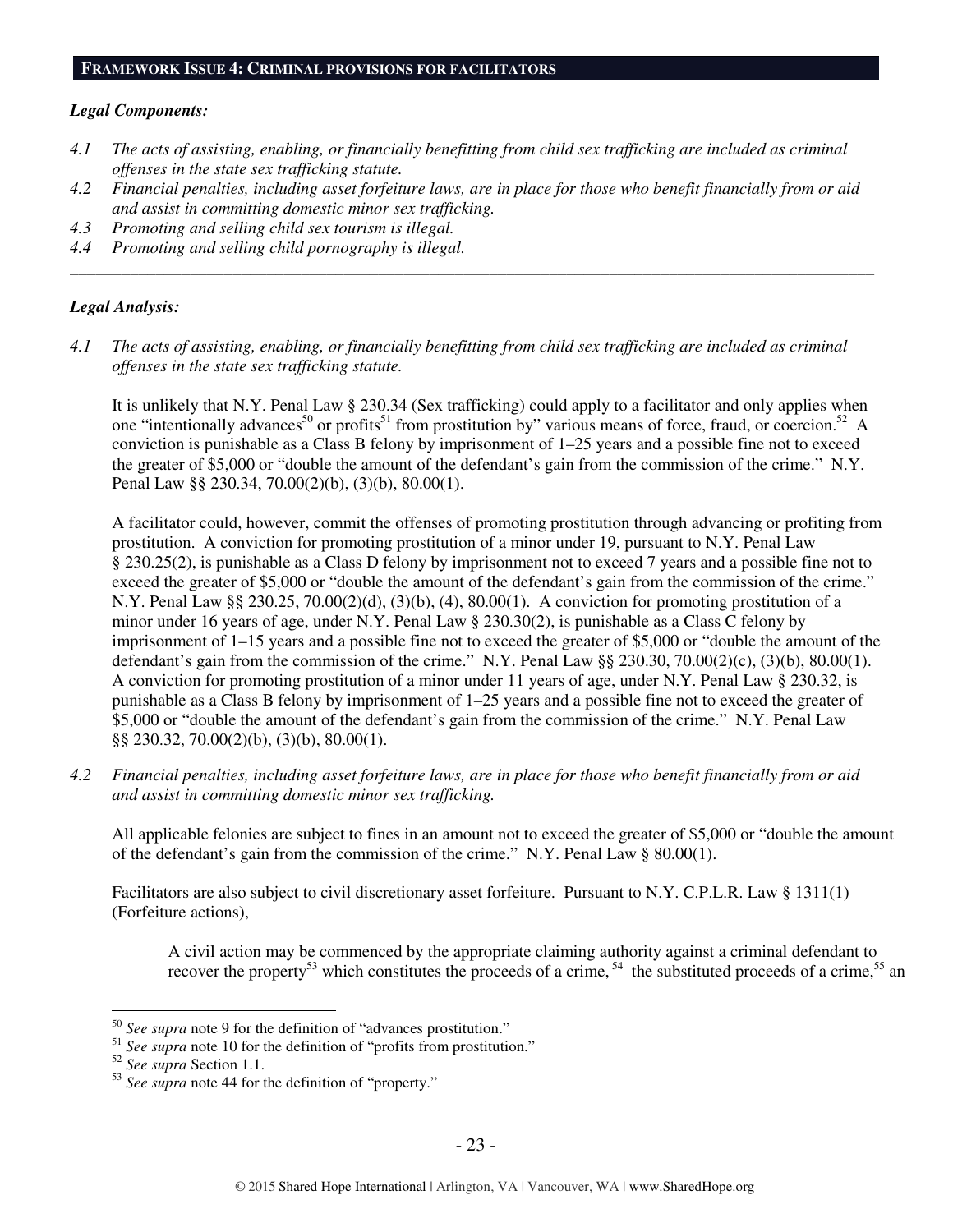instrumentality of a crime<sup>56</sup> or the real property instrumentality of a crime or to recover a money judgment in an amount equivalent in value to the property which constitutes the proceeds of a crime, the substituted proceeds of a crime, an instrumentality of a crime, or the real property instrumentality of a crime.<sup>57</sup> A civil action may be commenced against a non-criminal defendant to recover the property which constitutes the proceeds of a crime, the substituted proceeds of a crime, an instrumentality of a crime, or the real property instrumentality of a crime provided, however, that a judgment of forfeiture predicated upon clause (A) of subparagraph (iv) of paragraph (b) of subdivision three hereof shall be limited to the amount of the proceeds of the crime. Any action under this article must be commenced within five years of the commission of the crime and shall be civil, remedial, and in personam in nature and shall not be deemed to be a penalty or criminal forfeiture for any purpose. . . .

N.Y. C.P.L. §§1320, 1321 and 1323 provide civil levy procedures for personal and real property. Disposal of forfeited property is governed by N.Y. C.P.L.§ 1349, which states that "[a]ny judgment or order of forfeiture issued pursuant to this article shall include provisions for the disposal of the property found to have been forfeited." However, if other provisions of law expressly govern the disposition of the property, that law shall be controlling. N.Y.C.P.L. § 1349(2).

Additionally, facilitators may be subject to mandatory criminal asset forfeiture of any equipment used to produce pornography. Under N.Y. Penal Law § 410.00(1) (Seizure and forfeiture of equipment used in photographing, filming, producing, manufacturing, projecting or distributing pornographic still or motion pictures),

Any peace officer, acting pursuant to his special duties, or police officer of this state may seize any equipment used in the photographing, filming, printing, producing, manufacturing or projecting of pornographic still or motion pictures and may seize any vehicle or other means of transportation, other than a vehicle or other means of transportation used by any person as a common carrier in the transaction of business as such common carrier, used in the distribution of such obscene prints and articles and such equipment or vehicle or other means of transportation shall be subject to forfeiture . . . .

Restitution must be considered by the court and may be available to victims, pursuant to N.Y. Penal Law  $\S 60.27(1)$ (Restitution and reparation), which states,

In addition to any of the dispositions authorized by this article, the court shall consider restitution or reparation to the victim of the crime and may require restitution or reparation as part of the sentence imposed upon a person convicted of an offense,<sup>58</sup> and after providing the district attorney with an opportunity to be heard in accordance with the provisions of this subdivision, require the defendant to make restitution of the fruits of his or her offense or reparation for the actual out-of-pocket loss caused thereby . . . .

## *4.3 Promoting and selling child sex tourism is illegal.*

N.Y. Penal Law § 230.25(1) (Promoting prostitution in the third degree) includes sex tourism, stating,

A person is guilty of promoting prostitution in the third degree when he knowingly:

1. Advances or profits from prostitution by managing, supervising, controlling or owning, either alone or in association with others, a house of prostitution or a prostitution business or enterprise involving prostitution activity by two or more prostitutes, or a business that sells travel-related

 $\overline{a}$ <sup>54</sup> *See supra* note 45 for the definition of "proceeds of a crime."

<sup>&</sup>lt;sup>55</sup> See supra note 46 for the definition of "substituted proceeds of a crime."

<sup>56</sup> *See supra* note 47 for the definition of "instrumentality of a crime."

<sup>&</sup>lt;sup>57</sup> See supra note 48 for the definition of "real property instrumentality of a crime."

<sup>58</sup> *See supra* note 49 for the definition of "offense."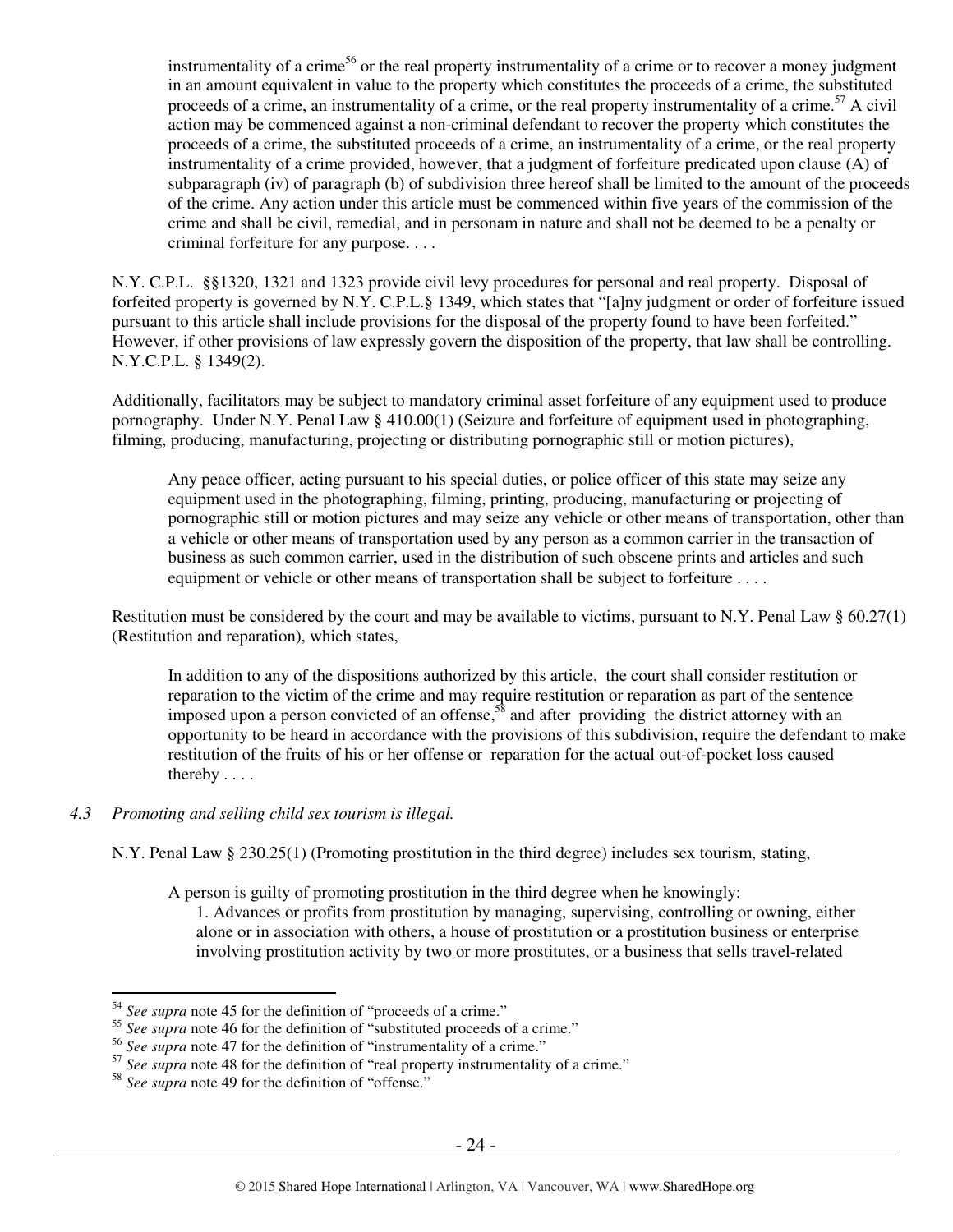services knowing that such services include or are intended to facilitate travel for the purpose of patronizing a prostitute, including to a foreign jurisdiction and regardless of the legality of prostitution in said foreign jurisdiction . . .

A conviction is punishable as a Class D felony by imprisonment not to exceed 7 years and a possible fine not to exceed the greater of \$5,000 or "double the amount of the defendant's gain from the commission of the crime." N.Y. Penal Law §§ 230.25, 70.00(2)(d), (3)(b), (4), 80.00(1).

# *4.4 Promoting and selling child pornography is illegal.*

Promoting child pornography is a crime under N.Y. Penal Law § 263.10 (Promoting an obscene sexual performance by a child) and § 263.15 (Promoting a sexual performance by a child). Pursuant to N.Y. Penal Law § 263.10, "A person is guilty of promoting<sup>59</sup> an obscene sexual performance<sup>60</sup> by a child when, knowing the character and content thereof, he produces, directs or promotes any obscene performance which includes sexual conduct<sup>61</sup> by a child less than seventeen years of age."

Under N.Y. Penal Law § 263.15, "A person is guilty of promoting a sexual performance by a child when, knowing the character and content thereof, he produces, directs or promotes any performance which includes sexual conduct by a child less than seventeen years of age."

A conviction under either statute is punishable as a Class D felony by imprisonment not to exceed 7 years and a possible fine not to exceed the greater of \$5,000 or "double the amount of the defendant's gain from the commission of the crime." N.Y. Penal Law §§ 263.10, 263.15, 70.00(2)(d), (3)(b), (4), 80.00(1)

<sup>59</sup> *See supra* note 36.

<sup>60</sup> *See supra* note 28.

<sup>61</sup> *See supra* note 11.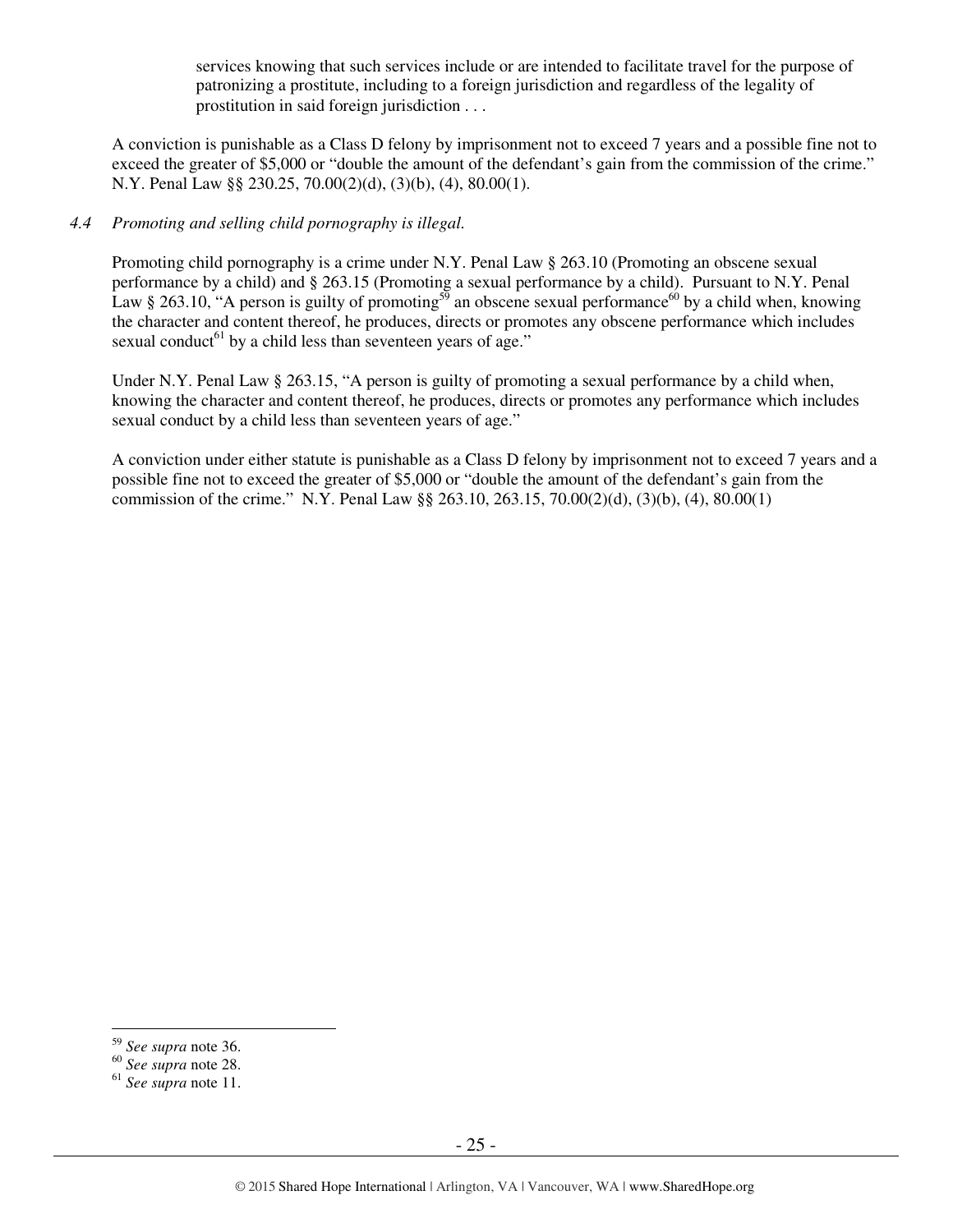## **FRAMEWORK ISSUE 5: PROTECTIVE PROVISIONS FOR THE CHILD VICTIMS**

# *Legal Components:*

- *5.1 Statutorily-mandated victim services define "victim" to specifically include victims of domestic minor sex trafficking or commercial sexual exploitation of children (CSEC) to ensure prompt identification and access to victims' rights and services.*
- *5.2 The state sex trafficking statute expressly prohibits a defendant from raising consent of the minor to the commercial sex acts as a defense.*
- *5.3 Prostitution laws apply only to adults, preventing criminalization of minors under 18 for prostitution offenses.*
- *5.4 State law provides a non-punitive avenue to specialized services through one or more points of entry.*
- *5.5 Commercial sexual exploitation is identified as a type of abuse and neglect within child protection statutes.*
- *5.6 The definition of "caregiver" or another related term in the child welfare statutes is not a barrier to a sex trafficked child accessing the protection of child welfare.*
- *5.7 Crime victims' compensation is specifically available to a child victim of sex trafficking or commercial sexual exploitation of children (CSEC) without regard to ineligibility factors.*
- *5.8 Victim-friendly procedures and protections are provided in the trial process for minors under 18.*
- *5.9 Expungement or sealing of juvenile delinquency records resulting from arrests or adjudications for prostitution-related offenses committed as a result of, or in the course of, the commercial sexual exploitation of a minor is available within a reasonable time after turning 18.*
- *5.10 Victim restitution and civil remedies for victims of domestic minor sex trafficking or commercial sexual exploitation of children (CSEC) are authorized by law.*
- *5.11 Statutes of limitations for civil and criminal actions for child sex trafficking or commercial sexual exploitation of children (CSEC) offenses are eliminated or lengthened sufficiently to allow prosecutors and victims a realistic opportunity to pursue criminal action and legal remedies.*

*\_\_\_\_\_\_\_\_\_\_\_\_\_\_\_\_\_\_\_\_\_\_\_\_\_\_\_\_\_\_\_\_\_\_\_\_\_\_\_\_\_\_\_\_\_\_\_\_\_\_\_\_\_\_\_\_\_\_\_\_\_\_\_\_\_\_\_\_\_\_\_\_\_\_\_\_\_\_\_\_\_\_\_\_\_\_\_\_\_\_\_\_\_\_* 

# *Legal Analysis:*

 $\overline{a}$ 

*5.1 Statutorily-mandated victim services define "victim" to specifically include victims of domestic minor sex trafficking or commercial sexual exploitation of children (CSEC) to ensure prompt identification and access to victims' rights and services.* 

N.Y. Soc. Serv. Law § 447-a(1) (Definitions), part of the "Safe Harbour for Exploited Children Act,"<sup>62</sup> states,

The term "sexually exploited child" means any person under the age of eighteen who has been subject to sexual exploitation because he or she:

(a) is the victim of the crime of sex trafficking as defined in section 230.34 of the penal law;

(b) engages in any act as defined in section 230.00 [Prostitution offenses] of the penal law;

(c) is a victim of the crime of compelling prostitution as defined in section 230.33 of the penal law; (d) engages in acts or conduct described in article two hundred sixty-three [Sexual performance by a child] or section 240.37 [Loitering for the purpose of engaging in a prostitution offense] of the penal law.

Similarly, pursuant to N.Y. Fam. Ct. Act § 311.4(3) (Substitution of petition or finding),

3. In any proceeding under this article [Juvenile delinquency] based upon an arrest for an act of prostitution, there is a presumption that the respondent meets the criteria as a victim of a severe form of trafficking as defined in section 7105 of title 22 of the United States Code (Trafficking Victims Protection Act of 2000). . . .

<sup>62</sup> N.Y. Soc. Serv. Law, Article 6, Title 8-A, § 447-A *et seq*.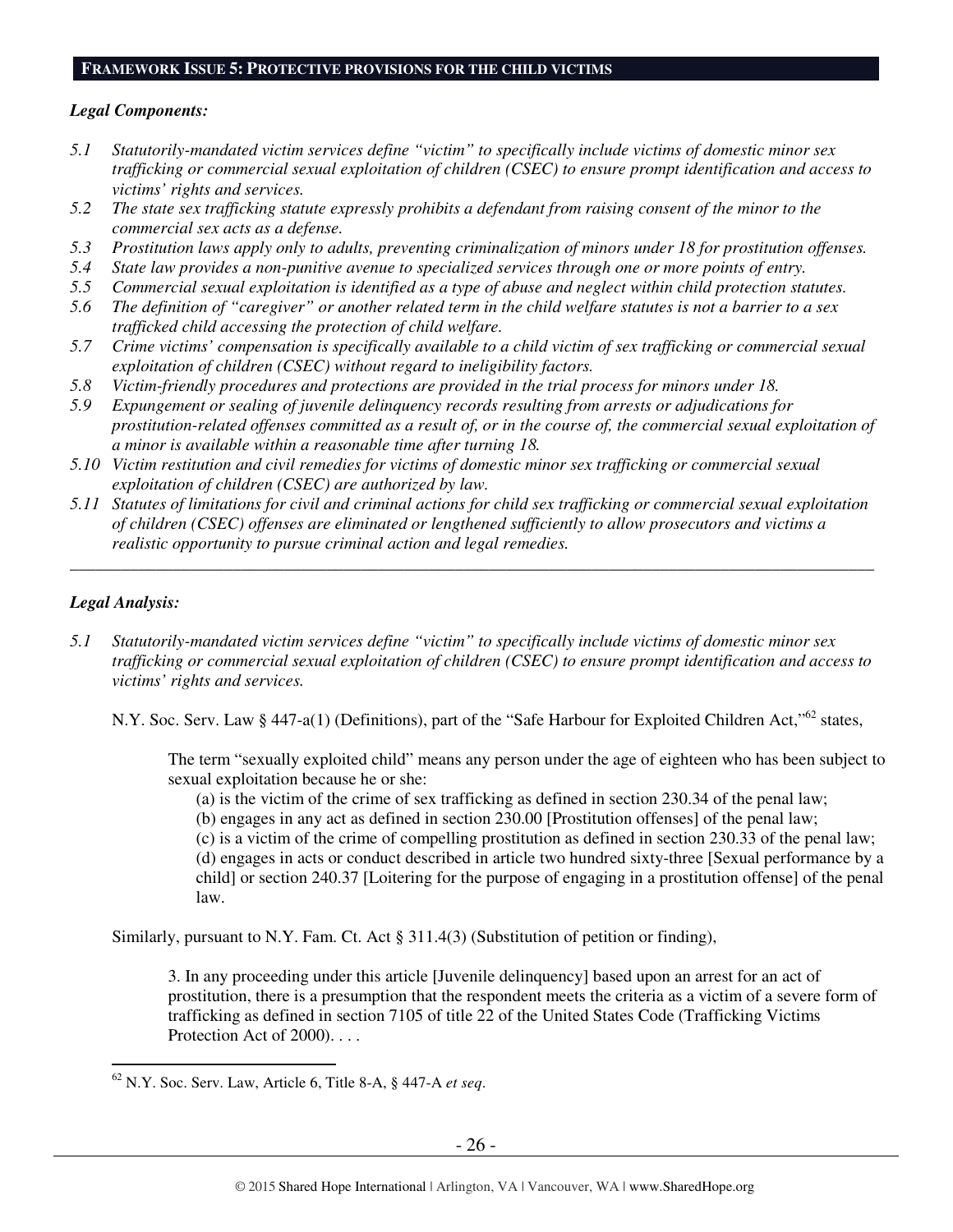For purposes of victim compensation, under Article 22 (Office of Victim Services) of the N.Y. Exec. Laws, "victim" is defined under N.Y. Exec. Law § 621(5) as "(a) a person who suffers personal physical injury as a direct result of a crime; . . . or (5) sex trafficking as defined in section 230.34 of the penal law; or a person who has had a frivolous lawsuit filed against them." N.Y. Exec. Law §  $621(5)(a)(5)$ . Additionally, "child victim" is defined in N.Y. Exec. Law  $\S 621(11)$  as "a person less than eighteen years of age who suffers physical, mental or emotional injury, or loss or damage, as a direct result of a crime or as a result of witnessing a crime."

For purposes of restitution and reparation, N.Y. Penal Law  $\S 60.27(4)(b)$  broadly states that "the term" 'victim' shall include the victim of the offense . . . ."

Pursuant to N.Y. Soc. Serv. Law § 483-aa(a),<sup>63</sup> "Human trafficking victim' means a person who is a victim of sex trafficking as defined in section 230.34 of the penal law or a victim of labor trafficking as defined in section 135.35 of the penal law."

*5.2 The state sex trafficking statute expressly prohibits a defendant from raising consent of the minor to the commercial sex acts as a defense.* 

The statutory language of CSEC laws do not expressly prohibit a defense based upon consent. However, a minor under 17 will not be considered an accomplice to sex trafficking or certain other CSEC crimes.

Pursuant to N.Y. Penal Law § 230.35 (Promoting or compelling prostitution; accomplice), "In a prosecution for promoting prostitution or compelling prostitution, a person less than seventeen years of age from whose prostitution activity another person is alleged to have advanced or attempted to advance or profited or attempted to profit shall not be deemed to be an accomplice."

Similarly, pursuant to N.Y. Penal Law § 230.36 (Sex trafficking; accomplice), "In a prosecution for sex trafficking, a person from whose prostitution activity another person is alleged to have advanced or attempted to advance or profited or attempted to profit shall not be deemed to be an accomplice."

- 5.2.1 Recommendation: Amend N.Y. Penal Law § 230.34 (Sex trafficking), § 230.05 (Patronizing a prostitute in the second degree), § 230.06 (Patronizing a prostitute in the first degree), § 230.25(2) (Promoting prostitution in the third degree), § 230.30(2) (Promoting prostitution in the second degree), § 230.32 (Promoting prostitution in the first degree), § 230.33 (Compelling prostitution), and § 263.05 (Use of a child in a sexual performance) to expressly prohibit a defense based upon the consent of the victim if the victim is a minor under 18.
- *5.3 Prostitution laws apply only to adults, preventing criminalization of minors under 18 for prostitution offenses.*

Prostitution laws apply to both adults and minors, specifying no difference in crime based on age. Neither N.Y. Penal Law § 230.00 (Prostitution) nor § 240.37 (Loitering for the purpose of prostitution) protect minors from prosecution for prostitution-related offenses.

However, upon an arrest for prostitution, there is a presumption that a minor under the age of 16 is a victim, and upon first arrest for such an offense, should receive services, if cooperative. Pursuant to N.Y. Fam. Ct. Act § 311.4(3) (Substitution of petition or finding),

In any proceeding under this article [Juvenile delinquency] based upon an arrest for an act of prostitution, there is a presumption that the respondent meets the criteria as a victim of a severe form of

 $63$  This section is scheduled for repeal on September 1, 2019.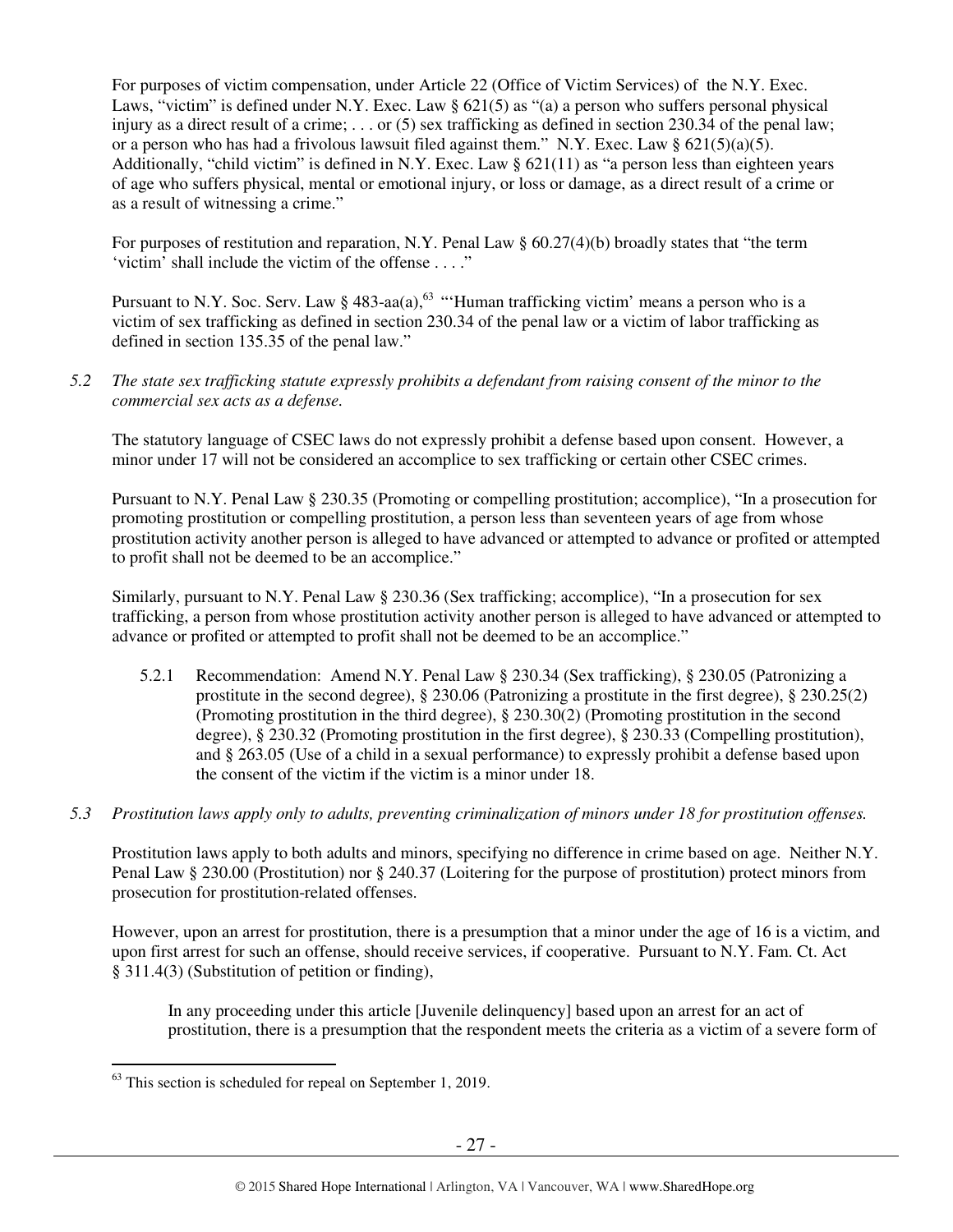trafficking as defined in section 7105 of title 22 of the United States Code (Trafficking Victims Protection Act of 2000). Upon the motion of the respondent, without the consent of the presentment agency, a petition alleging that the respondent is in need of supervision shall be substituted for the delinquency petition. If, however, the respondent has been previously adjudicated as a juvenile delinquent under this article for an act which would be a crime pursuant to article two hundred thirty [Prostitution offenses] of the penal law, if the respondent was an adult, or expresses a current unwillingness to cooperate with specialized services for sexually exploited youth, continuing with the delinquency proceeding shall be within the court's discretion....

A separate process allows 16 and 17 year old juvenile sex trafficking victims, who are otherwise subject to the adult criminal justice process, to avoid a criminal proceeding and possible conviction for prostitution offenses. N.Y. Criminal Procedure Law § 170.80<sup>64</sup> (Proceedings regarding certain prostitution charges; certain persons aged sixteen or seventeen) states,

(1) Notwithstanding any other provision of law, at any time at or after arraignment on a charge of prostitution pursuant to section 230.00 of the penal law or loitering for the purposes of prostitution pursuant to subdivision two of section 240.37 of the penal law, provided that the person does not stand charged with loitering for the purpose of patronizing a prostitute, where such offense allegedly occurred when the person was sixteen or seventeen years of age except where, after consultation with counsel, a knowing and voluntary plea of guilty has been entered to such charge, any judge or justice hearing any stage of such case may, upon consent of the defendant after consultation with counsel:

(a) conditionally convert such charge in accordance with subdivision three of this section and retain it as a person in need of supervision proceeding for all purposes, and shall make such proceeding fully subject to the provisions and grant any relief available under article seven of the family court act; and/or

(b) order the provision of any of the specialized services enumerated in title eight-A of article six of the social services law, as may be reasonably available.

2. In the event of a conviction by plea or verdict to such charge or charges of prostitution or loitering for the purposes of prostitution as described in subdivision one of this section, the court must find that the person is a youthful offender for the purpose of such charge and proceed in accordance with article seven hundred twenty of this chapter . . . .

(3) (a) When a charge of prostitution or loitering for the purposes of prostitution has been conditionally converted to a person in need of supervision proceeding pursuant to subdivision one of this section, the defendant shall be deemed a "sexually exploited child" as defined in subdivision one of section four hundred forty-seven-a of the social services law and therefore shall not be considered an adult for purposes related to the charges in the person in need of supervision proceeding. Sections seven hundred eighty-one, seven hundred eighty-two, seven hundred eighty-two-a, seven hundred eightythree and seven hundred eighty-four of the family court act shall apply to any proceeding conditionally converted under this section.

(b) The court after hearing from the parties shall state the condition or conditions of such conversion, which may include the individual's participation in specialized services provided pursuant to title eight-A of article six of the social services law and other appropriate services available to persons in need of supervision in accordance with article seven of the family court act.

Additionally, N.Y. Criminal Procedure Law § 170.30(4)<sup>65</sup> (Motion to dismiss information, simplified information, prosecutor's information or misdemeanor complaint) provides,

 $64$  The text of N.Y. Criminal Procedure Law § 170.80 included here or elsewhere in this report includes amendments made by the enactment of Assembly Bill 8749 of the 237th Leg., 2014 Sess. (N.Y. 2014) (effective Oct. 16, 2014)  $65$  The text of N.Y. Criminal Procedure Law § 170.30 included here or elsewhere in this report includes amendments

made by the enactment of Assembly Bill 8749 of the 237th Leg., 2014 Sess. (N.Y. 2014) (effective Oct. 16, 2014)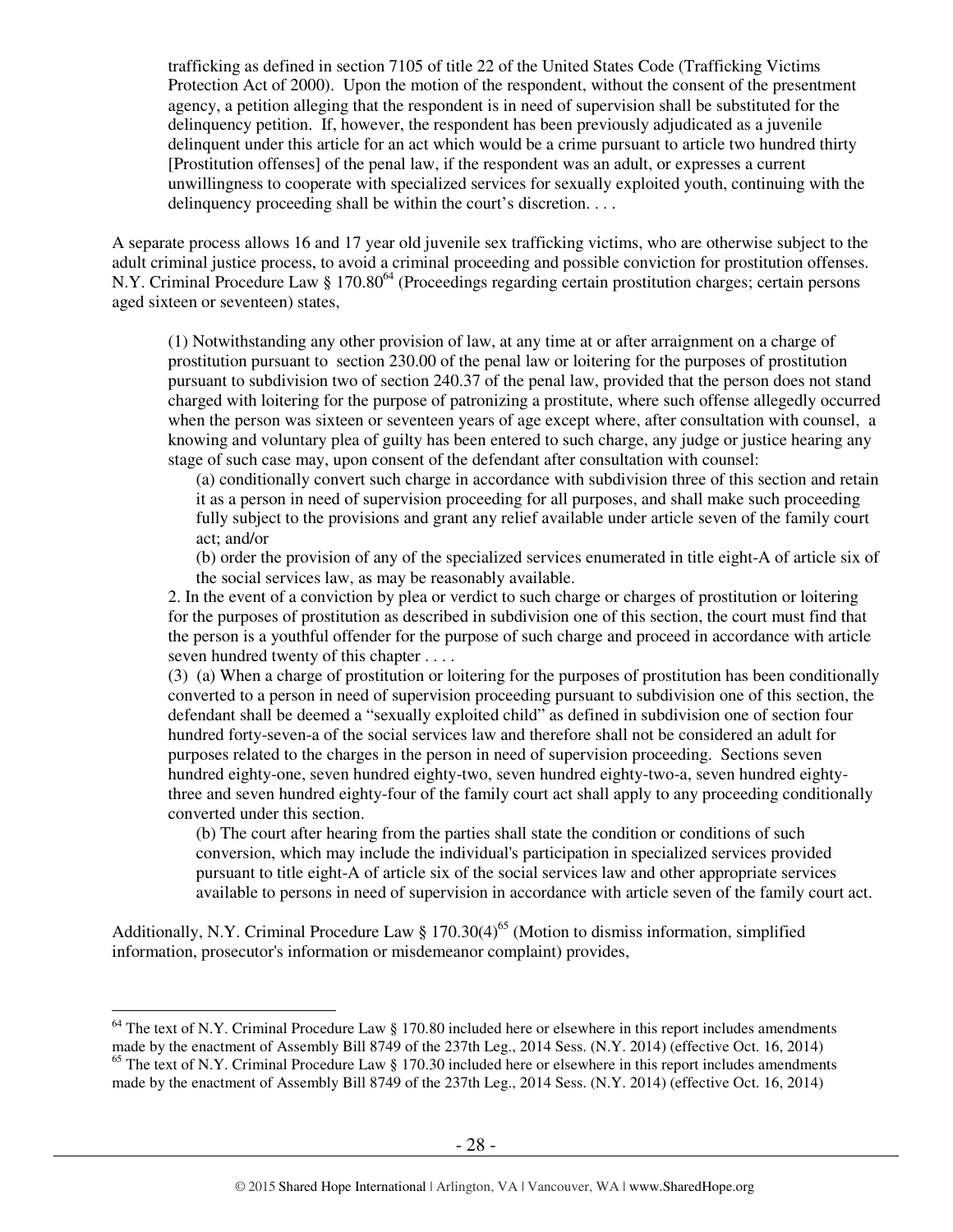After arraignment upon an information, a simplified information, a prosecutor's information or misdemeanor complaint on a charge of prostitution pursuant to section 230.00 of the penal law or loitering for the purposes of prostitution pursuant to subdivision two of section 240.37 of the penal law, provided that the person does not stand charged with loitering for the purpose of patronizing a prostitute, where such offense allegedly occurred when the person was sixteen or seventeen years of age, the local criminal court may dismiss such charge in its discretion in the interest of justice on the ground that a defendant participated in services provided to him or her.

5.3.1 Recommendation: Amend N.Y. Penal Law § 230.00 (Prostitution) and § 240.37 (Loitering for the purpose of prostitution) to eliminate liability for prostitution offenses for all minors under 18.

*5.4 State law provides a non-punitive avenue to specialized services through one or more points of entry.* 

## **Child Identified as Abused/Neglected**

Pursuant to N.Y. Fam. Ct. Act § 1012(e)(iii)<sup>66</sup>, a sexually exploited child is likely to be identified as an "abused child"; however, pursuant to N.Y. Soc. Serv. Law § 371(4-b)(iii) a sexually exploited child is not explicitly included in the definition of "abused child." New York provides a variety of victim services specifically for sexually exploited children and victims of human trafficking. Since N.Y. Fam. Ct. Act §  $1012(g)^{67}$  defines "person legally responsible" to include "any person continually or at regular intervals found in the same household as the child when the conduct of such person causes or contributes to the abuse or neglect of the child," the Office of Child and Family Services may engage in investigations where the a child is in the custody or control of a non-familial exploiter.

Under N.Y. Soc. Serv. Law § 483-cc (a) (Confirmation as a victim of human trafficking),

(a) As soon as practicable after a first encounter with a person who reasonably appears to a law enforcement agency or a district attorney's office to be a human trafficking victim, that agency or office shall notify the office of temporary and disability assistance and the division of criminal justice services that such person may be eligible for services under this article.

After the initial identification as a possible victim, N.Y. Soc. Serv. Law § 483-cc (Confirmation as a victim of human trafficking) requires the division of criminal justice services to initiate an investigation to assess the child's status as a victim. N.Y. Soc. Serv. Law § 483-cc(b) (Confirmation as a victim of human trafficking) states,

 (b) Upon receipt of such a notification, the division of criminal justice services, in consultation with the office of temporary and disability assistance and the referring agency or office, shall make a preliminary assessment of whether such victim or possible victim appears to meet the criteria for certification as a victim of a severe form of trafficking in persons as defined in section 7105 of title 22 of the United States Code (Trafficking Victims Protection)<sup>68</sup> or appears to be

 $\overline{a}$ <sup>66</sup> See *infra* section 5.5 for a full analysis of the definition of "abuse" as it relates to identification of sexually exploited children.

 $67$  See *infra* section 5.6 for a full analysis of the definition of "caregiver."

<sup>&</sup>lt;sup>68</sup> However, reference to the federal definition of "severe forms of trafficking" in 22 U.S.C. § 7105, combined with the term "certification" in N.Y. Soc. Serv. Law § 483-cc could prove problematic in application of this presumption. 22 U.S.C § 7105(b)(1)(C), which applies to victims in the U.S., provides a definition of victim of a severe form of trafficking to include a person "subjected to an act or practice" defined in 22 U.S.C. § 7102(8) who is a minor or subject to certification under (E). Subsection (E) requires the person to be willing to assist in the investigation and prosecution of the trafficker and to have made an application for a T visa that has not been denied or be "a person whose continued presence in the United States the Secretary of Homeland Security is ensuring in order to effectuate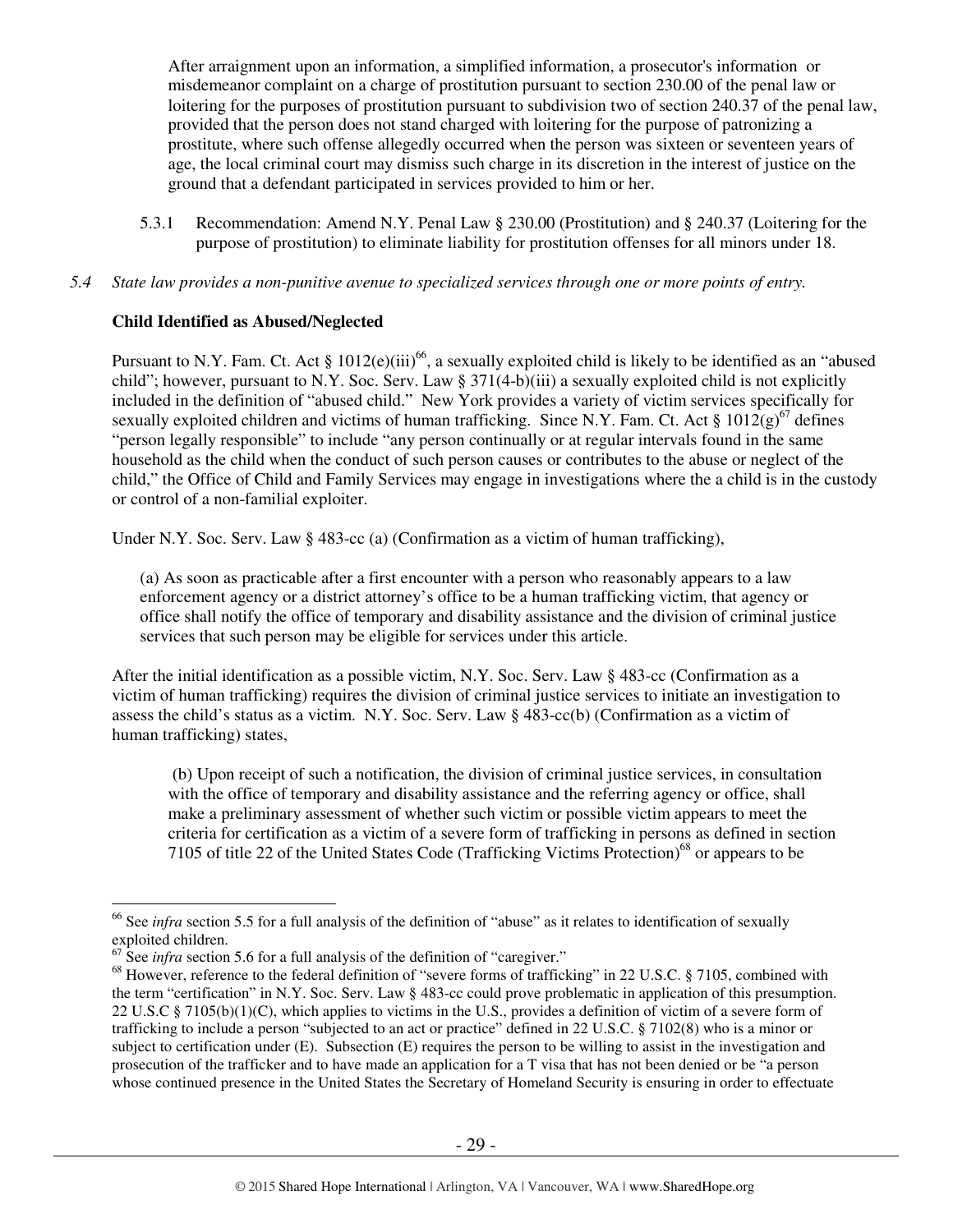otherwise eligible for any federal, state or local benefits and services. If it is determined that the victim appears to meet such criteria, the office of temporary and disability assistance shall report the finding to the victim, and to the referring law enforcement agency or district attorney's office, and may assist that agency or office in having such victim receive services from a case management provider who may be under contract with the office of temporary and disability assistance, or from any other available source. If the victim or possible victim is under the age of eighteen, the office of temporary and disability assistance also shall notify the local department of social services in the county where the child was found.

If the child enters the child protective proceedings as an abused child,<sup>69</sup> the child may receive one of several different placements. Pursuant to N.Y. Fam. Ct. Act § 1052 (Disposition on adjudication), after a dispositional hearing, the court may, among other things, place the child in accordance with N.Y. Fam. Ct. Act § 1055 (Placement), which states that the court may place the child with a "relative or other suitable person,"<sup>70</sup> with the local commissioner of social services, or with a suitable authorized association or agency.

Furthermore, under the "Safe Harbour for Exploited Children Act,"<sup>71</sup> New York establishes some specialized services for domestic minor sex trafficking victims and sexually exploited children, $^{72}$  including placing such children in safe houses with specialized advocates trained to work with sexually exploited children and providing necessary services such as "housing, assessment, case management, medical care, legal, mental health and substance and alcohol abuse services," and "[w]here appropriate . . . counseling and therapeutic services, educational services including life skills services and planning services to successfully transition residents back to the community." N.Y. Soc. Serv. Law §§ 447-a(4), 447-b(1).

Pursuant to N.Y. Soc. Serv. Law § 447-b(1) (Services for exploited children),

1. Notwithstanding any inconsistent provision of law, pursuant to regulations of the office of children and family services, every local social services district shall as a component of the district's multi-year consolidated services child welfare services plan address the child welfare services needs of sexually exploited children and to the extent that funds are available specifically therefor ensure that a short-term safe house<sup>73</sup> or another short-term safe placement<sup>74</sup> such as an

prosecution of traffickers in persons." Clarification that "certification" is not required by amending N.Y. Soc. Serv. Law § 483-cc to refer solely to domestic minors as victims of severe forms of trafficking is needed.

<sup>69</sup> *See infra* Section 5.6 for the definition of "abused child."

 $70$  In order for a relative or other suitable person who seeks to become a foster parent to gain custody of the child, the local commissioner of social services must investigate the person's home within 24 hours to ensure that the person is qualified. If not, the commissioner must report this to the court so that it may order alternative placement. N.Y. Fam. Ct. Act § 1055(a)(i).

 $71$  N.Y. Soc. Serv. Law §§ 447-a to -b.

<sup>&</sup>lt;sup>72</sup> See supra Section 5.1 for the definition of "sexually exploited child."

<sup>&</sup>lt;sup>73</sup> "Short-term safe house" is defined in N.Y. Soc. Serv. Law § 447-a(2) as "a residential facility . . . that provides emergency shelter, services and care to sexually exploited children including food, shelter, clothing, medical care, counseling and appropriate crisis intervention services at the time they are taken into custody by law enforcement and for the duration of any legal proceeding or proceedings in which they are either the complaining witness or the subject child."

 $74$  N.Y. Soc. Serv. Law § 447-b(5) states in part,

To the extent funds are specifically appropriated therefore, the office of children and family services shall contract with an appropriate not-for-profit agency with experience working with sexually exploited children to operate at least one long-term safe house . . . which shall provide safe and secure long term housing and specialized services for sexually exploited children throughout the state. . . .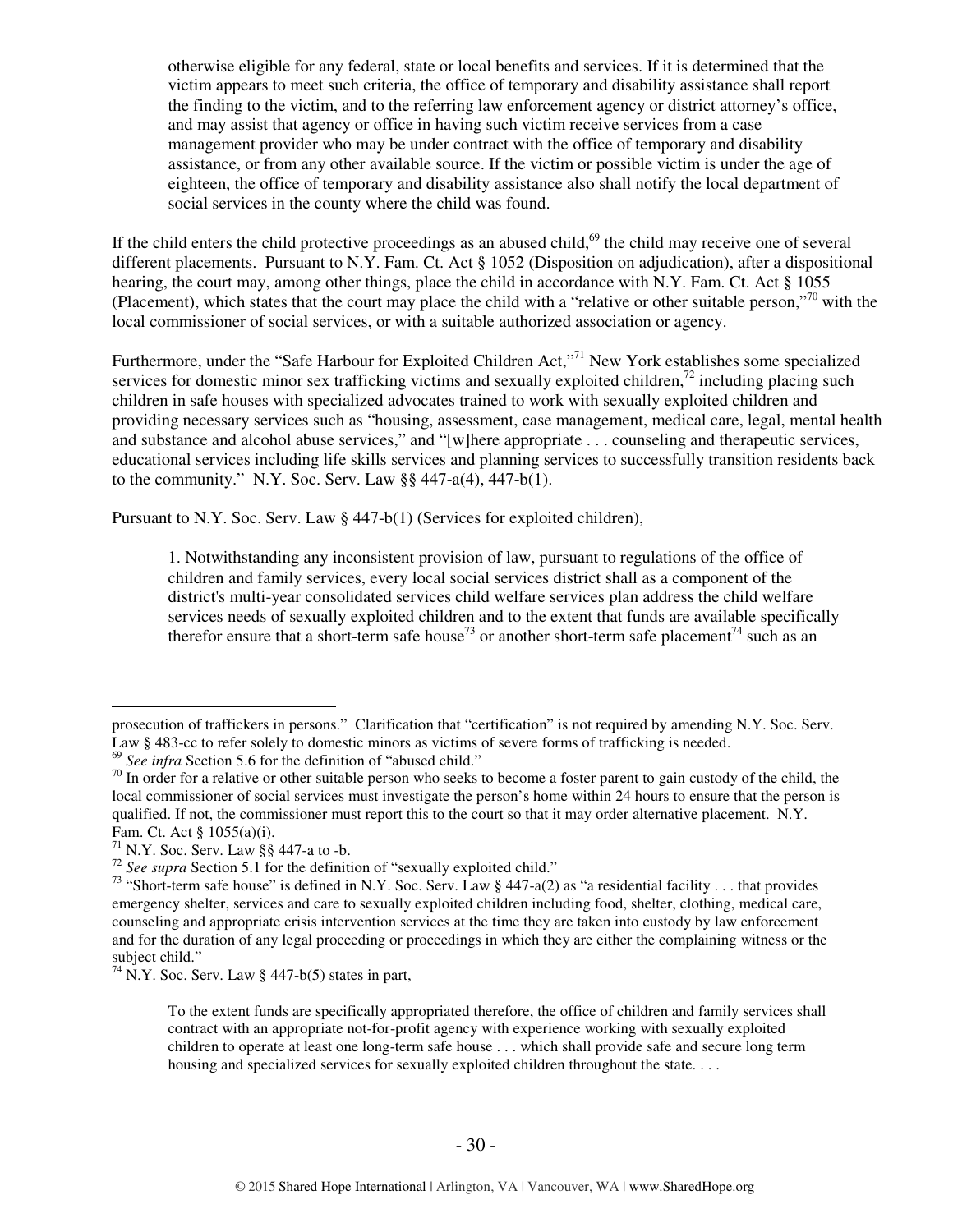approved runaway and homeless youth program,  $^{75}$  approved respite or crisis program providing crisis intervention or respite services or community-based program to serve sexually exploited children is available to children residing in such district. . . .

Existing youth programs may also be utilized for this purpose, so long as the staff has received training on child sexual exploitation. N.Y. Soc. Serv. Law § 447-b(1).

In addition to provisions focusing on sexually exploited youth, a domestic minor sex trafficking victim may receive services pursuant to N.Y. Soc. Serv. Law § 483-bb (Services for victims of human trafficking), $^{76}$  which states,

(a) The office of temporary and disability assistance may coordinate with and assist law enforcement agencies and district attorney's offices to access appropriate services for human trafficking victims.<sup>77</sup>

(b) In providing such assistance, the office of temporary and disability assistance may enter into contracts with non-government organizations for providing services to pre-certified victims of human trafficking<sup>78</sup> as defined in subdivision (b) of section four hundred eighty-three-aa of this article, insofar as funds are available for that purpose. Such services may include, but are not limited to, case management, emergency temporary housing, health care, mental health counseling, drug addiction screening and treatment, language interpretation and translation services, English language instruction, job training and placement assistance, post-employment services for job retention, and services to assist the individual and any of his or her family members to establish a permanent residence in New York state or the United States. Nothing in this section shall preclude the office of temporary and disability assistance, or any local social services district, from providing human trafficking victims who are United States citizens or human trafficking victims who meet the criteria pursuant to section one hundred twenty-two of this chapter with any benefits or services for which they otherwise may be eligible.

## **Child Identified as Person in Need of Supervision**

 $\overline{a}$ 

A child may also be taken into custody as a "person in need of supervision," which is defined in part in N.Y. Fam. Ct. Act § 712 (Definitions) as someone "less than eighteen years of age who . . . appears to be a sexually exploited child as defined in paragraph (a), (c) or (d) of subdivision one of section four hundred forty-seven-a of the social services law, but only if the child consents to the filing of a petition under this article." A juvenile sex trafficking victim who is arrested and charged with prostitution may also be directed into the "person in need of supervision" process under N.Y. Criminal Procedure Law §

<sup>&</sup>lt;sup>75</sup> "Approved runaway program" is defined in N.Y. Exec. Law § 532-a(4) (Definitions) in part as a program "established and operated to provide services to runaway and homeless youth in accordance with the regulations of the office of temporary and disability assistance and the office of children and family services. Such programs may also provide non-residential crisis intervention and residential respite services . . . ." Residential facilities for homeless or runaway youth that operate as "transitional independent living support programs" are directed to provide shelter, assist in the provision of necessities, and "provide practical assistance in achieving independence." N.Y. Exec. Law § 532-d.

<sup>&</sup>lt;sup>76</sup> This provision was scheduled for repeal on September 1, 2013.

<sup>77</sup> "Human trafficking victim" is defined in N.Y. Soc. Serv. Law § 483-aa(a) (Definitions) as "a person who is a victim of sex trafficking as defined in section 230.34 of the penal law or a victim of labor trafficking as defined in section 135.35 of the penal law."

<sup>&</sup>lt;sup>78</sup> "Pre-certified victim of human trafficking" is defined in N.Y. Soc. Serv. Law § 483-aa(b) as "a person who has a pending application for federal certification as a victim of a severe form of trafficking in persons as defined in section 7105 of title 22 of the United States Code (Trafficking Victims Protection) but has not yet obtained such certification, or a person who has reported a crime to law enforcement and it reasonably appears to law enforcement that the person is such a victim."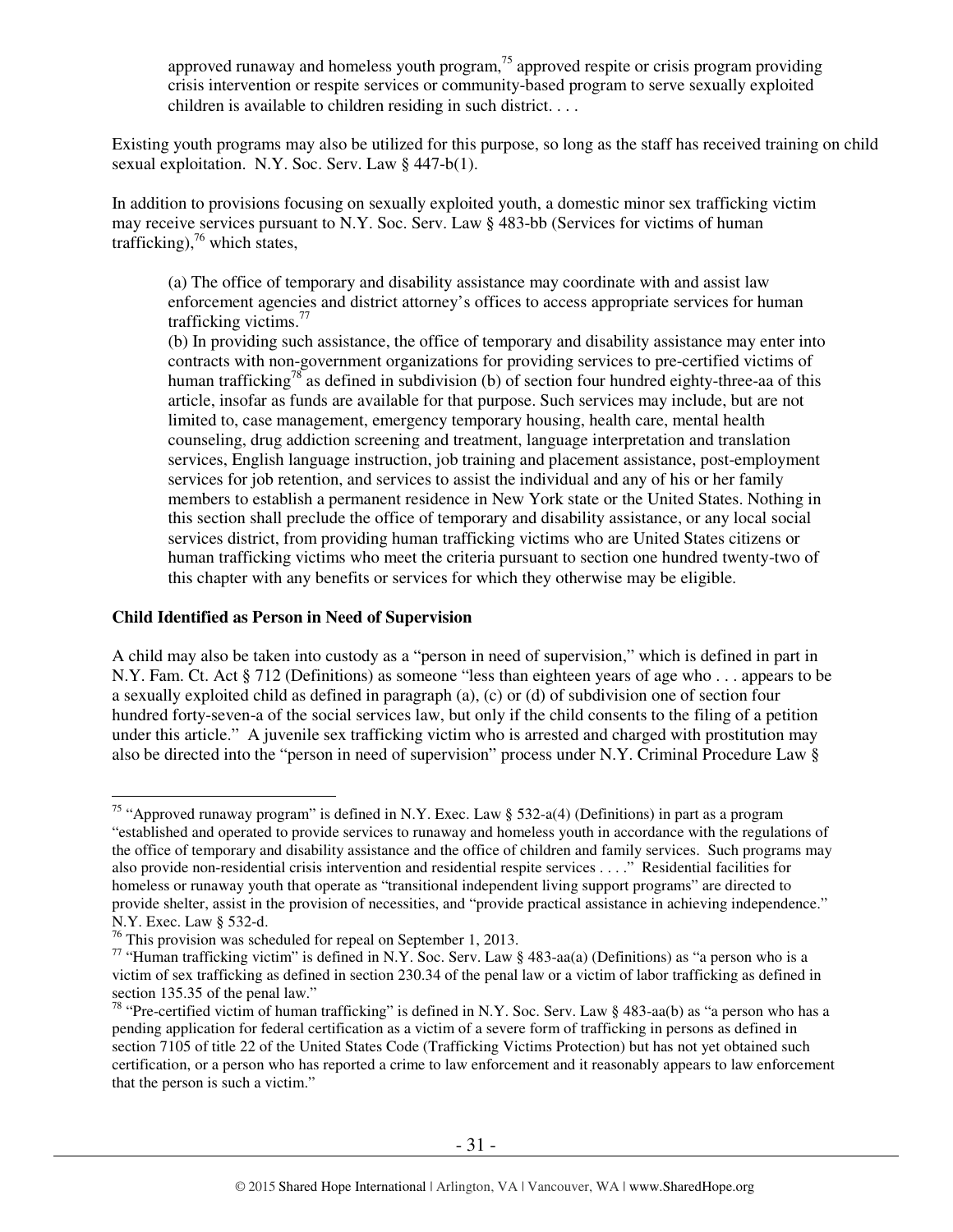$170.80^{79}$  (Proceedings regarding certain prostitution charges; certain persons aged sixteen or seventeen) if the minor is 16 or 17 years old or under N.Y. Fam. Ct. Act § 311.4(3) (Substitution of petition or finding) if the minor is less than 16 years of age.

A child taken into custody as a person in need of supervision, pursuant to N.Y. Fam. Ct. Act § 720 (Detention), "shall not be directed under any of the provisions of this article," but should instead be placed in a foster care program, a family boarding home, or a non-secure detention facility. In order to be held in detention, the court shall first determine that there "is no substantial likelihood that the youth and his or her family will continue to benefit from diversion services and that all available alternatives to detention have been exhausted," and if the child is 16 or older, the court must demonstrate the existence of special circumstances in order to detain the child. N.Y. Fam. Ct. Act § 720(5). Pursuant to N.Y. Fam. Ct. Act  $\S 720(5)(c)$ , "If the respondent may be a sexually exploited child as defined in subdivision one of section four hundred forty-seven-a of the social services law, the court may direct the respondent to an available short-term safe house as defined in subdivision two of section four hundred forty-seven-a of the social services law as an alternative to detention."

Pursuant to N.Y. Fam. Ct. Act § 739 (Release or detention after filing of petition and prior to order of disposition),

(a) After the filing of a petition under section seven hundred thirty-two of this part, the court in its discretion may release the respondent or direct his or her detention. If the respondent may be a sexually exploited child as defined in subdivision one of section four hundred forty-seven-a of the social services law, the court may direct the respondent to an available short-term safe house as an alternative to detention. However, the court shall not direct detention unless it finds and states the facts and reasons for so finding that unless the respondent is detained there is a substantial probability that the respondent will not appear in court on the return date and all available alternatives to detention have been exhausted.

(b) Unless the respondent waives a determination that probable cause exists to believe that he is a person in need of supervision, no detention under this section may last more than three days (i) unless the court finds, pursuant to the evidentiary standards applicable to a hearing on a

felony complaint in a criminal court, that such probable cause exists, or

(ii) unless special circumstances exist, in which cases such detention may be extended not more than an additional three days exclusive of Saturdays, Sundays and public holidays.

- (c) Upon a finding of facts and reasons which support a detention order pursuant to subdivision
- (a) of this section, the court shall also determine and state in any order directing detention: (i) whether continuation of the respondent in the respondent's home would be contrary to the best interests of the respondent based upon, and limited to, the facts and circumstance available to the court at the time of the court's determination in accordance with this section; and

(ii) where appropriate, whether reasonable efforts were made prior to the date of the court order directing detention in accordance with this section, to prevent or eliminate the need for removal of the respondent from his or her home or, if the respondent had been removed from his or her home prior to the court appearance pursuant to this section, where appropriate, whether reasonable efforts were made to make it possible for the respondent to safely return home.

N.Y. Fam. Ct. Act § 732(a)–(b) states,

A proceeding to adjudicate a person to be in need of supervision is originated by the filing of a petition, alleging:

<sup>79</sup> *See supra* note 64.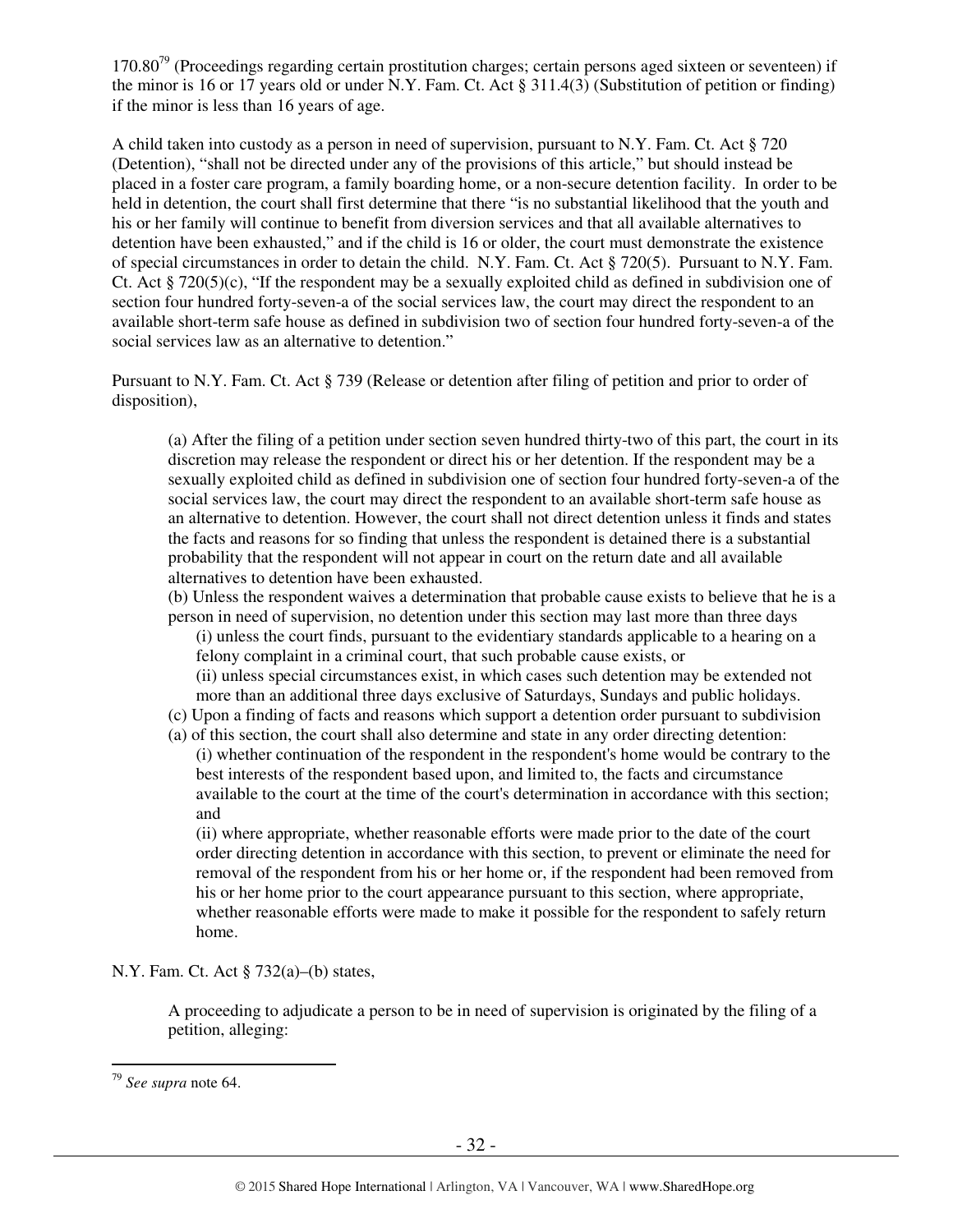(a) (i) the respondent . . . has been the victim of sexual exploitation as defined in subdivision one of section four hundred forty-seven-a of the social services law,<sup>80</sup> and specifying the acts on which the allegations are based and the time and place they allegedly occurred. . . .

(ii) the respondent was under eighteen years of age at the time of the specified acts;

(iii) the respondent requires supervision or treatment; and

(iv) the petitioner has complied with the provisions of section seven hundred thirty-five of this article [Preliminary procedure; diversion services]; or

(b) the respondent appears to be a sexually exploited child as defined in paragraph (a), (c) or

(d) of subdivision one of section four hundred forty-seven-a of the social services law but only if the child consents to the filing of a petition under this article.

If the minor is adjudicated a person in need of supervision, the minor may be discharged with a warning, have the judgment suspended, placed on probation, placed in his/her home, placed in the custody of a relative, placed in the custody of an "other suitable private person or a commissioner of social services," or, under certain circumstances, may be ordered to complete an "education reform program." N.Y. Fam. Ct. Act §§ 754(1), 756(a)(i). Additionally, pursuant to N.Y. Fam. Ct. Act § 756(a)(ii),

(ii) Where the child is placed with the commissioner of the local social services district, the court may direct the commissioner to place the child with an authorized agency or class of authorized agencies, including, if the court finds that the respondent is a sexually exploited child as defined in subdivision one of section four hundred forty-seven-a of the social services law, an available long-term safe house. . . .

## **Child Identified as Delinquent**

A child victim of commercial sexual exploitation or trafficking may also enter the juvenile justice system under the juvenile delinquency provisions. A "juvenile delinquent" is defined as "a person over seven and less than sixteen years of age, who, having committed an act that would constitute a crime if committed by an adult, (a) is not criminally responsible for such conduct by reason of infancy, or (b) is the defendant in an action ordered removed from a criminal court to the family court pursuant to article seven hundred twenty-five of the criminal procedure law." N.Y. Fam. Ct. Act § 301.2. If a juvenile sex trafficking victim enters the juvenile justice system under the juvenile delinquency provisions several dispositions may occur.

- *I. Initial Custody:* 
	- a. Authority for initial custody

Pursuant to N.Y. Fam. Ct. Act § 305.2(2), "An officer may take a child under the age of sixteen into custody without a warrant in cases in which he may arrest a person for a crime under article one hundred forty of the criminal procedure law."

*b.* Placement:

When an officer takes a child under 16 into custody without a warrant, he must notify the parents and subsequently take the child to his parents, to the county family court, to a place for questioning, to a juvenile detention facility, or, if the child has been taken into custody under N.Y. Fam. Ct. Act § 305.1<sup>81</sup>

<sup>80</sup> *See supra* Section 5.1 for relevant definition of "sexually exploited child."

<sup>81</sup> Under N.Y. Fam. Ct. Act § 305.1,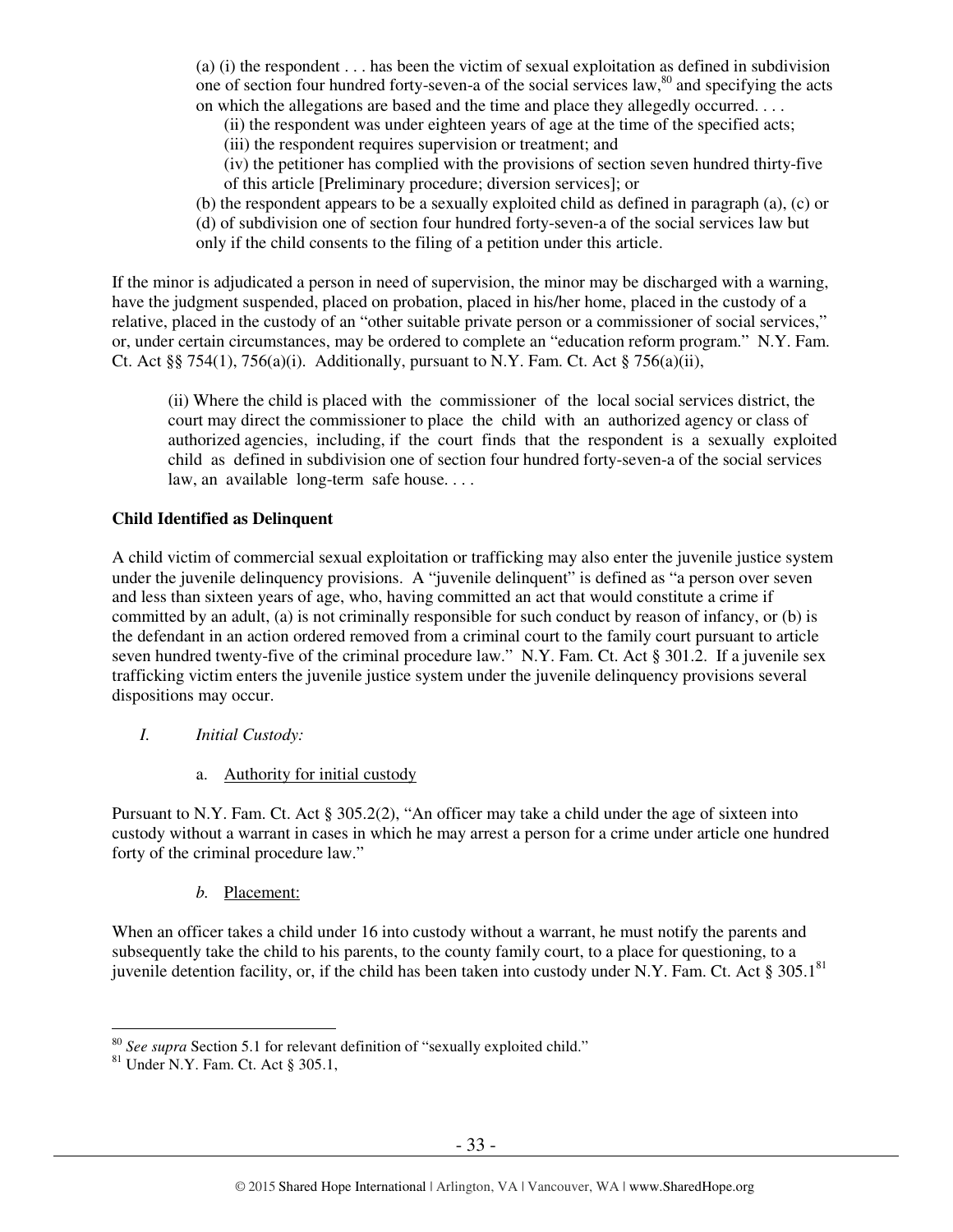for committing prostitution to a short-term safe house if the child so consents. N.Y. Fam. Ct. Act § 305.2(3), (4).

Pursuant to N.Y. Fam. Ct. Act § 311.4(3) (Substitution of petition or finding),

In any proceeding under this article [Juvenile delinquency] based upon an arrest for an act of prostitution, there is a presumption that the respondent meets the criteria as a victim of a severe form of trafficking as defined in section 7105 of title 22 of the United States Code (Trafficking Victims Protection Act of 2000). Upon the motion of the respondent, without the consent of the presentment agency, a petition alleging that the respondent is in need of supervision shall be substituted for the delinquency petition. If, however, the respondent has been previously adjudicated as a juvenile delinquent under this article for an act which would be a crime pursuant to article two hundred thirty [Prostitution offenses] of the penal law, if the respondent was an adult, or expresses a current unwillingness to cooperate with specialized services for sexually exploited youth, continuing with the delinquency proceeding shall be within the court's discretion. . . .

Older minors arrested for prostitution may, at the discretion of the court and with consent of the juvenile defendant, be directed away from criminal prosecution and into PINS proceedings. N.Y. Criminal Procedure Law  $\S 170.80^{82}$  (Proceedings regarding certain prostitution charges; certain teenagers) provides,

(1) Notwithstanding any other provision of law, at any time at or after arraignment on a charge of prostitution pursuant to section 230.00 of the penal law or loitering for the purposes of prostitution pursuant to subdivision two of section 240.37 of the penal law, provided that the person does not stand charged with loitering for the purpose of patronizing a prostitute, where such offense allegedly occurred when the person was sixteen or seventeen years of age except where, after consultation with counsel, a knowing and voluntary plea of guilty has been entered to such charge, any judge or justice hearing any stage of such case may, upon consent of the defendant after consultation with counsel:

(a) conditionally convert such charge in accordance with subdivision three of this section and retain it as a person in need of supervision proceeding for all purposes, and shall make such proceeding fully subject to the provisions and grant any relief available under article seven of the family court act; and/or

(b) order the provision of any of the specialized services enumerated in title eight-A of article six of the social services law, as may be reasonably available.

(2) In the event of a conviction by plea or verdict to such charge or charges of prostitution or loitering for the purposes of prostitution as described in subdivision one of this section, the court must find that the person is a youthful offender for the purpose of such charge and proceed in accordance with article seven hundred twenty of this chapter, provided, however, that the available sentence shall be the sentence that may be imposed for a violation as defined in subdivision three of section 10.00 of the penal law....

(3) (a) When a charge of prostitution or loitering for the purposes of prostitution has been conditionally converted to a person in need of supervision proceeding pursuant to subdivision one

<sup>1.</sup> A private person may take a child under the age of sixteen into custody in cases in which he may arrest an adult for a crime under section 140.30 of the criminal procedure law.

<sup>2.</sup> Before taking such child under the age of sixteen into custody, a private person must inform the child of the cause thereof and require him to submit, except when he is taken into custody on pursuit immediately after the commission of a crime.

<sup>3.</sup> After taking such child into custody, a private person must take the child, without unnecessary delay, to the child's home, to a family court, or to a police officer or peace officer.

<sup>82</sup> *See supra* note 64.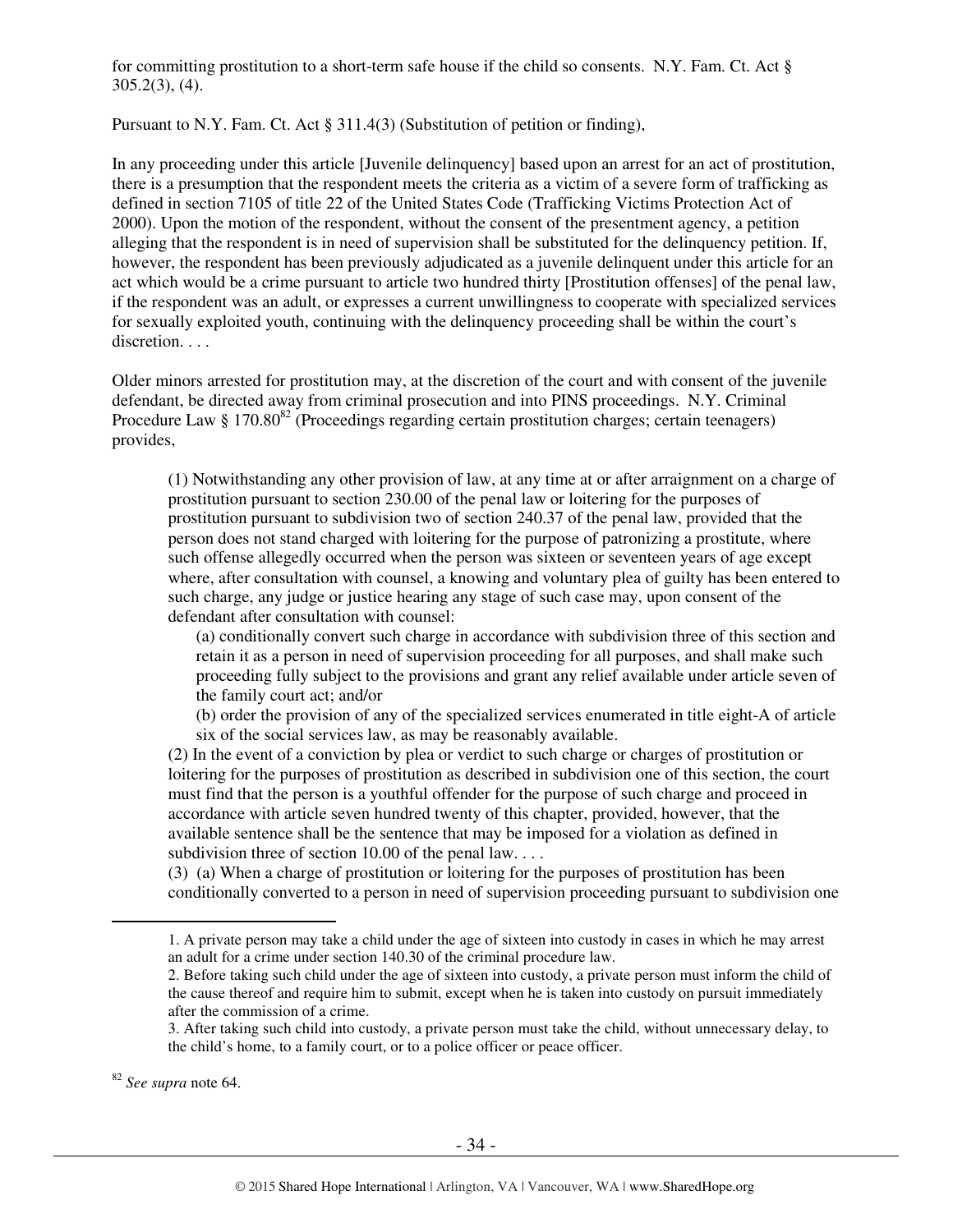of this section, the defendant shall be deemed a "sexually exploited child" as defined in subdivision one of section four hundred forty-seven-a of the social services law and therefore shall not be considered an adult for purposes related to the charges in the person in need of supervision proceeding. Sections seven hundred eighty-one, seven hundred eighty-two, seven hundred eighty-two-a, seven hundred eighty-three and seven hundred eighty-four of the family court act shall apply to any proceeding conditionally converted under this section.

(b) The court after hearing from the parties shall state the condition or conditions of such conversion, which may include the individual's participation in specialized services provided pursuant to title eight-A of article six of the social services law and other appropriate services available to persons in need of supervision in accordance with article seven of the family court act.

(c) (i) The court may, upon written application by the people at any time during the pendency of the person in need of supervision proceeding or during any disposition thereof, but in no event later than the individual's eighteenth birthday, restore the accusatory instrument if the court is satisfied by competent proof that the individual, without just cause, is not in substantial compliance with the condition or conditions of the conversion.

(ii) Notice of such an application to restore an accusatory instrument shall be served on the person and his or her counsel by the court. The notice shall include a statement setting forth a reasonable description of why the person is not in substantial compliance with the condition or conditions of the conversion and a date upon which such person shall appear before the court. The court shall afford the person the right to counsel and the right to be heard. Upon such appearance, the court must advise the person of the contents of the notice and the consequences of a finding of failure to substantially comply with the conditions of conversion. At the time of such appearance the court must ask the person whether he or she wishes to make any statement with respect to such alleged failure to substantially comply. In determining whether such person has failed to substantially comply with the terms of the conversion, the court shall conduct a hearing at which time such person may cross-examine witnesses and present evidence on his or her own behalf. Any findings the court shall make, shall be made on the court record. If the court finds that such person did not substantially comply, it may restore the accusatory instrument pursuant to subparagraph (i) of this paragraph, modify the terms of conversion in accordance with this section or otherwise continue such terms as in its discretion it deems just and proper.

(iii) If such accusatory instrument is restored pursuant to subparagraph (i) of this paragraph, the proceeding shall continue in accordance with subdivision two of this section. If the individual does not comply with services or does not return to court, the individual shall be returned in accordance with the provisions of article seven of the family court act.

After a criminal procedures probable cause hearing, a fact-finding hearing, and a dispositional hearing, pursuant to N.Y. Fam. Ct. Act § 352.2(2) (Order of disposition), the court must "consider the needs and best interests of the respondent as well as the need for protection of the community" and decide whether to, among other things, conditionally discharge the juvenile, place the child on probation, or continue with the proceedings and place the child as specified in N.Y. Fam. Ct. Act § 353.3 (Placement), which states,

1. In accordance with section 352.2 of this part, the court may place the respondent in his or her own home or in the custody of a suitable relative or other suitable private person or the commissioner of the local social services district or the office of children and family services . . . .

2. Where the respondent is placed with the commissioner of the local social services district, the court may

 (i) In a social services district operating an approved Juvenile Justice Services Close to Home Initiative pursuant to section four hundred four of the social services law [Juvenile justice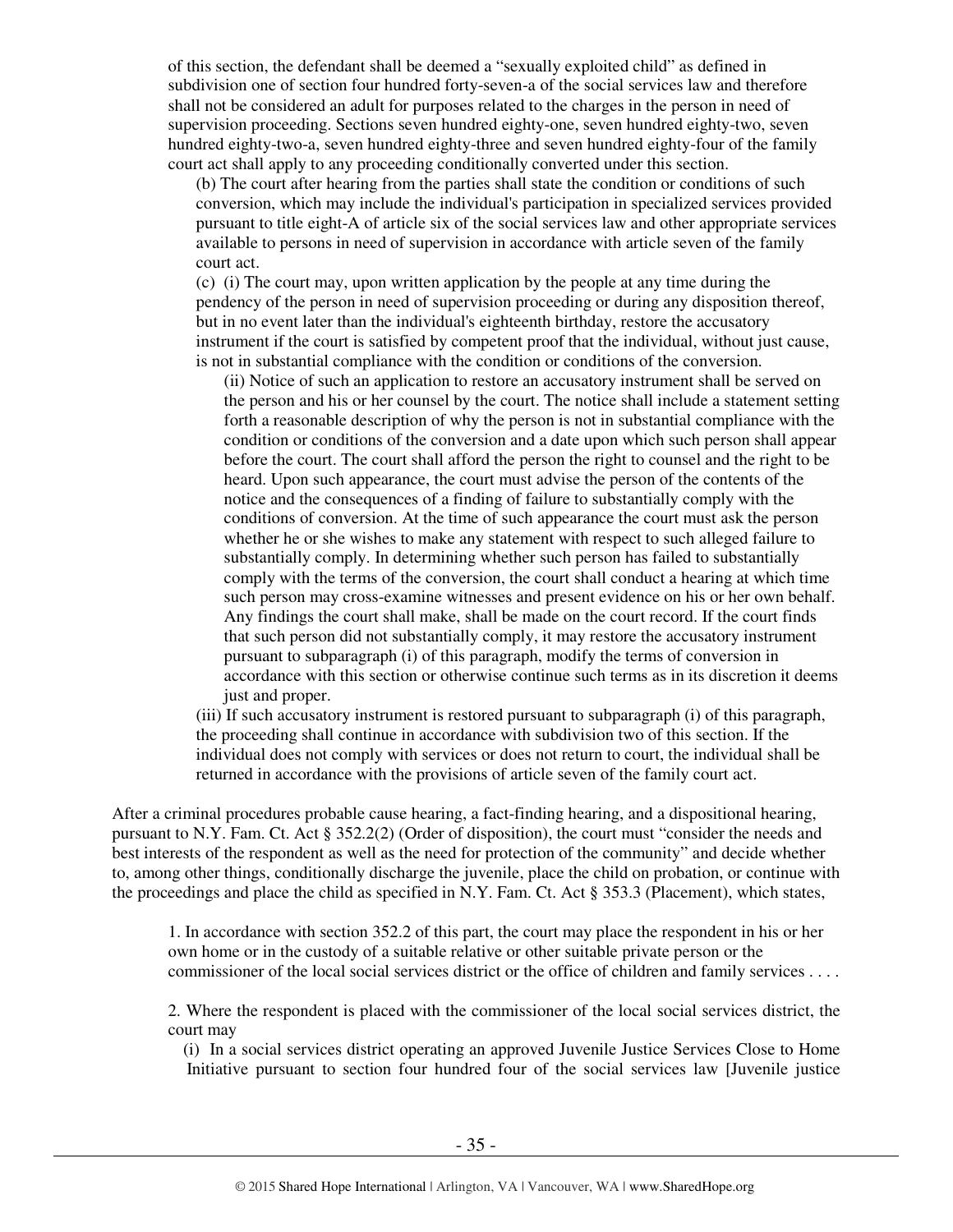services close to home initiative] direct the commissioner to provide services necessary to meet the needs of the respondent, provided that such services are authorized or required to be made available pursuant to the approved plan to implement a Juvenile Justice Close to Home Initiative then in effect . . .; or

(ii) In a social services district that is not operating an approved Juvenile Justice Services Close to Home Initiative . . ., direct the commissioner to place him or her with an authorized agency or class of authorized agencies; and if the court finds that the respondent placed with a social services district pursuant to this subdivision is a sexually exploited child as defined in subdivision one of section four hundred forty-seven-a of the social services law [Safe harbour for exploited children act], the court may place such respondent in an available longterm safe house. $83 \ldots$ 

2-A. Notwithstanding any inconsistent provision of law to the contrary, and pursuant to subdivision two of this section in a district operating an approved Juvenile Justice Services Close to Home Initiative . . . :

(A) Beginning on the effective date of the District's approved plan that only covers juvenile delinquents placed in non-secure settings, the court may only place the respondent:

(I) In the custody of the commissioner of the local social services district for placement in a non-secure level of care; or

(II) In the custody of the commissioner of the Office of Children and Family Services for placement in a limited secure or secure level of care; and

(B) Beginning on the effective date of the district's approved plan to implement programs for youth placed in limited secure settings, the court may only place the respondent:

(I) In the custody of the commissioner of the local social services district for placement in:

(A) A non-secure level of care;

(B) A limited secure level of care; or

(C) Either a non-secure or limited secure level of care, as determined by such commissioner; or

(II) In the custody of the commissioner of the Officer of Children and Family Services for placement in a secure level of care.

3. Where the respondent is placed with the office of children and family services, the court shall, unless it directs the office to place him or her with an authorized agency or class of authorized agencies, including if the court finds that the respondent is a sexually exploited child . . . , authorize the office to do one of the following:

 $83$  "Safe house" is defined in N.Y. Soc. Serv. Law § 447-a(4) as

a residential facility operated by an authorized agency as defined in subdivision ten of section three hundred seventy-one of this article including a residential facility operating as part of an approved runaway program as defined in subdivision four of section five hundred thirty-two-a of the executive law or a notfor-profit agency with experience in providing services to sexually exploited youth and approved in accordance with the regulations of the office of children and family services that provides shelter for sexually exploited children. A safe house serving sexually exploited children as defined in this title shall provide or assist in securing necessary services for such sexually exploited children either through direct provision of services, or through written agreements with other community and public agencies for the provision of services including but not limited to housing, assessment, case management, medical care, legal, mental health and substance and alcohol abuse services. Where appropriate such safe house in accordance with a service plan for such sexually exploited child may also provide counseling and therapeutic services, educational services including life skills services and planning services to successfully transition residents back to the community. . . .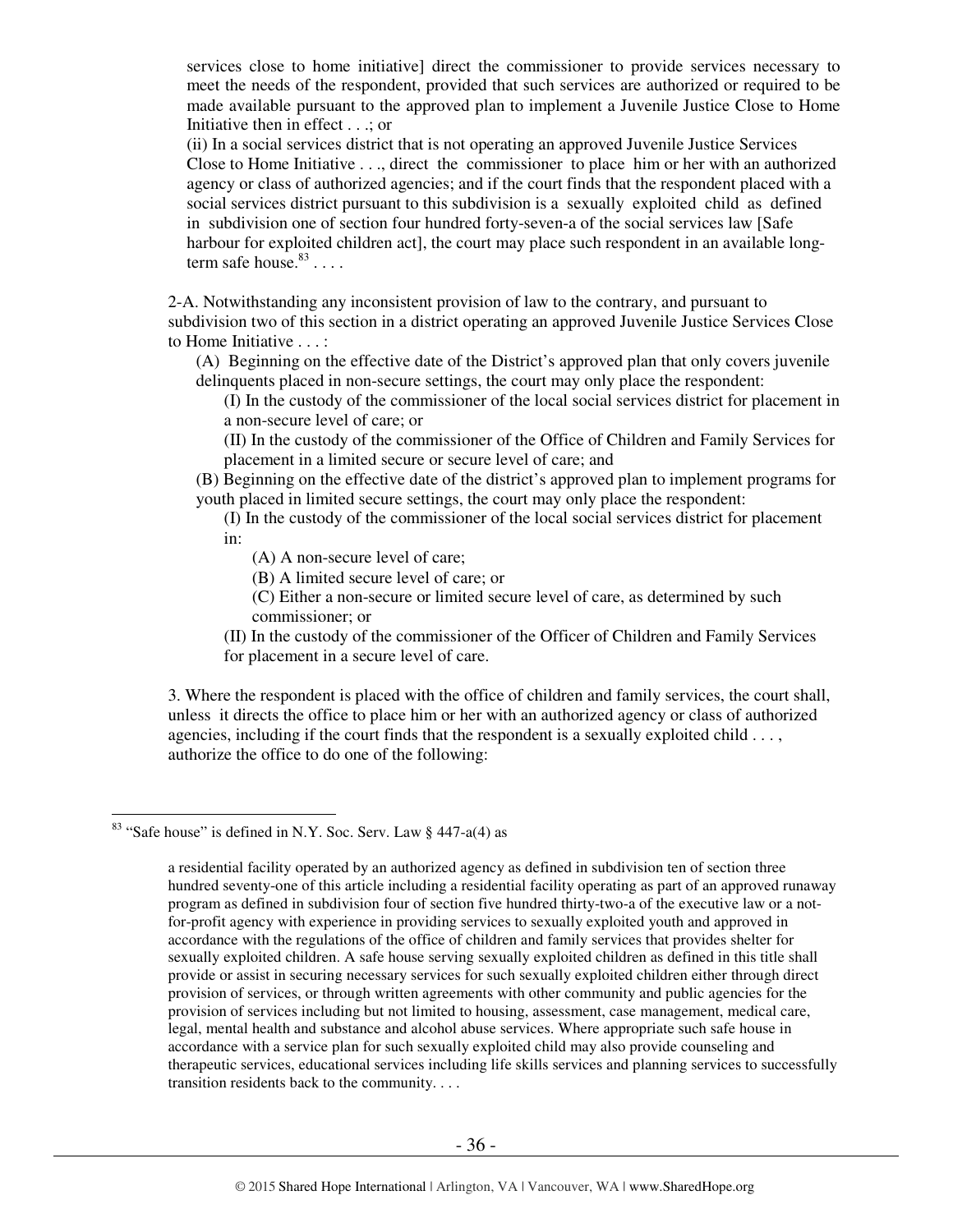(a) place the respondent in a secure facility without a further hearing at any time or from time to time during the first sixty days of residency in office of children and family services facilities. Notwithstanding the discretion of the office to place the respondent in a secure facility at any time during the first sixty days of residency in a[n] office of children and family services facility, the respondent may be placed in a non-secure facility. In the event that the office desires to transfer a respondent to a secure facility at any time after the first sixty days of residency in office facilities, a hearing shall be held . . . ; or (b) place the respondent in a limited secure facility. The respondent may be transferred by the office to a secure facility after a hearing is held . . . ; provided, however, that during the first twenty days of residency in office facilities, the respondent shall not be transferred to a secure facility unless the respondent has committed an act or acts which are exceptionally dangerous to the respondent or to others; or

(c) place the respondent in a non-secure facility. No respondent placed pursuant to this paragraph may be transferred by the office of children and family services to a secure facility.

4. Where the respondent is placed with the office of children and family services, the court may direct the office to place the respondent with an authorized agency or class of authorized agencies, including, if the court finds that the respondent is a sexually exploited child . . . , an available longterm safe house, and in the event the office is unable to so place the respondent or, discontinues the placement with the authorized agency, the respondent shall be deemed to have been placed with the office pursuant to paragraph (b) or (c) of subdivision three of this section.  $\dots$ 

*5.5 Commercial sexual exploitation is identified as a type of abuse and neglect within child protection statutes.* 

"Abused child" is defined in N.Y. Fam. Ct. Act § 1012(e) (Definitions) as

a child less than eighteen years of age whose parent or other person legally responsible for his care

 . . . (iii) commits, or allows to be committed an offense against such child defined in article one hundred thirty [Sexual offenses] of the penal law; allows, permits or encourages such child to engage in any act described in sections 230.25 [Promoting prostitution in the third degree], 230.30 [Promoting prostitution in the second degree] and 230.32 [Promoting prostitution in the first degree] of the penal law; . . . or allows such child to engage in acts or conduct described in article two hundred sixty-three [Sexual performance by a child] of the penal law provided, however, that (a) the corroboration requirements contained in the penal law and (b) the age requirement for the application of article two hundred sixty-three of such law shall not apply to proceedings under this article.

For purposes of the section on "care and protection of children" in the Social Services Laws, a sexually exploited child is not expressly included in the definitions of abuse or neglect. "Abused child" is defined in N.Y. Soc. Serv. Law § 371(4-b)(iii) (Definitions) as "a child less than eighteen years of age whose parent or other person legally responsible for his care . . . commits, or allows to be committed, an act of sexual abuse against such child as defined in the penal law."

5.5.1 Recommendation: Amend N.Y. Soc. Serv. Law § 371(4-b)(iii) (Definitions) and N.Y. Fam. Ct. Act  $\S 1012(e)$ (iii) (Definitions)to clarify that sex trafficking in violation of N.Y. Penal Law § 230.34 (Sex trafficking) constitutes a form of abuse.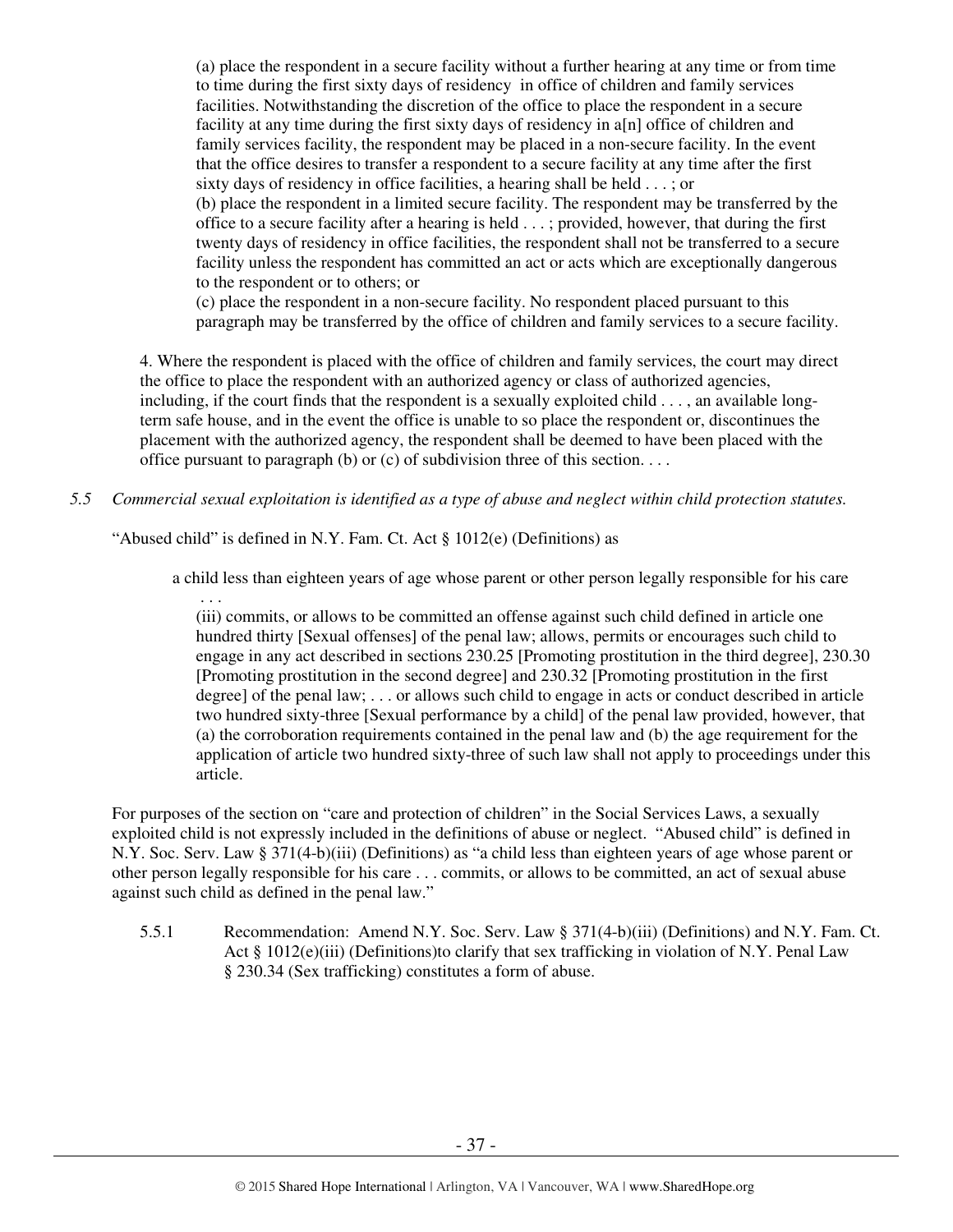*5.6 The definition of "caregiver" or another related term in the child welfare statutes is not a barrier to a sex trafficked child accessing the protection of child welfare.* 

New York utilizes the term "person legally responsible" in the Family Court Act and defines it as "the child's custodian, guardian, or any other person responsible for the child's care at the relevant time. Custodian may include any person continually or at regular intervals found in the same household as the child when the conduct of such person causes or contributes to the abuse or neglect of the child." N.Y. Fam. Ct. Act  $\S 1012(g)$ .

- 5.6.1 Recommendation: Amend N.Y. Fam. Ct. Act § 1012(g) (Definitions) to allow child welfare protection for juvenile sex trafficking victims irrespective of the perpetrator of the abuse.
- *5.7 Crime victims' compensation is specifically available to a child victim of sex trafficking or commercial sexual exploitation of children (CSEC) without regard to ineligibility factors.*

For the purposes of crime victims' compensation, victims of N.Y. Penal Law § 230.34 (Sex trafficking) are expressly eligible for compensation and other victims may be eligible. N.Y. Exec. Law  $\S 621(5)(b)(5)$ . "Victim" is defined in N.Y. Exec. Law  $\S 621(5)$  (Definitions) as "(a) a person who suffers personal physical injury as a direct result of a crime; (b) a person who is the victim of . . . sex trafficking as defined in section 230.34 of the penal law."

Additionally, "child victim" is defined in N.Y. Exec. Law  $\S 621(11)$  as "a person less than eighteen years of age who suffers physical, mental or emotional injury, or loss or damage, as a direct result of a crime or as a result of witnessing a crime."

However, a domestic minor sex trafficking victim who is determined to be "criminally responsible" or "an accomplice of such person" is ineligible to receive an award. N.Y. Exec. Law § 624(2). Also, N.Y. Exec. Law § 631(1) (Awards) states, in part,

No award shall be made unless the office finds that (a) a crime was committed, (b) such crime directly resulted in personal physical injury to or the exacerbation of a preexisting disability, or condition, or death of, the victim, and (c) criminal justice agency records show that such crime was promptly reported to the proper authorities; and in no case may an award be made where the criminal justice  $a$ gency<sup>84</sup> records show that such report was made more than one week after the occurrence of such crime unless the office, for good cause shown, finds the delay to have been justified; provided, however, in cases involving an alleged sex offense as contained in article one hundred thirty of the penal law or . . . sex trafficking as defined in section 230.34 of the penal law . . . , the criminal justice agency report need only be made within a reasonable time considering all the circumstances, including the victim's physical, emotional and mental condition and family situation. . . .

Additionally, child victims receive special protections, and pursuant to N.Y. Exec. Law § 631(17),

 $\overline{a}$ 

Notwithstanding the provisions of subdivision one of this section, where a child victim has not been physically injured as a direct result of a crime, or has witnessed a crime in which no physical injury occurred, the claimant shall only be eligible for an award that includes the unreimbursed cost of repair or replacement of essential personal property of the child victim that has been lost, damaged or destroyed as a direct result of a crime, transportation expenses incurred by the claimant for necessary

 $84$  "Criminal justice agency" is defined in N.Y. Exec. Law § 631(1) (Awards) as including "a police department, a district attorney's office, and any other governmental agency having responsibility for the enforcement of the criminal laws of the state provided, however, that in cases involving such sex offense a criminal justice agency shall also mean a family court, a governmental agency responsible for child and/or adult protective services . . . , and any medical facility established under the laws of the state that provides a forensic physical examination for victims of rape and sexual assault."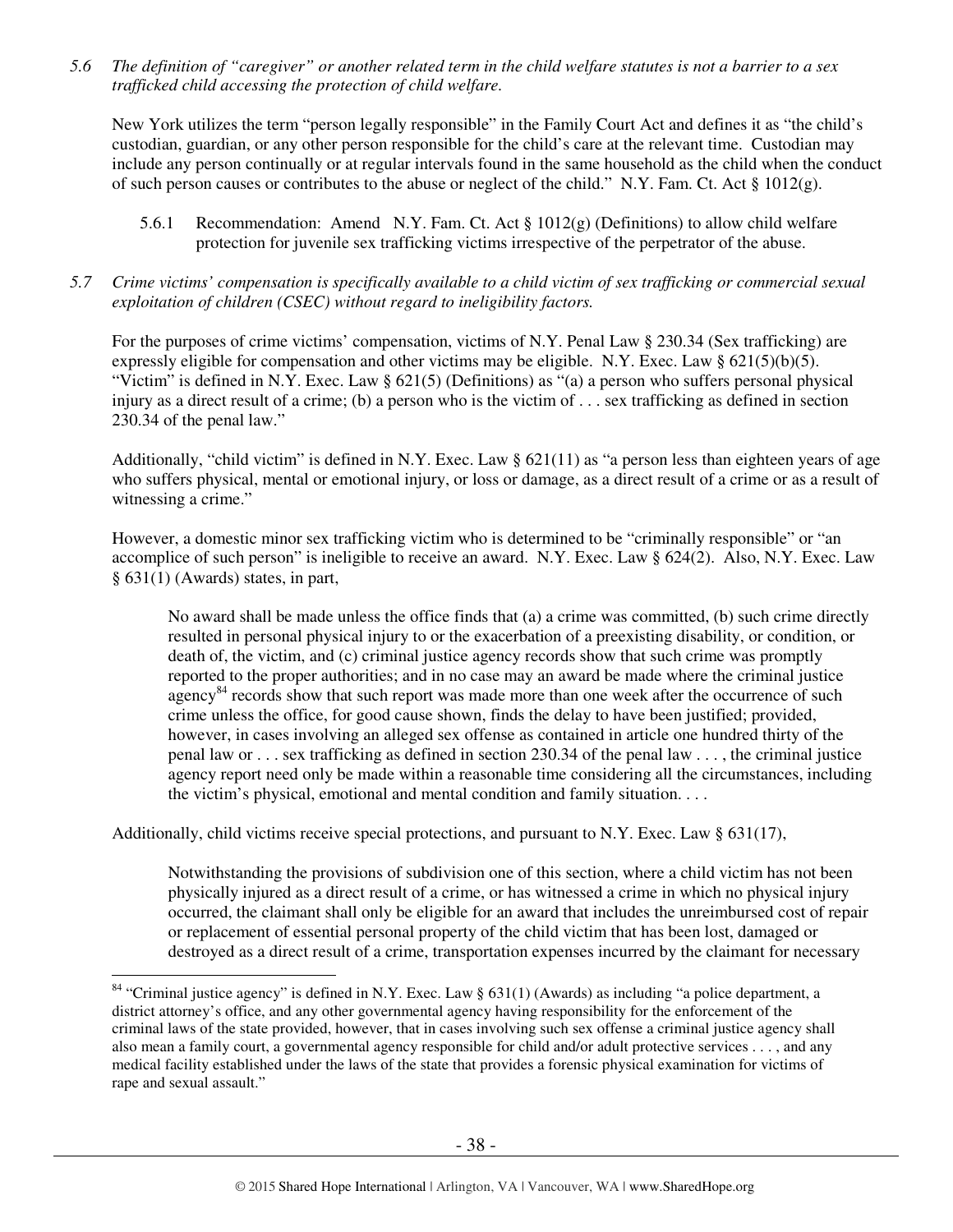court appearances of the child victim in connection with the prosecution of such crimes, and, if counseling is commenced within one year from the date of the incident or its discovery, (1) the unreimbursed cost of counseling provided to the child victim on account of mental or emotional stress resulting from the incident in which the crime occurred, and/or (2) the unreimbursed cost of counseling provided to the claimant eligible under paragraph (h) of subdivision one of section six hundred twentyfour of this article and resulting from the incident in which the crime occurred.

## *5.8 Victim-friendly procedures and protections are provided in the trial process for minors under 18.*

Children under 14 who are "vulnerable child witnesses" may be able to testify via a closed circuit television; however, this definition is limited to certain crimes. "Child witness" is defined in N.Y. Crim. Proc. Law § 65.00(1) (Definitions)<sup>85</sup> as "a person fourteen years old or less who is or will be called to testify in a criminal proceeding, other than a grand jury proceeding, concerning an offense defined in article one hundred thirty [Sex offenses] of the penal law or section 255.25, 255.26 or 255.27 [Incest in the first, second, and third degrees] of such law which is the subject of such criminal proceeding."

Under N.Y. Crim. Proc. Law § 65.10 (Closed-circuit television; general rule; declaration of vulnerability),  $86$ 

1. A child witness shall be declared vulnerable when the court, in accordance with the provisions of section  $65.20$ , $87$  determines by clear and convincing evidence that it is likely that such child witness will suffer serious mental or emotional harm if required to testify at a criminal proceeding without the use of live, two-way closed-circuit television and that the use of such live, two-way closed-circuit television will diminish the likelihood or extent of, such harm.

2. When the court declares a child witness to be vulnerable, it shall, except as provided in subdivision four of section 65.30 [Closed-circuit television; special testimonial procedures], authorize the taking of the testimony of the vulnerable child witness from the testimonial room by means of live, two-way closed-circuit television. Under no circumstances shall the provisions of this article be construed to authorize a closed-circuit television system by which events in the courtroom are not transmitted to the testimonial room during the testimony of the vulnerable child witness.

For the purpose of grand jury proceedings, some child witnesses are also able to testify via videotaped examination. Pursuant to N.Y. Crim. Proc. Law  $\S$  190.32(1)(a) (Videotaped examination; definitions, application, order and procedure), the definition of "child witness" is defined as "a person twelve years old or less whom the people intend to call as witness in a grand jury proceeding to give evidence concerning any crime defined in article one hundred thirty or two hundred sixty or section 255.25, 255.26 or 255.27 of the penal law

. . . .

 $\overline{a}$ <sup>85</sup> This provision was scheduled to expire and to be repealed on September 1, 2017.

<sup>&</sup>lt;sup>86</sup> This provision was scheduled to expire and to be repealed on September 1, 2017.

 $87$  N.Y. Crim. Proc. Law § 65.20(1)–(4) (Closed-circuit television) states,

<sup>1.</sup> Prior to the commencement of a criminal proceeding; other than a grand jury proceeding, either party may apply to the court for an order declaring that a child witness is vulnerable.

<sup>2.</sup> A child witness should be declared vulnerable when the court, in accordance with the provisions of this section, determines by clear and convincing evidence that the child witness would suffer serious mental or emotional harm that would substantially impair the child witness' ability to communicate with the finder of fact without the use of live, two-way closed-circuit television.

<sup>3.</sup> A motion pursuant to subdivision one of this section must be made in writing at least eight days before the commencement of trial or other criminal proceeding upon reasonable notice to the other party and with an opportunity to be heard.

<sup>4.</sup> The motion papers must state the basis for the motion and must contain sworn allegations of fact which, if true, would support a determination by the court that the child witness is vulnerable. Such allegations may be based upon the personal knowledge of the deponent or upon information and belief, provided that, in the latter event, the sources of such information and the grounds for such belief are stated.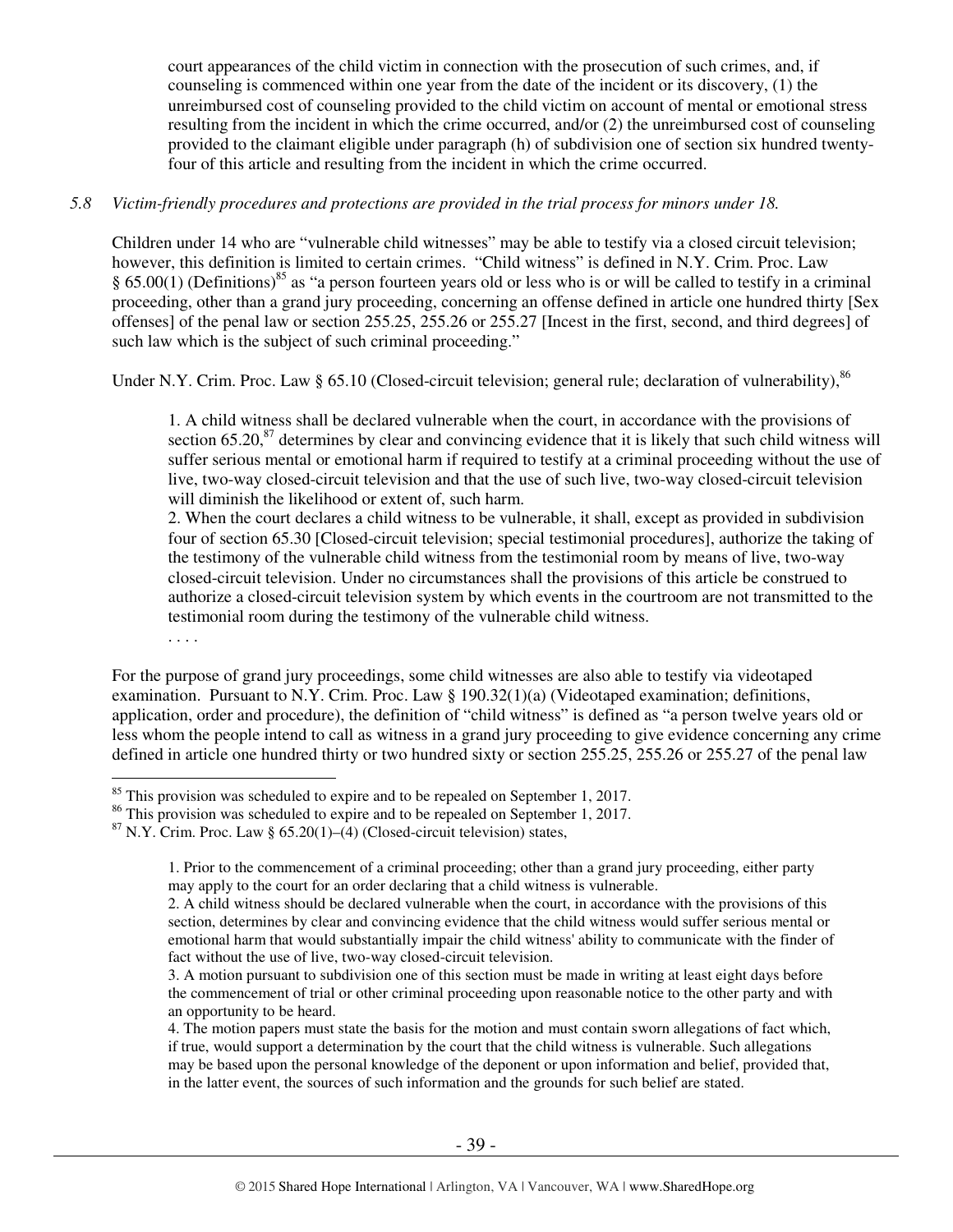of which the person was a victim." N.Y. Crim. Proc. Law § 190.32(2) states, "In lieu of requiring a witness who is a child witness to appear in person and give evidence in a grand jury proceeding, the district attorney may cause the examination of such witness to be videotaped in accordance with the provisions of subdivision five of this section."

Pursuant to N.Y. Exec. Law § 642-a (Fair treatment of child victims as witnesses),

To the extent permitted by law, criminal justice agencies, crime victim-related agencies, social services agencies and the courts shall comply with the following guidelines in their treatment of child victims:

1. To minimize the number of times a child victim is called upon to recite the events of the case and to foster a feeling of trust and confidence in the child victim, whenever practicable and where one exists, a multi-disciplinary team as established pursuant to subdivision six of section four hundred twenty-three [Child protective service responsibilities and organization; purchase of service and reimbursement of cost; local plan] of the social services law and/or a child advocacy center shall be used for the investigation and prosecution of child abuse cases involving abuse of a child,<sup>88</sup> as described in paragraph (i), (ii) or (iii) of subdivision (e) of section one thousand twelve [Definitions] of the family court act, sexual abuse of a child or the death of a child. 2. Whenever practicable, the same prosecutor should handle all aspects of a case involving an alleged child victim.

3. To minimize the time during which a child victim must endure the stress of his involvement in the proceedings, the court should take appropriate action to ensure a speedy trial in all proceedings involving an alleged child victim. In ruling on any motion or request for a delay or continuance of a proceeding involving an alleged child victim, the court should consider and give weight to any potential adverse impact the delay or continuance may have on the well-being of the child. 4. The judge presiding should be sensitive to the psychological and emotional stress a child witness may undergo when testifying.

. . . .

6. In accordance with the provisions of section 190.32 [Videotaped examination; definitions, application, order and procedure] of the criminal procedure law, a person supportive of the "child witness" or "special witness" as defined in such section should be permitted to be present and accessible to a child witness at all times during his testimony, although the person supportive of the child witness should not be permitted to influence the child's testimony.

7. A child witness should be permitted in the discretion of the court to use anatomically correct dolls and drawings during his testimony.

New York's rape shield law does not expressly apply to child victims of sexual exploitation, and moreover, allows for the admission of evidence related to prostitution-related offenses. Pursuant to N.Y. Crim. Proc. Law § 60.42 (Rules of evidence; admissibility of evidence of victim's sexual conduct in sex offense cases),

Evidence of a victim's sexual conduct shall not be admissible in a prosecution for an offense or an attempt to commit an offense defined in article one hundred thirty of the penal law unless such evidence:

1. proves or tends to prove specific instances of the victim's prior sexual conduct with the accused; or

2. proves or tends to prove that the victim has been convicted of an offense under section 230.00 [Prostitution] of the penal law within three years prior to the sex offense which is the subject of the prosecution; or

3. rebuts evidence introduced by the people of the victim's failure to engage in sexual intercourse, oral sexual conduct, anal sexual conduct or sexual contact during a given period of time; or

 $\overline{a}$ <sup>88</sup> *See supra* Section 5.6 for the definition of "abused child."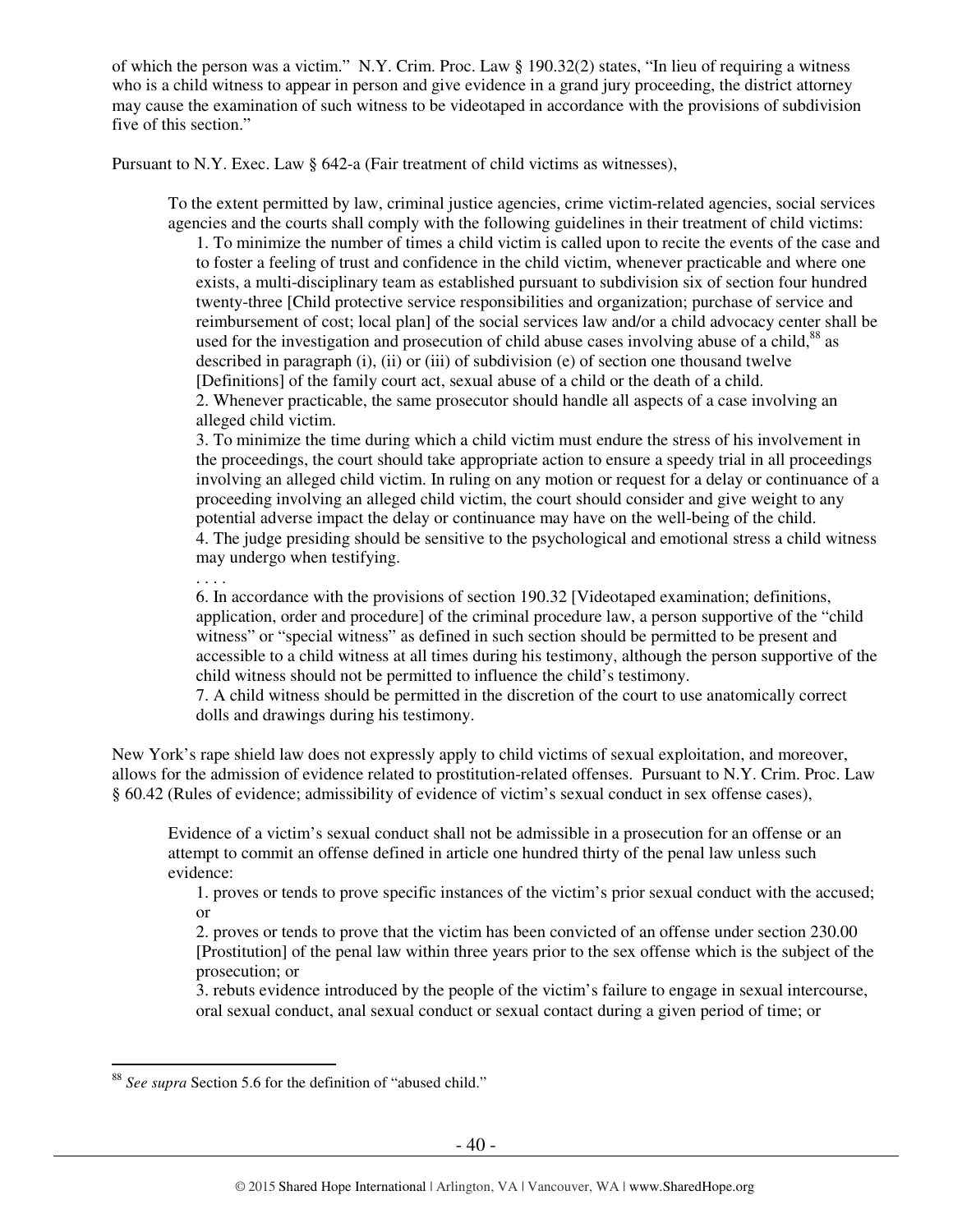4. rebuts evidence introduced by the people which proves or tends to prove that the accused is the cause of pregnancy or disease of the victim, or the source of semen found in the victim; or 5. is determined by the court after an offer of proof by the accused outside the hearing of the jury, or such hearing as the court may require, and a statement by the court of its findings of fact essential to its determination, to be relevant and admissible in the interests of justice.

- 5.8.1 Recommendation: Amend N.Y. Crim. Proc. Law § 60.42 (Rules of evidence; admissibility of evidence of victim's sexual conduct in sex offense cases) to apply to domestic minor sex trafficking victims under the age of 18 and to limit the ability to introduce evidence of offenses under N.Y. Penal Law Article 230 (Prostitution) in such cases.
- *5.9 Expungement or sealing of juvenile delinquency records resulting from arrests or adjudications for prostitution-related offenses committed as a result of, or in the course of, the commercial sexual exploitation of a minor is available within a reasonable time after turning 18.*

Pursuant to N.Y. Fam. Ct. Act § 375.2 (Motion to seal after a finding),

1. If an action has resulted in a finding of delinquency pursuant to subdivision one of section 352.1 [Findings], other than a finding that the respondent committed a designated felony act, the court may, in the interest of justice and upon motion of the respondent, order the sealing of appropriate records pursuant to subdivision one of section 375.1 [Order upon termination of a delinquency action in favor of the respondent].

2. Such motion must be in writing and may be filed at any time subsequent to the entering of such finding. . . .

3. The court shall state on the record its reasons for granting or denying the motion.

4. If such motion is denied, it may not be renewed for a period of one year, unless the order of denial permits renewal at an earlier time.

5. The court shall not order the sealing of any record except as prescribed by this section or section 375.1.

6. Such a motion cannot be filed until the respondent's sixteenth birthday.

N.Y. Criminal Procedure Law § 170.80(4)<sup>89</sup> (Proceedings regarding certain prostitution charges; certain persons aged sixteen or seventeen) establishes expungement for older minors whose prostitution charge has been converted to a PINS proceeding under § 170.80(1)(a), stating, "At the conclusion of a person in need of supervision proceeding pursuant to this section, all records of the investigation and proceedings relating to such proceedings, including records created before the charge was conditionally converted, shall be sealed in accordance with section 720.35 of this chapter."

Expungement is also available when a victim pleads guilty to prostitution charges as a youthful offender pursuant to § 170.80(2) which states, "In the event of a conviction by plea or verdict to such charge or charges of prostitution or loitering for the purposes of prostitution as described in subdivision one of this section, the court must find that the person is a youthful offender for the purpose of such charge and proceed in accordance with article seven hundred twenty of this chapter . . . In such case, the records of the investigation and proceedings relating to such charge shall be sealed in accordance with section 720.35 of this chapter."

N.Y. Fam. Ct. Act § 375.3 (Expungement of court records) states, "Nothing contained in this article shall preclude the court's use of its inherent power to order the expungement of court records."

Additionally, under N.Y. Crim. Proc. Law  $\S$  440.10(1)(i) (Motion to vacate judgment),

 $\overline{a}$ <sup>89</sup> *See supra* note 64.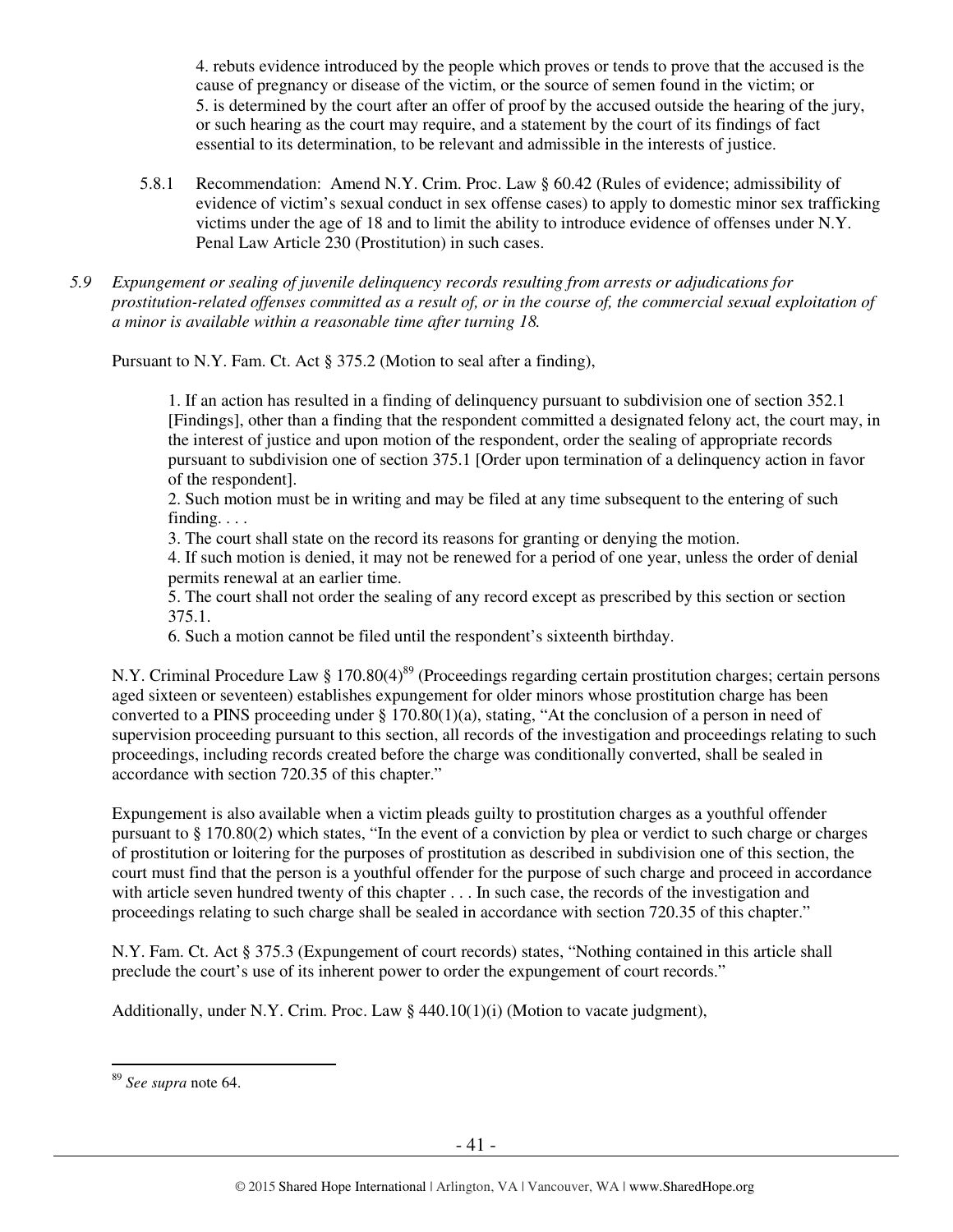1. At any time after the entry of a judgment, the court in which it was entered may, upon motion of the defendant, vacate such judgment upon the ground that:

(i) The judgment is a conviction where the arresting charge was under section 240.37 (loitering for the purpose of engaging in a prostitution offense, provided that the defendant was not alleged to be loitering for the purpose of patronizing a prostitute or promoting prostitution) or 230.00 (prostitution) of the penal law, and the defendant's participation in the offense was a result of having been a victim of sex trafficking under section 230.34 of the penal law or trafficking in persons under the Trafficking Victims Protection Act (United States Code, title 22, chapter 78); provided that

(i) a motion under this paragraph shall be made with due diligence, after the defendant has ceased to be a victim of such trafficking or has sought services for victims of such trafficking, subject to reasonable concerns for the safety of the defendant, family members of the defendant, or other victims of such trafficking that may be jeopardized by the bringing of such motion, or for other reasons consistent with the purpose of this paragraph; and (ii) official documentation of the defendant's status as a victim of sex trafficking or trafficking in persons at the time of the offense from a federal, state or local government agency shall create a presumption that the defendant's participation in the offense was a result of having been a victim of sex trafficking or trafficking in persons, but shall not be required for granting a motion under this paragraph.

*5.10 Victim restitution and civil remedies for victims of domestic minor sex trafficking or commercial sexual exploitation of children (CSEC) are authorized by law.* 

The court must consider and may authorize restitution to the victim under N.Y. Penal Law  $\S 60.27(1)$ (Restitution and reparation), which states, in part,

In addition to any of the dispositions authorized by this article, the court shall consider restitution or reparation to the victim<sup>90</sup> of the crime and may require restitution or reparation as part of the sentence imposed upon a person convicted of an offense,  $\frac{91}{1}$  and after providing the district attorney with an opportunity to be heard in accordance with the provisions of this subdivision, require the defendant to make restitution of the fruits of his or her offense or reparation for the actual out-of-pocket loss caused thereby . . . . In that event, or when the victim impact statement reports that the victim seeks restitution or reparation, the court shall require, unless the interests of justice dictate otherwise, in addition to any of the dispositions authorized by this article that the defendant make restitution of the fruits of the offense and reparation for the actual out-of-pocket loss . . . . In the event that restitution or reparation are not ordered, the court shall clearly state its reasons on the record. Adverse action as used in this subdivision shall mean and include actual loss incurred by the victim, including an amount equal to the value of the time reasonably spent by the victim attempting to remediate the harm incurred by the victim from the offense, and the consequential financial losses from such action.

Additionally, under N.Y. Exec. Law § 632-a(3) (Crime victims),

Notwithstanding any inconsistent provision of the estates, powers and trusts law or the civil practice law and rules with respect to the timely bringing of an action, any crime victim shall have the right to bring a civil action in a court of competent jurisdiction to recover money damages from a person convicted of a crime of which the crime victim is a victim, or the representative of that convicted

 $\overline{a}$ 

. . . .

<sup>90</sup> *See supra* Section 5.1 for the definition of "victim."

<sup>&</sup>lt;sup>91</sup> See supra note 49 for the definition of "offense."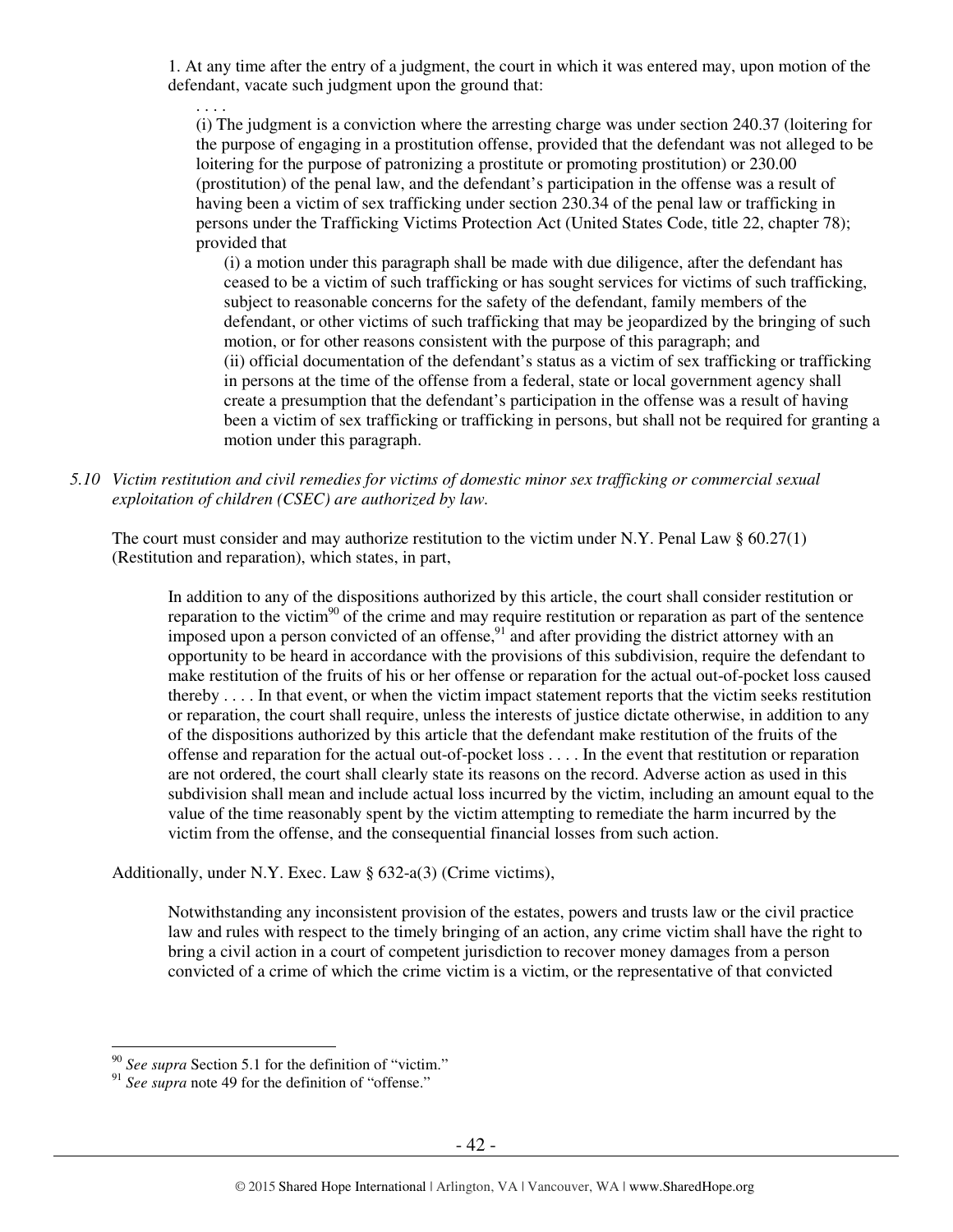person, within three years of the discovery of any profits from a crime<sup>92</sup> or funds of a convicted person. . . .

Where a victim of trafficking is also a victim of a racketeering crime, restitution is available. N.Y. Penal Law § 460.30(5) (Enterprise corruption; forfeiture) states, in part,

Any person convicted of a violation of section 460.20 of this article through which he derived pecuniary value, or by which he caused personal injury or property damage or other loss, may be sentenced to pay a fine not in excess of three times the gross value he gained or three times the gross loss he caused, whichever is greater. Moneys so collected shall be paid as restitution to victims of the crime for medical expenses actually incurred, loss of earnings or property loss or damage caused thereby.

Additionally, "Any payment made as restitution to victims pursuant to this section shall not limit, preclude or impair any liability for damages in any civil action or proceeding for an amount in excess of such payment." N.Y. Penal Law § 460.30(8).

*5.11 Statutes of limitations for civil and criminal actions for child sex trafficking or commercial sexual exploitation of children (CSEC) offenses are eliminated or lengthened sufficiently to allow prosecutors and victims a realistic opportunity to pursue criminal action and legal remedies.* 

For criminal actions, pursuant to N.Y. Crim. Proc. Law § 30.10(2) (Timeliness of prosecutions; periods of limitation), a 5-year statute of limitations exists for most felony prosecutions, and a 2-year statute of limitations exists for misdemeanors. Also, for prosecutions under N.Y. Penal Law Article 130 (Sex offenses), unless the offense has a longer limitation under subsection (2)(a), or N.Y. Penal Law § 263.05 (Use of a child in a sexual performance), the statute of limitations is tolled until either the child reaches the age of 18 or the crime is reported to law enforcement or a child abuse register, whichever occurs first. N.Y. Crim. Proc. Law § 30.10(3)(f). Pursuant to N.Y. Crim. Proc. Law § 30.10(3)(f),

Notwithstanding the provisions of subdivision two, the periods of limitation for the commencement of criminal actions are extended as follows in the indicated circumstances:

. . . .

(f) For purposes of a prosecution involving a sexual offense as defined in article one hundred thirty of the penal law [Sex offenses], other than a sexual offense delineated in paragraph (a) of subdivision two of this section, committed against a child less than eighteen years of age . . . or use of a child in a sexual performance as defined in section 263.05 [Use of a child in a sexual performance] of the penal law, the period of limitation shall not begin to run until the child has reached the age of eighteen or the offense is reported to a law enforcement agency or statewide central register of child abuse and maltreatment, whichever occurs earlier.

<sup>&</sup>lt;sup>92</sup> Pursuant to N.Y. Exec. Law § 632-a(1)(b),

 <sup>&</sup>quot;Profits from a crime" means (i) any property obtained through or income generated from the commission of a crime of which the defendant was convicted; (ii) any property obtained by or income generated from the sale, conversion or exchange of proceeds of a crime, including any gain realized by such sale, conversion or exchange; and (iii) any property which the defendant obtained or income generated as a result of having committed the crime, including any assets obtained through the use of unique knowledge obtained during the commission of, or in preparation for the commission of, a crime, as well as any property obtained by or income generated from the sale, conversion or exchange of such property and any gain realized by such sale, conversion or exchange.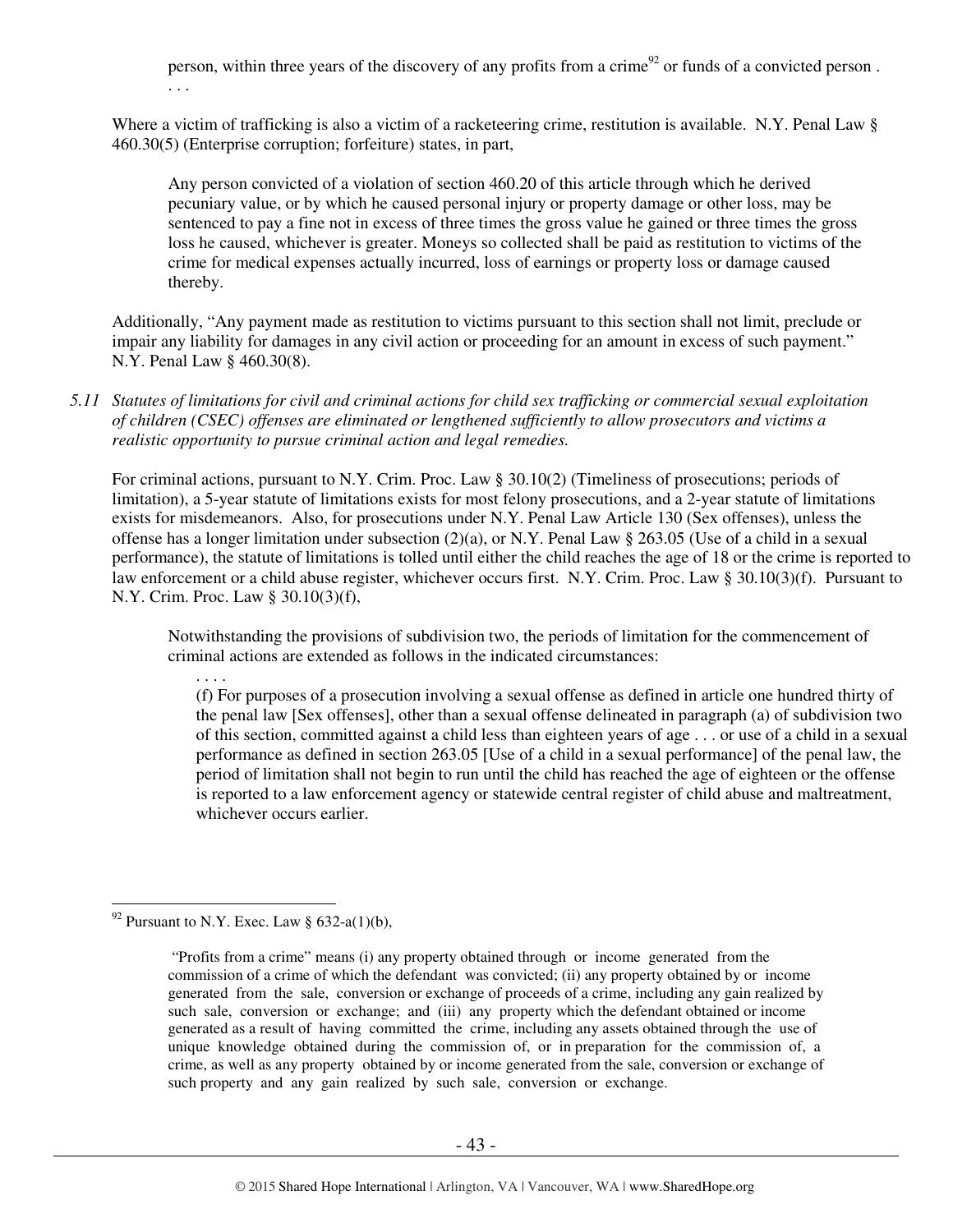For civil actions, pursuant to N.Y. C.P.L.R. Law § 213-b (Action by a victim of a criminal offense), a 7-year statute of limitations applies for actions arising under convictions for crimes in general, and a 10-year statute of limitations applies for actions arising under convictions for a "specified crime."<sup>93</sup>

5.11.1 Recommendation: Amend N.Y. Crim. Proc. Law § 30.10(3)(f) to include N.Y. Penal Law § 230.34 (Sex trafficking) and other CSEC offenses as crimes for which the statute of limitations can be extended when the victim is under 18.

<sup>&</sup>lt;sup>93</sup> "Specified crime" is defined in N.Y. Exec. Law § 632-a(1)(e) as including Class B felonies and violent felony offenses as defined in N.Y. Penal Law § 70.02(1), which includes certain sex offenses listed in Article 130.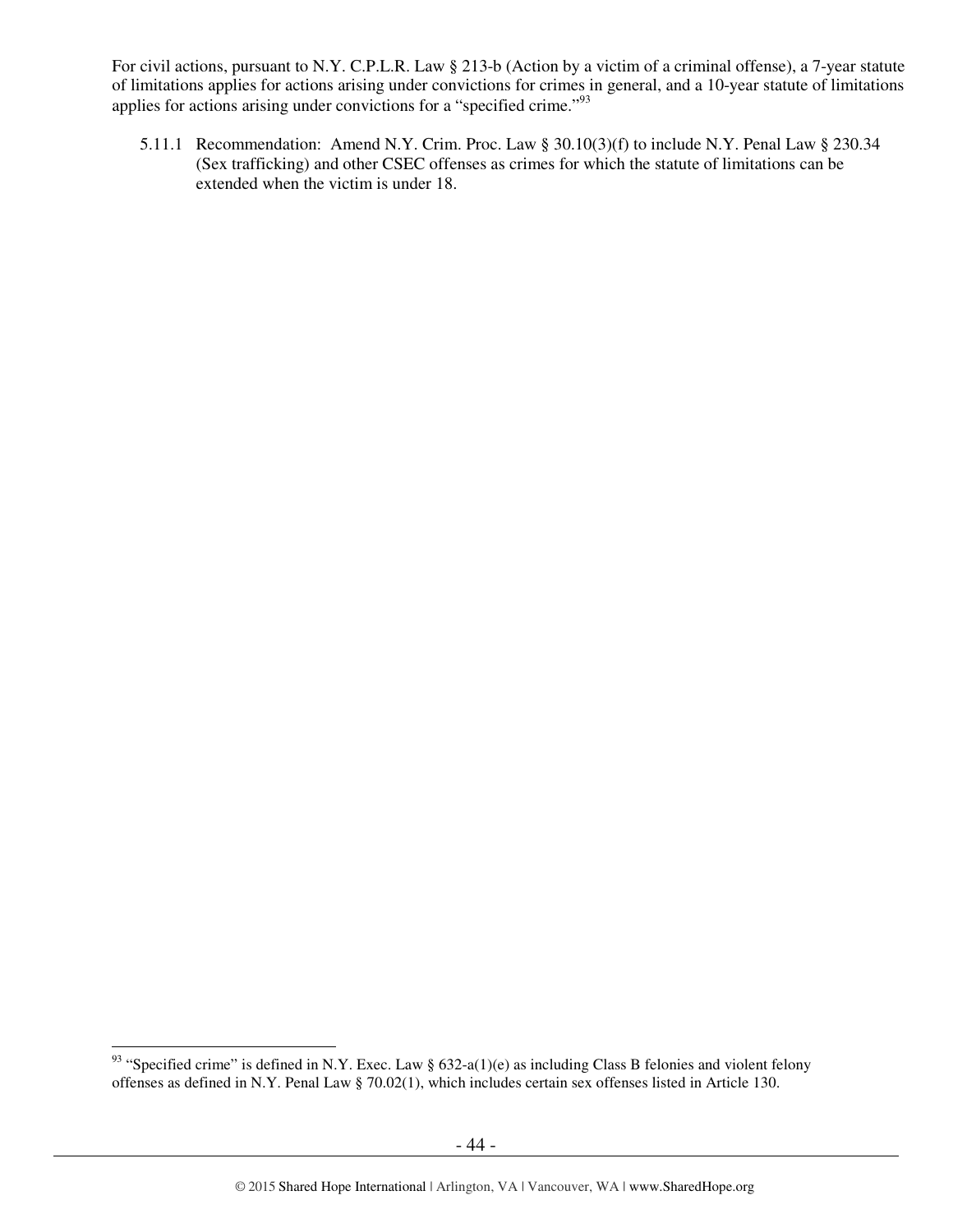#### **FRAMEWORK ISSUE 6: CRIMINAL JUSTICE TOOLS FOR INVESTIGATION AND PROSECUTIONS**

#### *Legal Components:*

- *6.1 Training on human trafficking and domestic minor sex trafficking for law enforcement is statutorily mandated or authorized.*
- *6.2 Single party consent to audio-taping is permitted in law enforcement investigations.*
- *6.3 Wiretapping is an available tool to investigate domestic minor sex trafficking.*
- *6.4 Using a law enforcement posing as a minor to investigate buying or selling of commercial sex acts is not a defense to soliciting, purchasing, or selling sex with a minor.*
- *6.5 Using the Internet or electronic communications to investigate buyers and traffickers is a permissible investigative technique.*
- *6.6 Law enforcement and child welfare agencies are mandated to promptly report missing and recovered children. \_\_\_\_\_\_\_\_\_\_\_\_\_\_\_\_\_\_\_\_\_\_\_\_\_\_\_\_\_\_\_\_\_\_\_\_\_\_\_\_\_\_\_\_\_\_\_\_\_\_\_\_\_\_\_\_\_\_\_\_\_\_\_\_\_\_\_\_\_\_\_\_\_\_\_\_\_\_\_\_\_\_\_\_\_\_\_\_\_\_\_\_\_\_*

# *Legal Analysis:*

*6.1 Training on human trafficking and domestic minor sex trafficking for law enforcement is statutorily mandated or authorized.* 

New York does not legislatively mandate training, but training is mentioned as an option for certain localities. Specifically, under N.Y. Soc. Serv. Law § 447-b(6) (Services for exploited children),

The local social services commissioner may, to the extent that funds are available, in conjunction with the division of criminal justice services and local law enforcement officials, contract with an appropriate not-for-profit agency with experience working with sexually exploited children to train law enforcement officials who are likely to encounter sexually exploited children in the course of their law enforcement duties on the provisions of this section and how to identify and obtain appropriate services for sexually exploited children. Local social services districts may work cooperatively to provide such training and such training may be provided on a regional basis. The division of criminal justice services shall assist local social services districts in obtaining any available funds for the purposes of conducting law enforcement training from the federal justice department and the office of juvenile justice and delinquency prevention.

*6.2 Single party consent to audio-taping is permitted in law enforcement investigations.* 

New York allows for single party consent to audio-taping. N.Y. Penal Law § 250.05 (Eavesdropping) states, "A person is guilty of eavesdropping when he unlawfully engages in wiretapping, mechanical overhearing of a conversation, or intercepting or accessing of an electronic communication." Pursuant to N.Y. Penal Law § 250.00 (Eavesdropping; definition of terms),

1. "Wiretapping" means the intentional overhearing or recording of a telephonic or telegraphic communication by a person other than a sender or receiver thereof, without the consent of either the sender or receiver, by means of any instrument, device or equipment.

2. "Mechanical overhearing of a conversation" means the intentional overhearing or recording of a conversation or discussion, without the consent of at least one party thereto, by a person not present thereat, by means of any instrument, device or equipment.

. . . .

6. "Intercepting or accessing of an electronic communication" and "intentionally intercepted or accessed" mean the intentional acquiring, receiving, collecting, overhearing, or recording of an electronic communication, without the consent of the sender or intended receiver thereof, by means of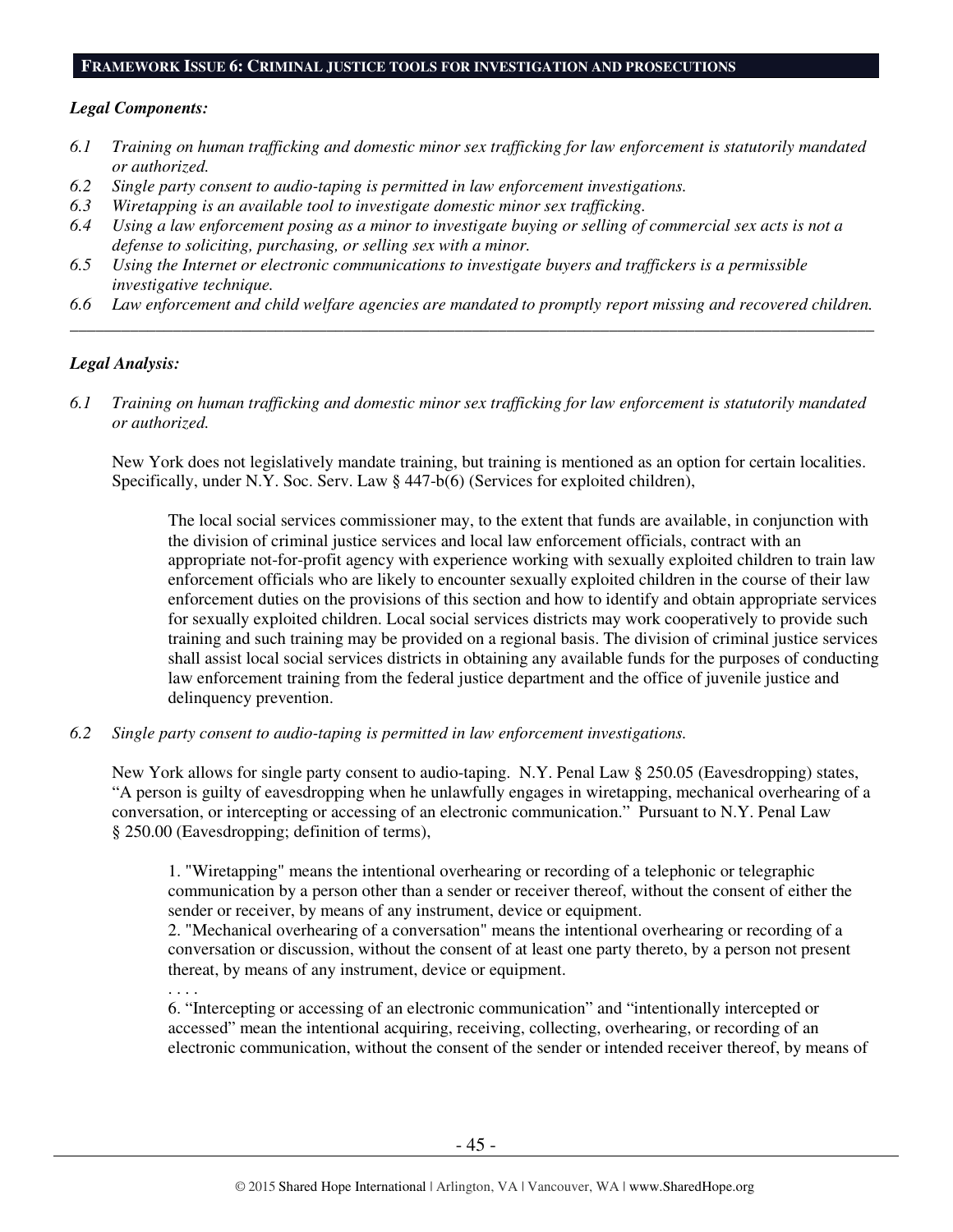any instrument, device or equipment, except when used by a telephone company in the ordinary course of its business or when necessary to protect the rights or property of such company.

# *6.3 Wiretapping is an available tool to investigate domestic minor sex trafficking.*

N.Y. Penal Law § 250.05 (Eavesdropping) states, "A person is guilty of eavesdropping when he unlawfully engages in wiretapping, mechanical overhearing of a conversation, or intercepting or accessing of an electronic communication." N.Y. Penal Law § 250.00(1) (Eavesdropping; definitions of terms) defines "wiretapping" as "the intentional overhearing or recording of a telephonic or telegraphic communication by a person other than a sender or receiver thereof, without the consent of either the sender or receiver, by means of any instrument, device or equipment."

Pursuant to N.Y. Crim. Proc. Law § 700.10(1), "Under circumstances prescribed in this article, a justice may issue an eavesdropping warrant or a video surveillance warrant upon ex parte application of an applicant who is authorized by law to investigate, prosecute or participate in the prosecution of the particular designated offense which is the subject of the application." "Designated offense" is defined in N.Y. Crim. Proc. Law § 700.05(8) as including § 230.34 (Sex trafficking), § 230.32 (Promoting prostitution in the first degree), or § 230.30 (Promoting prostitution in the second degree).

*6.4 Using a law enforcement posing as a minor to investigate buying or selling of commercial sex acts is not a defense to soliciting, purchasing, or selling sex with a minor.* 

New York has not codified that the use of a law enforcement decoy is allowable. N.Y. Penal Law § 40.05 (Entrapment) further states that "it is an affirmative defense that the defendant engaged in the proscribed conduct because he was induced or encouraged to do so by a public servant, or by a person acting in cooperation with a public servant, seeking to obtain evidence against him for purpose of criminal prosecution . . . ." It is important to note that the statute also states, "Conduct merely affording a person an opportunity to commit an offense does not constitute entrapment." N.Y. Penal Law § 40.05.

- 6.4.1 Recommendation: Amend N.Y. Penal Law § 120.70 (Luring a child) to state that it is not a defense that the person solicited was in fact an undercover officer posing as a minor.
- *6.5 Using the Internet or electronic communications to investigate buyers and traffickers is a permissible investigative technique.*

New York has also not codified the permissibility of the use of the Internet or electronic communications as an investigative technique for sex trafficking.

- 6.5.1 Recommendation: Amend N.Y. Penal Law § 235.22 (Disseminating indecent material to a minor) to state that it is not a defense that the person solicited was in fact an undercover officer posing as a minor.
- *6.6 Law enforcement and child welfare agencies are mandated to promptly report missing and recovered children.*

New York has established a statewide central register for missing children. N.Y. Exec. Law § 837-e (Statewide central register for missing children) establishes "through electronic data processing and related procedures, a statewide central register for missing children which shall be compatible with the national crime information center register maintained pursuant to the federal missing children act of nineteen hundred eighty-two . . . ."